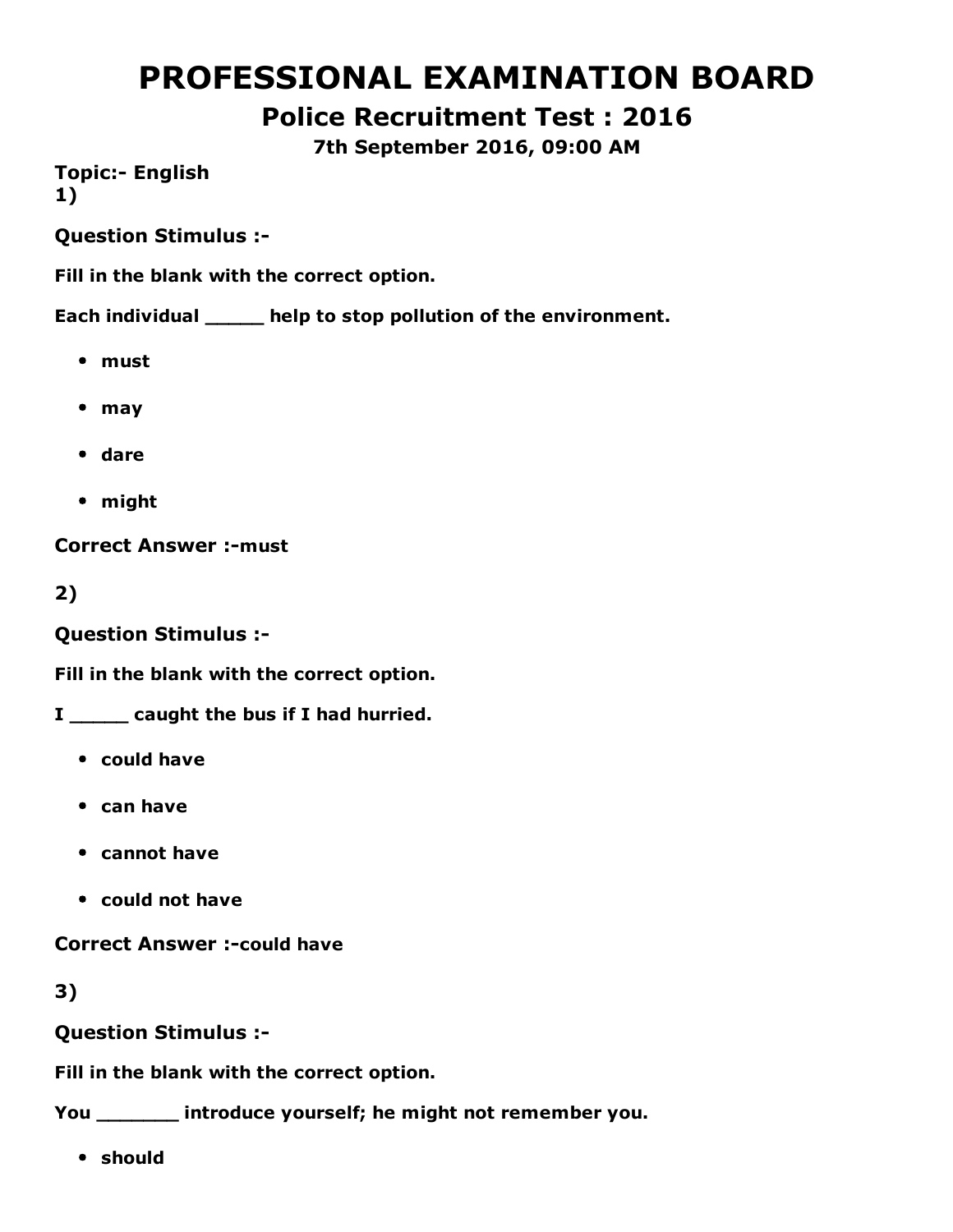- $\bullet$  can
- could
- may

**Correct Answer :- should** 

4)

#### Question Stimulus :

Fill in the blank with the correct preposition.

Voting took place peacefully \_\_\_\_\_\_ most of the country.

- across
- besides
- into
- for

**Correct Answer :-across** 

5)

#### Question Stimulus :

Fill in the blank with the correct preposition.

They walked slowly \_\_\_\_\_\_ the woods.

- through
- under
- above
- for

**Correct Answer :-through** 

6)

Question Stimulus :

Fill in the blank with the correct preposition.

The author's wife was a good editor, \_\_\_\_\_\_ being a great writer herself.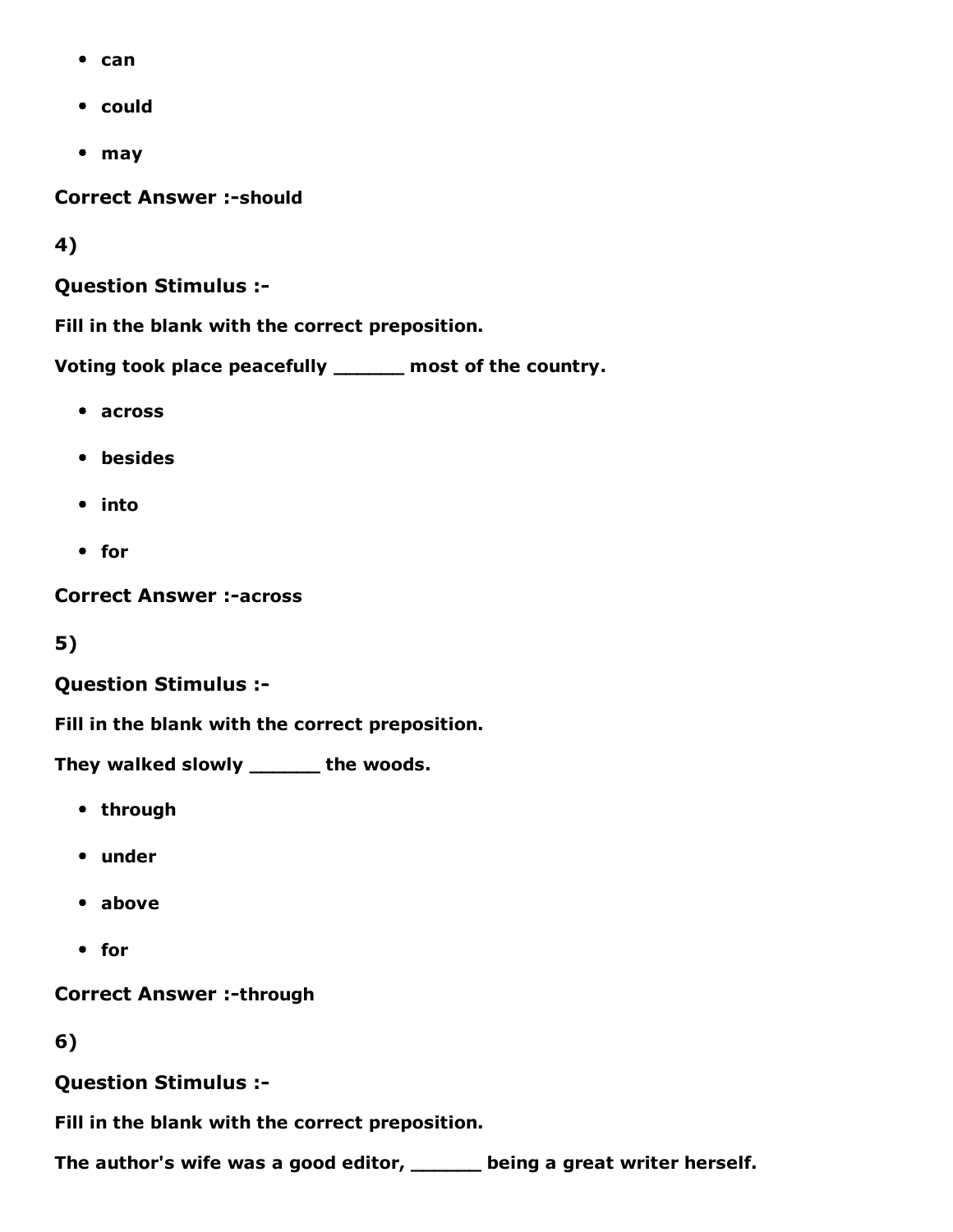- besides
- by
- with
- on

**Correct Answer :-besides** 

#### 7)

#### Question Stimulus :

Fill in the blank with the correct preposition.

He is much \_\_\_\_\_ me \_\_\_\_ rank.

- between, in
- with, for
- into, for
- below, in

**Correct Answer :-below, in** 

#### 8)

Question Stimulus :

DIRECTIONS: In the following questions, some of the sentences have errors and some have none. Find out which part of a sentence has an error: lf there is no error, mark your answer as 'No error'.

- I have a life insurance policy that will take care
- of my family
- if disaster strike.
- No Error

**Correct Answer :- if disaster strike.** 

9)

Question Stimulus :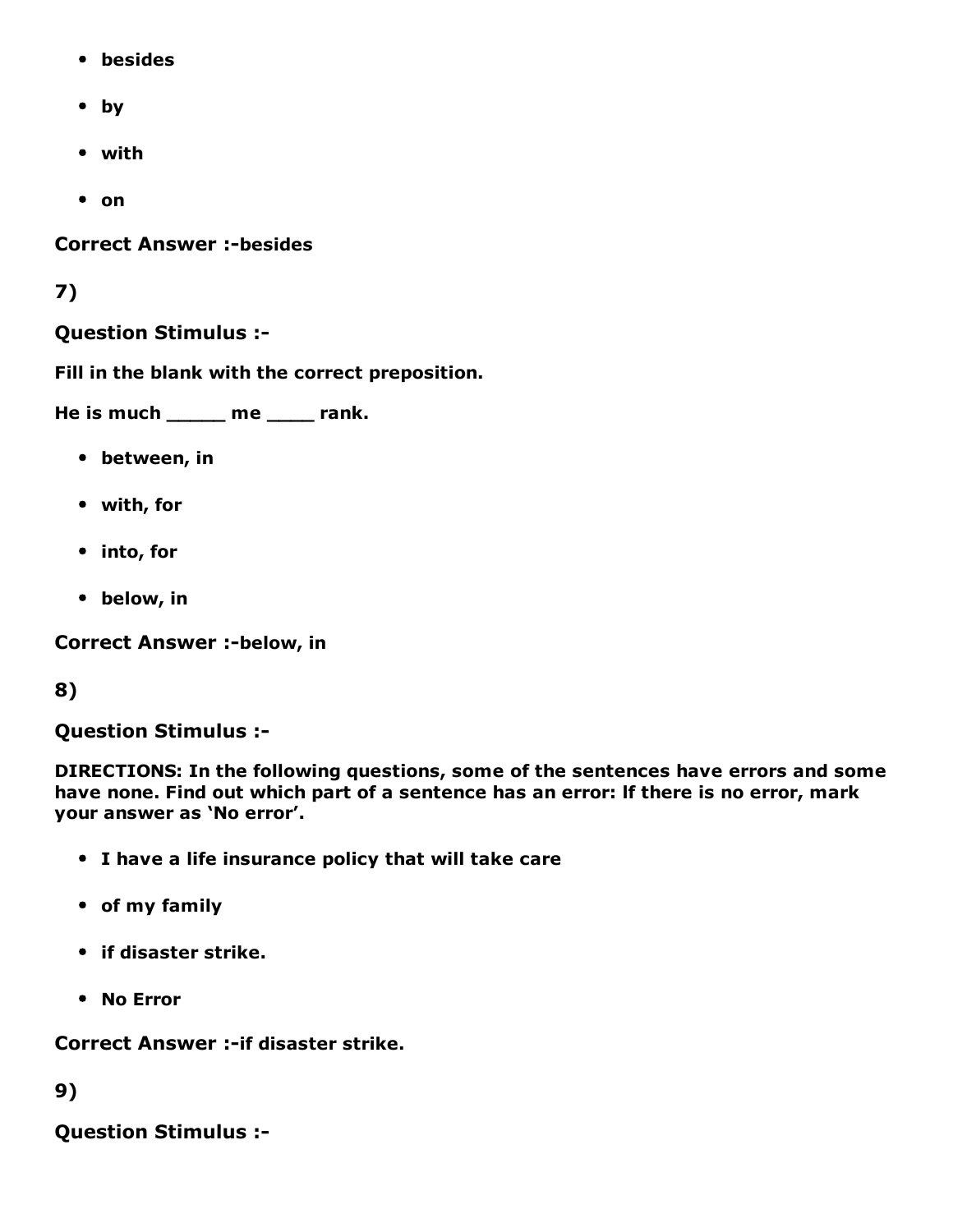DIRECTIONS: In the following questions, some of the sentences have errors and some have none. Find out which part of a sentence has an error: lf there is no error, mark your answer as 'No error'.

- The UN have withdrawn
- its troops
- from the country.
- No Error

Correct Answer :-The UN have withdrawn

10)

Question Stimulus :

DIRECTIONS: In the following questions, some of the sentences have errors and some have none. Find out which part of a sentence has an error: lf there is no error, mark your answer as 'No error'.

- If it had snowed yesterday,
- the boys would have
- definitely gone for skiing.
- No Error

**Correct Answer :-No Error** 

11)

Question Stimulus :

DIRECTIONS: In the following questions, some of the sentences have errors and some have none. Find out which part of a sentence has an error: lf there is no error, mark your answer as 'No error'.

- Her car went out of control
- and strike an
- oncoming vehicle.
- No Error

#### **Correct Answer :- and strike an**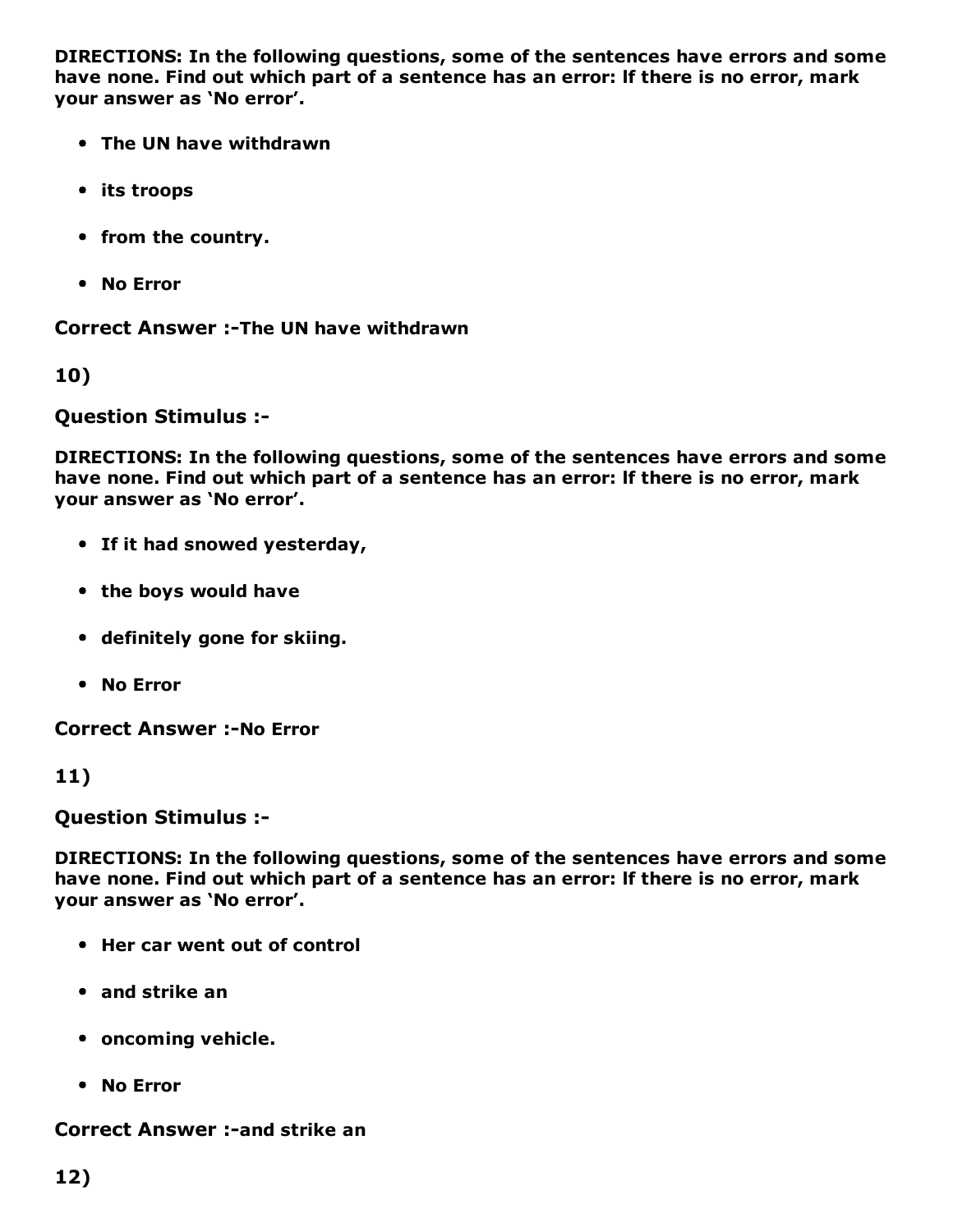#### Question Stimulus :

DIRECTIONS: In the following questions, some of the sentences have errors and some have none. Find out which part of a sentence has an error: lf there is no error, mark your answer as 'No error'.

- A lot of shops won't accept cheques,
- unless you don't have
- a banker's card with you.
- No Error

Correct Answer :- unless you don't have

13)

Question Stimulus :

DIRECTIONS: In the following questions, some of the sentences have errors and some have none. Find out which part of a sentence has an error: lf there is no error, mark your answer as 'No error'.

- As soon as we will get
- the tickets,
- we'll send them to you.
- No Error

Correct Answer :- As soon as we will get

14)

Question Stimulus :

DIRECTIONS: In the following questions, some of the sentences have errors and some have none. Find out which part of a sentence has an error: lf there is no error, mark your answer as 'No error'.

- A home computer is one of
- the most important inventions
- of our generation.
- No Error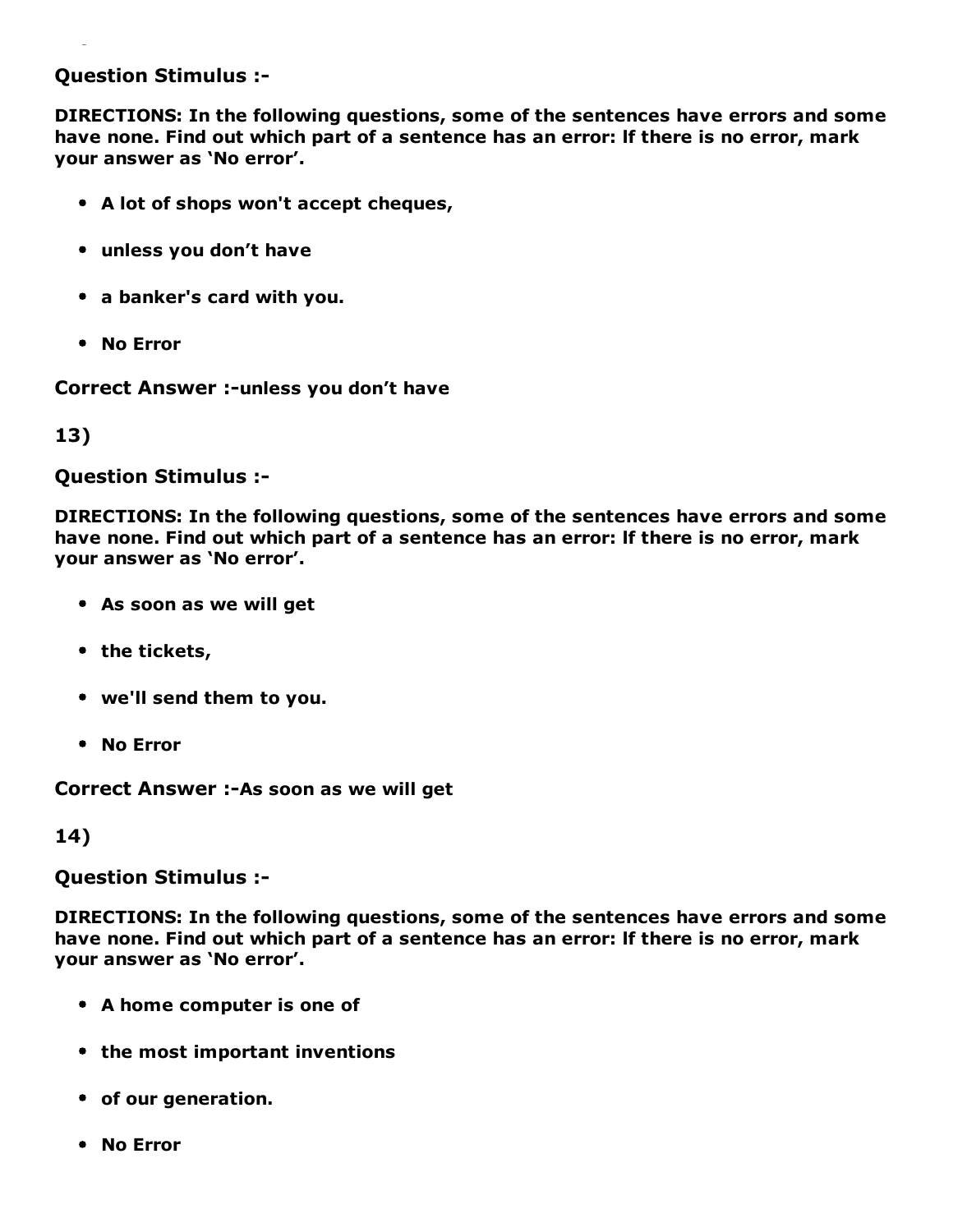Correct Answer :- A home computer is one of

15)

Question Stimulus :

DIRECTIONS: In the following questions, some of the sentences have errors and some have none. Find out which part of a sentence has an error: lf there is no error, mark your answer as 'No error'.

- Mr. Roy's youngest son
- is fond of
- playing a harmonium.
- No Error

Correct Answer :-playing a harmonium.

### 16)

#### Question Stimulus :

Out of the given options, choose the one which is the correct indirect speech of the sentence given below.

Jack said, "I bought this pearl for my mother."

- Jack said that he bought this pearl for his mother.
- Jack said that he bought that pearl for his mother.
- Jack said that he has bought that pearl for his mother.
- Jack said that he had bought that pearl for his mother.

Correct Answer :-Jack said that he had bought that pearl for his mother.

### 17)

### Question Stimulus :

Out of the given options, choose the one which is the correct indirect speech of the sentence given below.

"Please give me something to eat. I am hungry" the old woman said to the boys.

The old woman requested the boys to give her something to eat and said that she is hungry.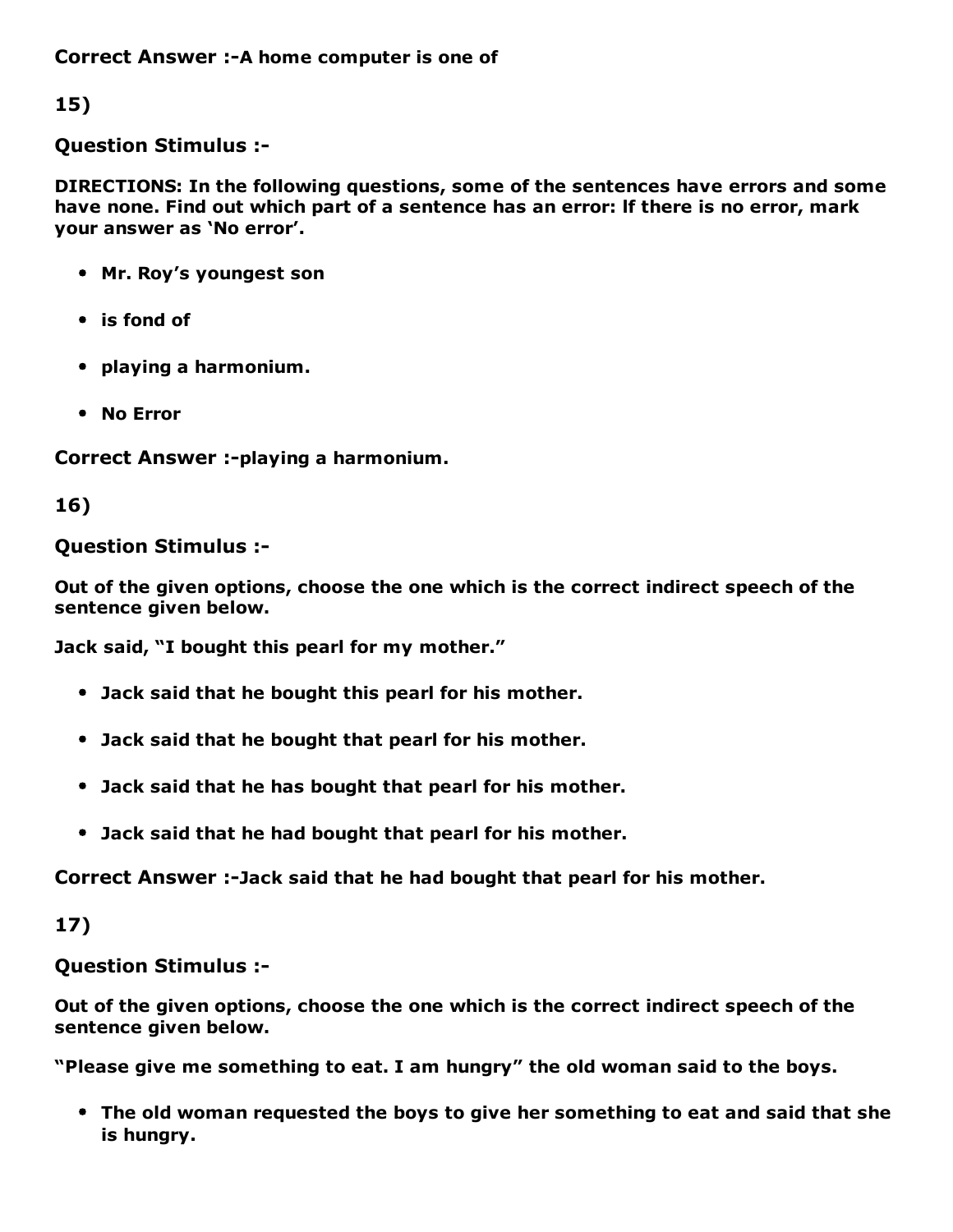- The old woman requests the boys to give her something to eat and said that she is hungry.
- The old woman requested the boys to give her something to eat and says that she is hungry.
- The old woman requested the boys to give her something to eat and said that she was hungry.

Correct Answer :-The old woman requested the boys to give her something to eat and said that she was hungry.

18)

Question Stimulus :

Out of the given options, choose the one which is the correct indirect speech of the sentence given below.

He said, "I can speak four languages".

- He boasted that he will be able to speak four languages.
- He boasted that he can speak four languages.
- He boasted that he would speak four languages.
- He boasted that he could speak four languages.

Correct Answer :-He boasted that he could speak four languages.

19)

Question Stimulus :

Out of the given options, choose the one which is the correct passive voice of the sentence given below.

Will my uncle pay my tuition fee?

- Will my tuition fee be paid by my uncle?
- Can my tuition fee be paid by my uncle?
- Should my tuition fee be paid by my uncle?
- Would my uncle pay my tuition fee?

Correct Answer :-Will my tuition fee be paid by my uncle?

20)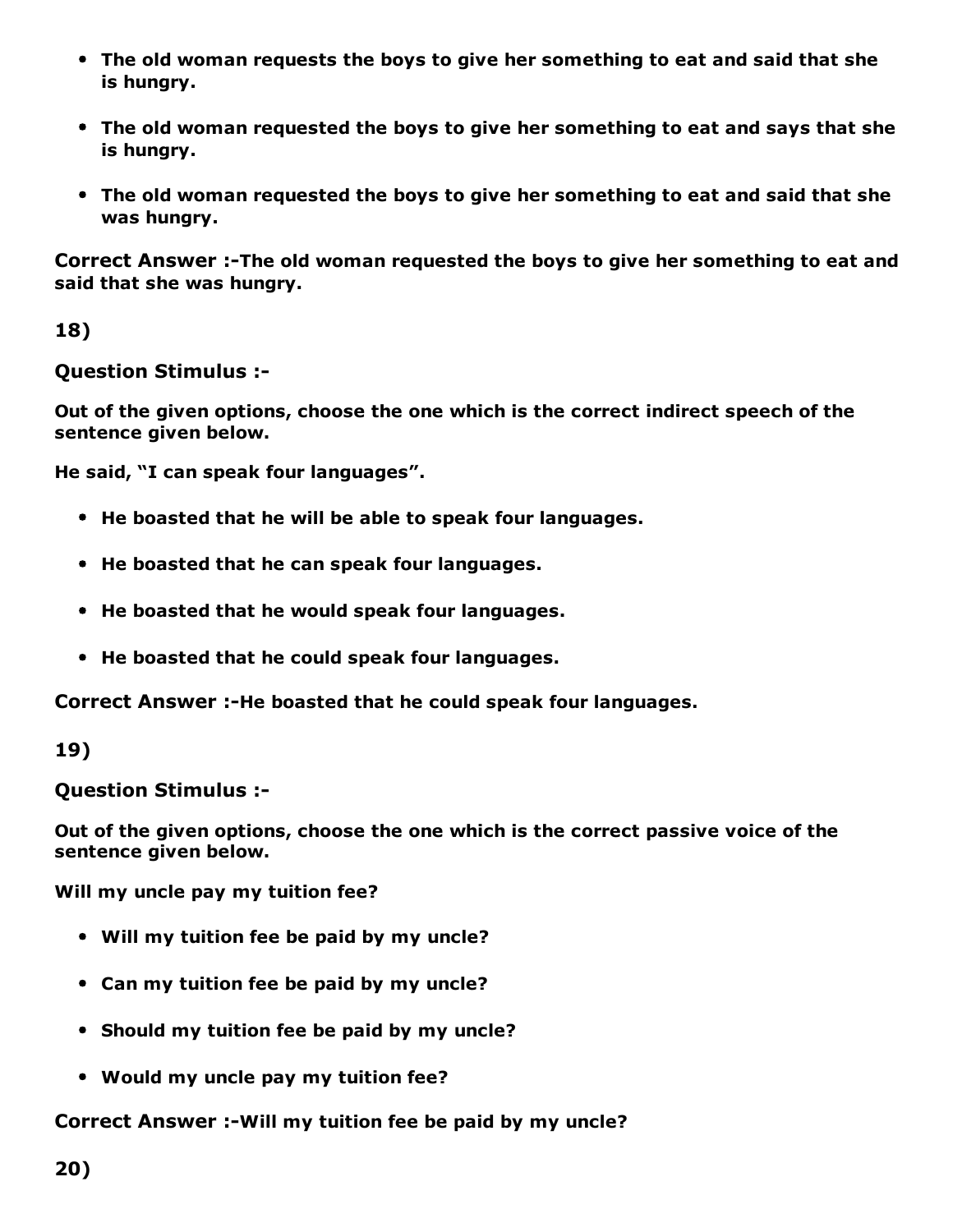Question Stimulus :

Out of the given options, choose the one which is the correct active voice of the sentence given below.

By whom were you given these orders?

- Who gave you these orders?
- Who has given you these orders?
- Who had given you these orders?
- Who was giving you these orders?

Correct Answer :-Who gave you these orders?

21)

Question Stimulus :

Out of the given options, choose the one which is the correct active voice of the sentence given below.

The fields are being ploughed by the farmers.

- The fields have been ploughed by the farmers.
- The farmers have been ploughing the fields.
- The farmers are ploughing the fields.
- The farmers have ploughed the fields.

Correct Answer :-The farmers are ploughing the fields.

22)

#### Question Stimulus :

Choose the grammatically correct sentence out of the given options.

- Romila is wearing a black and white saree.
- Romila is wearing a black and a white saree.
- Romila is wearing a black and the white saree.
- Romila is wearing an black and white saree.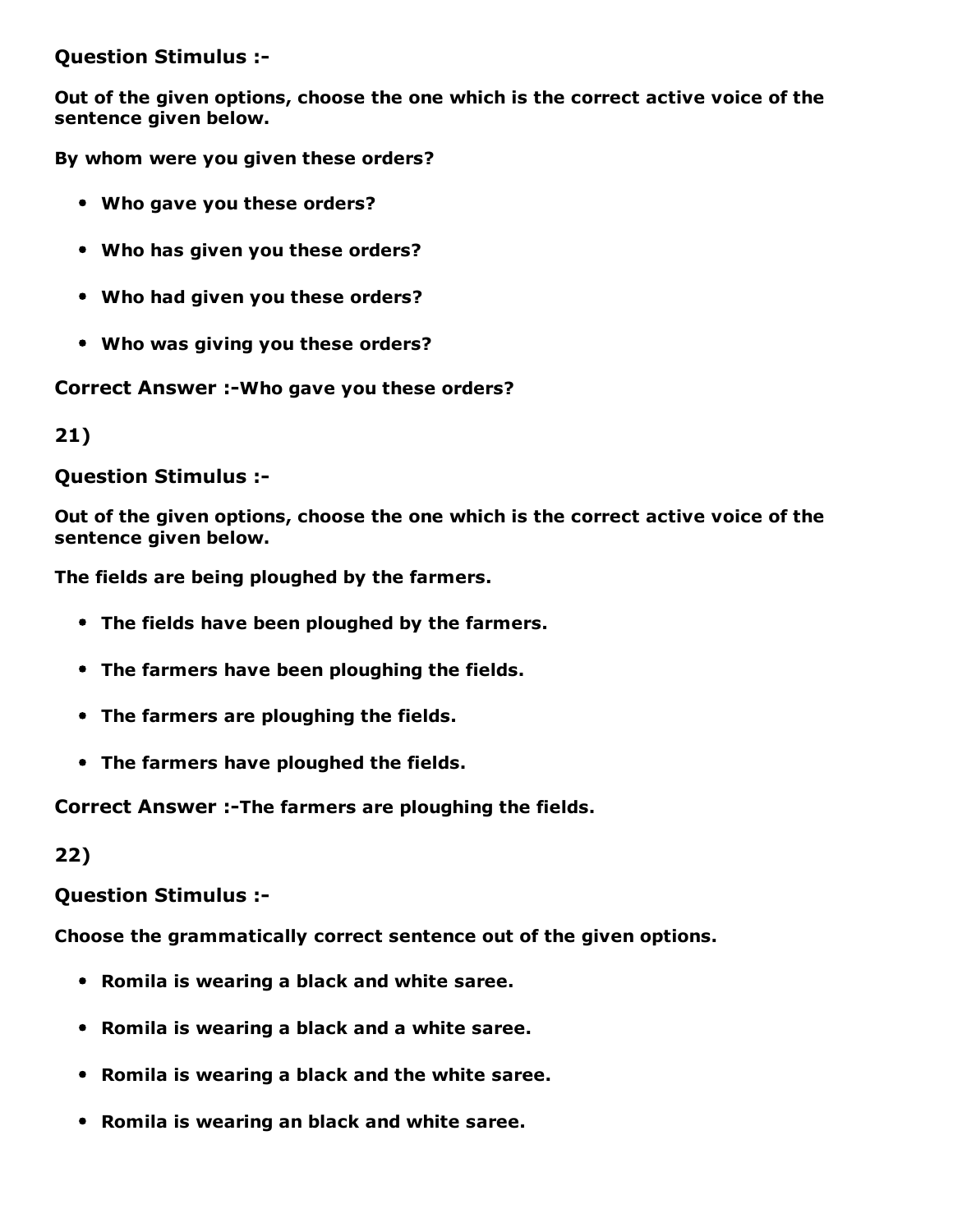Correct Answer :- Romila is wearing a black and white saree.

23)

Question Stimulus :

Fill in the blank with the correct option.

He didn't earn much money, and he gambled away \_\_\_\_ he had saved.

- little
- a little
- the little
- some

**Correct Answer :-the little** 

24)

Question Stimulus :

Fill in the blank with the correct option.

There is \_\_\_\_\_ time to prepare for the exams.

- little
- few
- the little
- a few

**Correct Answer :-little** 

25)

Question Stimulus :

Fill in the blank with the correct option.

I have \_\_\_\_\_ money, so I will be able to lend you some.

- little
- a little
- the little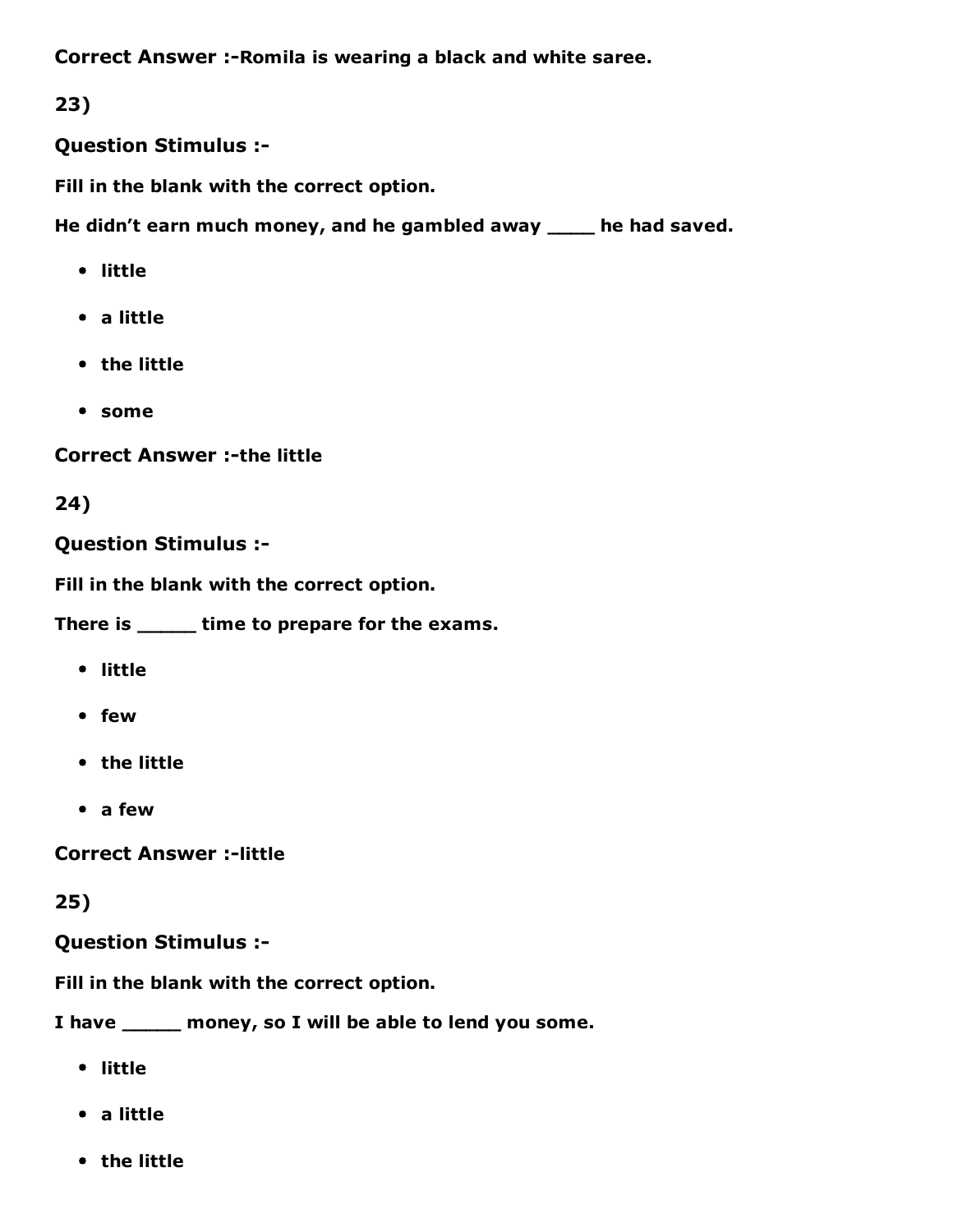a few

**Correct Answer :- a little** 

26)

Question Stimulus :

DIRECTIONS: Read the following passage carefully and answer the questions that follow.

It is not luck but labour that makes men. Luck says an American writer, is ever waiting for something to turn up, labour with keen eyes and strong will always turns up something. Luck lies in bed and wishes the postman would bring him news of a legacy; labour turns out at six and with busy pen and ringing hammer lays the foundation of competence. Luck whines, labour watches. Luck relies on chance, labour on character. Luck slips downwards to self-indulgence; labour strides upwards and aspires to independence. The conviction, therefore, is extending that diligence is the mother of good luck; in other words, that a man's success in life will be proportionate to his efforts, to his industry, to his attention to small things.

What is the meaning of the word 'legacy'?

- A sad or disappointing news.
- **Bankruptcy or misfortune.**
- Money or property left to someone in a will.
- None of the above.

Correct Answer :-Money or property left to someone in a will.

27)

Question Stimulus :

DIRECTIONS: Read the following passage carefully and answer the questions that follow.

It is not luck but labour that makes men. Luck says an American writer, is ever waiting for something to turn up, labour with keen eyes and strong will always turns up something. Luck lies in bed and wishes the postman would bring him news of a legacy; labour turns out at six and with busy pen and ringing hammer lays the foundation of competence. Luck whines, labour watches. Luck relies on chance, labour on character. Luck slips downwards to self-indulgence; labour strides upwards and aspires to independence. The conviction, therefore, is extending that diligence is the mother of good luck; in other words, that a man's success in life will be proportionate to his efforts, to his industry, to his attention to small things.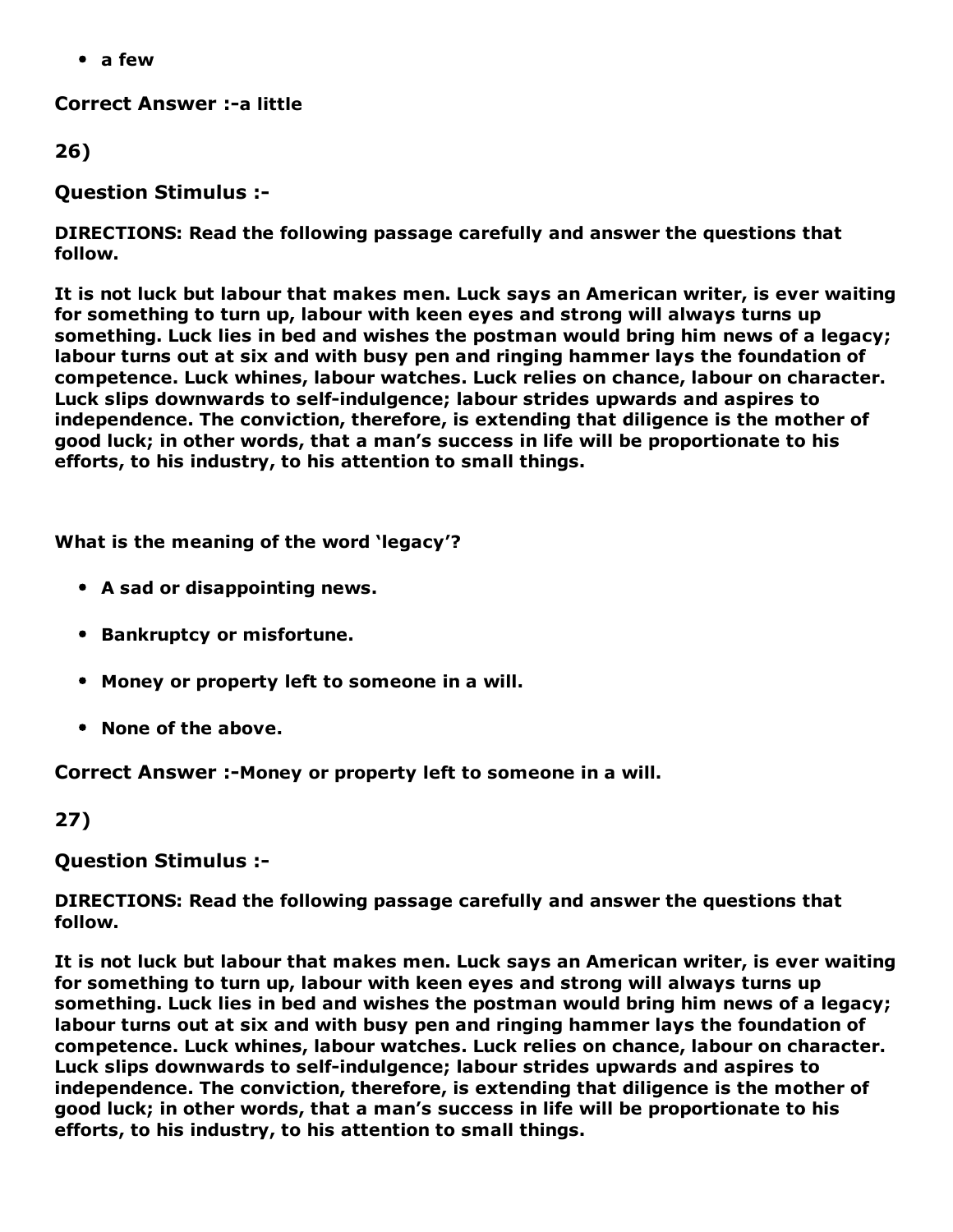What would be the synonym of the word 'stride'?

- Retreat
- March
- Delay
- Wait

**Correct Answer :-March** 

28)

Question Stimulus :

DIRECTIONS: Read the following passage carefully and answer the questions that follow.

It is not luck but labour that makes men. Luck says an American writer, is ever waiting for something to turn up, labour with keen eyes and strong will always turns up something. Luck lies in bed and wishes the postman would bring him news of a legacy; labour turns out at six and with busy pen and ringing hammer lays the foundation of competence. Luck whines, labour watches. Luck relies on chance, labour on character. Luck slips downwards to self-indulgence; labour strides upwards and aspires to independence. The conviction, therefore, is extending that diligence is the mother of good luck; in other words, that a man's success in life will be proportionate to his efforts, to his industry, to his attention to small things.

What is the meaning of the proverb 'diligence is the mother of good luck'?

- If a person is born in a rich and aristocratic family, he is considered lucky.
- If one works carefully and constantly, one's chances of being successful will be much greater.
- Bravery brings good luck.
- None of the above.

Correct Answer :-If one works carefully and constantly, one's chances of being successful will be much greater.

29)

### Question Stimulus :

DIRECTIONS: Read the following passage carefully and answer the questions that follow.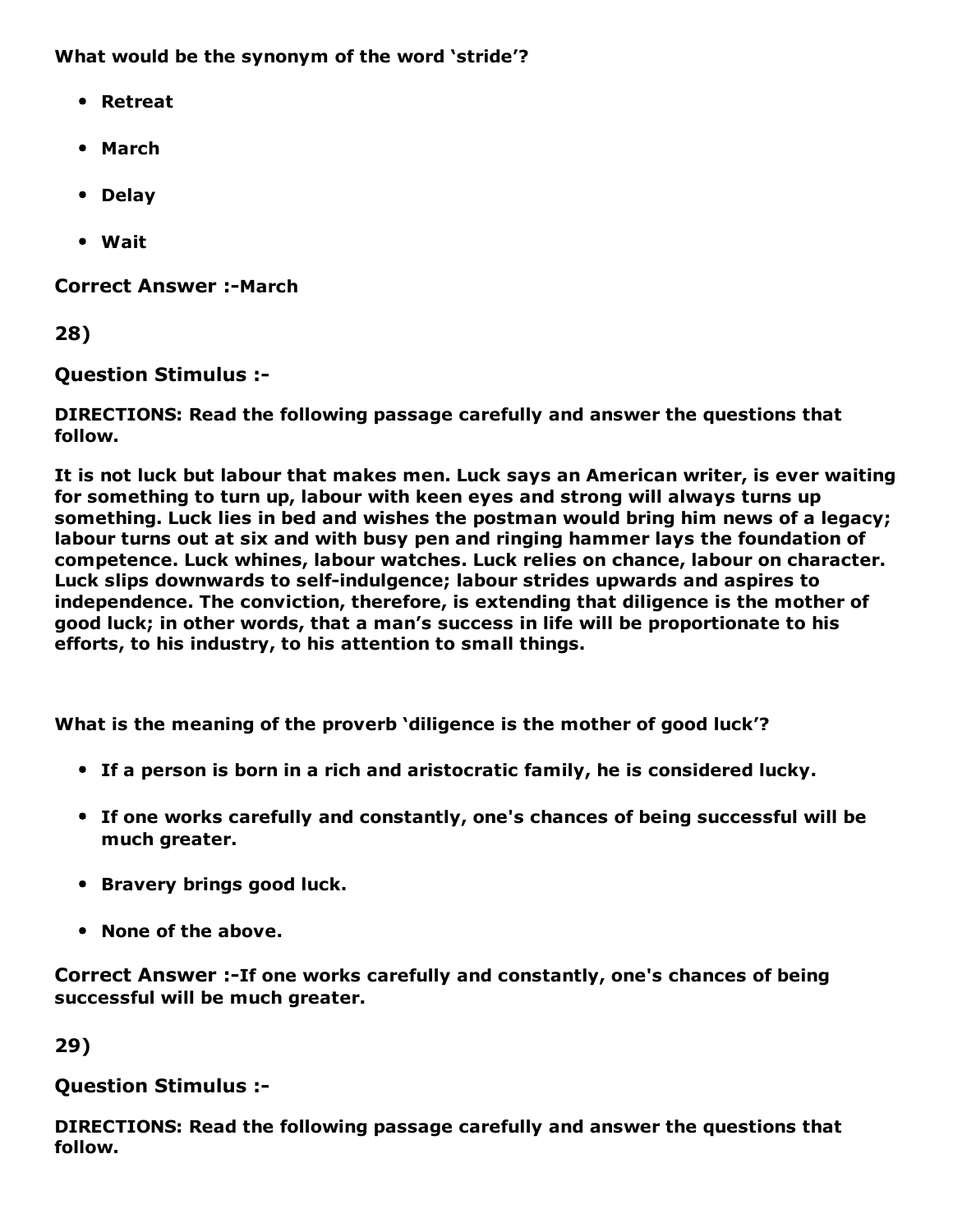It is not luck but labour that makes men. Luck says an American writer, is ever waiting for something to turn up, labour with keen eyes and strong will always turns up something. Luck lies in bed and wishes the postman would bring him news of a legacy; labour turns out at six and with busy pen and ringing hammer lays the foundation of competence. Luck whines, labour watches. Luck relies on chance, labour on character. Luck slips downwards to self-indulgence; labour strides upwards and aspires to independence. The conviction, therefore, is extending that diligence is the mother of good luck; in other words, that a man's success in life will be proportionate to his efforts, to his industry, to his attention to small things.

According to the passage what is the most important thing for success?

- Hard work
- Only luck
- Noble parentage
- All of the above

**Correct Answer :-Hard work** 

30)

Question Stimulus :

DIRECTIONS: Read the following passage carefully and answer the questions that follow.

It is not luck but labour that makes men. Luck says an American writer, is ever waiting for something to turn up, labour with keen eyes and strong will always turns up something. Luck lies in bed and wishes the postman would bring him news of a legacy; labour turns out at six and with busy pen and ringing hammer lays the foundation of competence. Luck whines, labour watches. Luck relies on chance, labour on character. Luck slips downwards to self-indulgence; labour strides upwards and aspires to independence. The conviction, therefore, is extending that diligence is the mother of good luck; in other words, that a man's success in life will be proportionate to his efforts, to his industry, to his attention to small things.

Which word in the passage means 'to complain or express disappointment or unhappiness repeatedly'?

- Whine
- Keen
- Aspire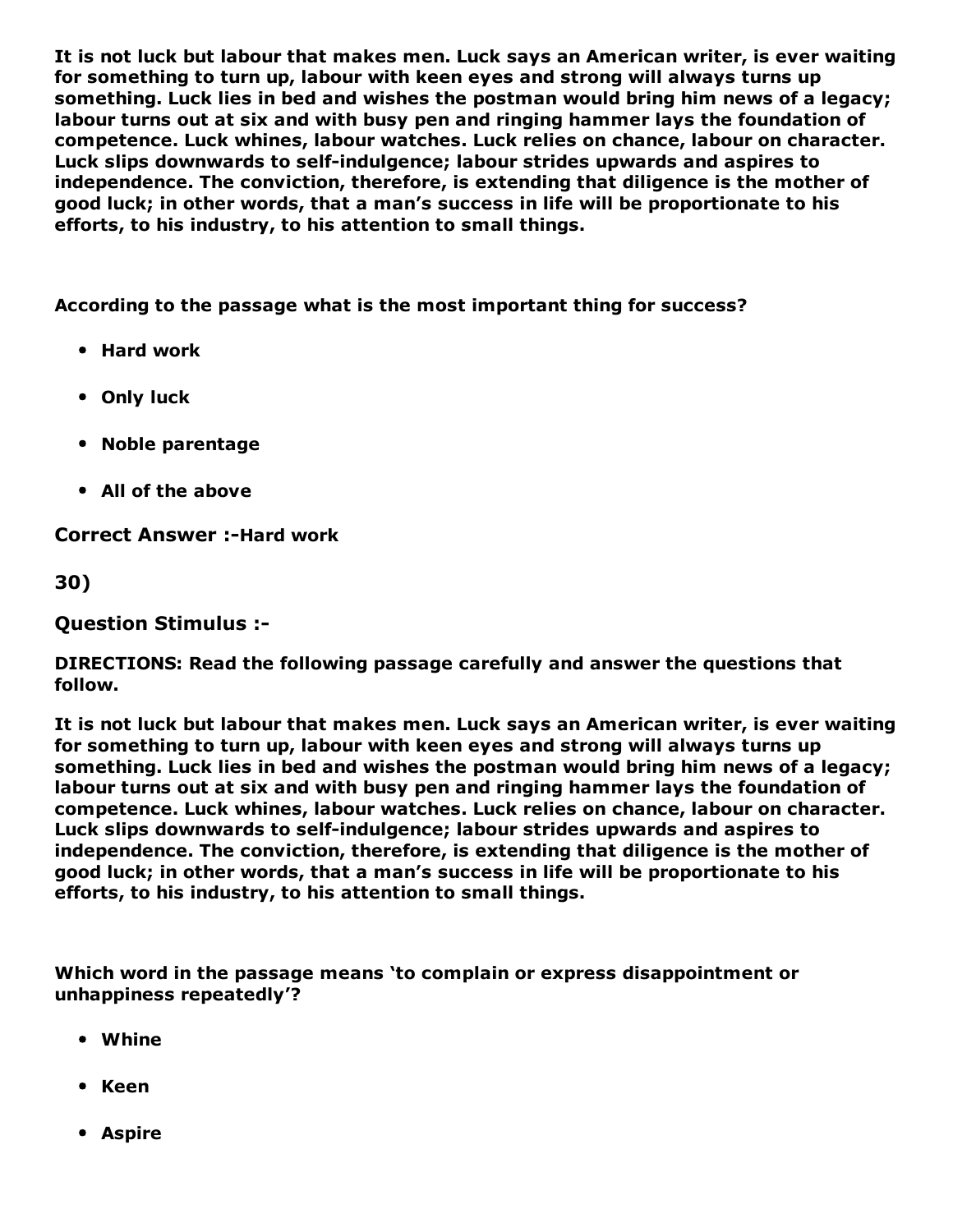• Hammer

**Correct Answer :- Whine** 

**Topic:- Hindi** 1)

#### Question Stimulus :

निम्नलिखित गद्यांश को ध्यानपूर्वक पढ़कर उनके नीचे दिये गये बहुविकल्पी प्रश्नों में सही विकल्प का चयन करें।

'जनता के साहित्य' का अर्थ जनता को तुरन्त ही समझ में आने वाले साहित्य से हरगिज नहीं है अगर ऐसा होता तो 'किस्सा तोता मैना' और नौटंकी ही साहित्य के प्रधान रूप होते। साहित्य के अंदर सांस्कृतिक भाव होते हैं। सांस्कृतिक भावों को पाने के लिए बुलंदी बारीकि और खूबसूरती को पाने के लिए, उस असलियत को पाने के लिए जिसका नक्शा साहित्य में रहता है, सुनने या पढ़ने वाले की कुछ स्थिति अपेक्षित होती है। वह स्थिति है उसकी शिक्षा, उसके मन के सांस्कृतिक परिष्कार की, जबकि साहित्य का ्तः प्राप्त पुरुषों के प्राप्त परिष्कार है, मानसिक परिष्कार है।

उपर्यक्त गद्यांश का उचित शीर्षक दीजिए?

- नौटंकी साहित्य प्रधान
- सांᦶृितक भाव
- जनता के साहित्य का अर्थ
- मानसिक परिष्कार

Correct Answer :-जनता के साहित्य का अर्थ

### 2)

### Question Stimulus :

निम्नलिखित गद्यांश को ध्यानपूर्वक पढ़कर उनके नीचे दिये गये बहुविकल्पी प्रश्नों में सही विकल्प का चयन करें।

'जनता के साहित्य' का अर्थ जनता को तुरन्त ही समझ में आने वाले साहित्य से हरगिज नहीं है अगर ऐसा होता तो 'किस्सा तोता मैना' और नौटंकी ही साहित्य के प्रधान रूप होते। साहित्य के अंदर सांस्कृतिक भाव होते हैं। सांस्कृतिक भावों को पाने के लिए बुलदी बारीकि और खूबसूरती को पाने के लिए, उस असलियत को पाने के लिए जिसका नक्शा साहित्य में रहता है, सुनने या पढ़न वाले की कुछ स्थिति अपेक्षित होती है। वह स्थिति है उसकी शिक्षा, उसके मन के सांस्कृतिक परिष्कार की, जबकि साहित्य का उद्देश्य सांस्कृतिक परिष्कार है, मानसिक परिष्कार है।

साहित्य के अंदर क्या होता है?

- सांस्कृतिक भाव निहित होते है
- खूबसूरती िनिहत होती है
- मानसिक परिष्कार निहित होता है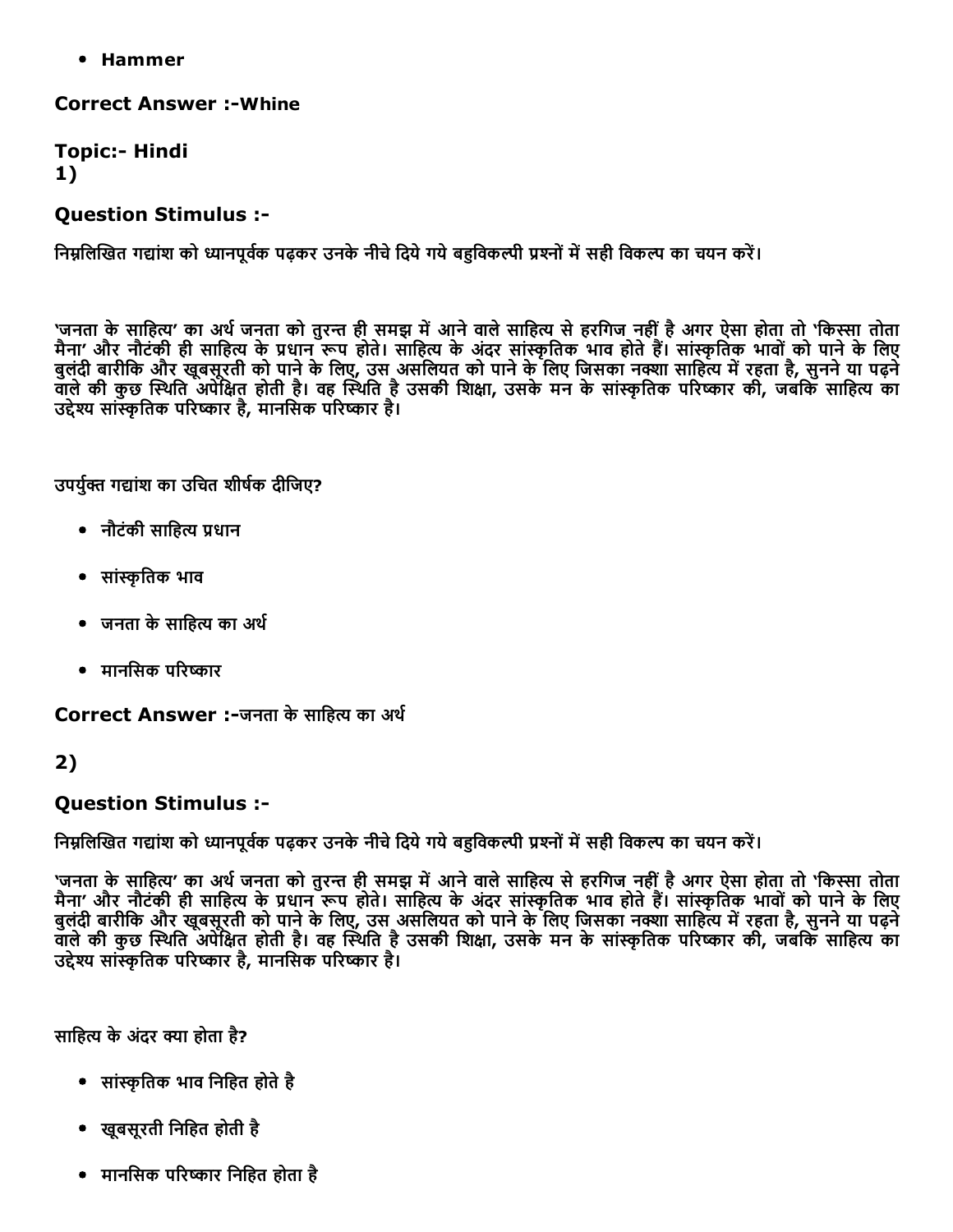• इनमें से कोई नहीं

Correct Answer :-सांस्कृतिक भाव निहित होते है

3)

### Question Stimulus :

निम्नलिखित गद्यांश को ध्यानपूर्वक पढ़कर उनके नीचे दिये गये बहुविकल्पी प्रश्नों में सही विकल्प का चयन करें।

'जनता के साहित्य' का अर्थ जनता को तुरन्त ही समझ में आने वाले साहित्य से हरगिज नहीं है अगर ऐसा होता तो 'किस्सा तोता मैना' और नौटंकी ही साहित्य के प्रधान रूप होते। साहित्य के अंदर सांस्कृतिक भाव होते हैं। सांस्कृतिक भावों को पाने के लिए बुलंदी बारीकि और खूबसूरती को पाने के लिए, उस असलियत को पाने के लिए जिसका नक्शा साहित्य में रहता है, सुनने या पढ़ने वाले की कुछ स्थिति अपेक्षित होती है। वह स्थिति है उसकी शिक्षा, उसके मन के सांस्कृतिक परिष्कार की, जबकि साहित्य का उद्देश्य सांस्कृतिक परिष्कार है, मानसिक परिष्कार है।

जनता के साहित्य का क्या अर्थ है?

- सांᦶृितक भावोंको पानेकी सूᦶ पहचान
- सांस्कृतिक परिष्कार की स्थिति को प्राप्त करने वाला साहित्य
- मानसिक परिष्कार की स्थिति को प्राप्त करने वाला साहित्य
- उपर्यक्त सभी

Correct Answer :-उपर्युक्त सभी

4)

### Question Stimulus :

निम्नलिखित गद्यांश को ध्यानपूर्वक पढ़कर उनके नीचे दिये गये बहविकल्पी प्रश्नों में सही विकल्प का चयन करें।

`जनता के साहित्य' का अर्थ जनता को तुरन्त ही समझ में आने वाले साहित्य से हरगिज नहीं है अगर ऐसा होता तो 'किस्सा तोता मैना' और नौटंकी ही साहित्य के प्रधान रूप होते। साहित्य के अंदर सांस्कृतिक भाव होते हैं। सांस्कृतिक भावों को पाने के लिए बुलंदी बारीकि और खूबसूरती को पाने के लिए, उस असलियत को पाने के लिए जिसका नक्शा साहित्य में रहता है, सुनने या पढ़ने वाले की कुछ स्थिति अपेक्षित होती है। वह स्थिति है उसकी शिक्षा, उसके मन के सांस्कृतिक परिष्कार की, जबकि साहित्य का उद्देश्य सांस्कृतिक परिष्कार है, मानसिक परिष्कार है।

साहित्य का क्या उद्देश्य है?

- तुरंत समझ आ जाना
- सांस्कृतिक और मानसिक परिष्कार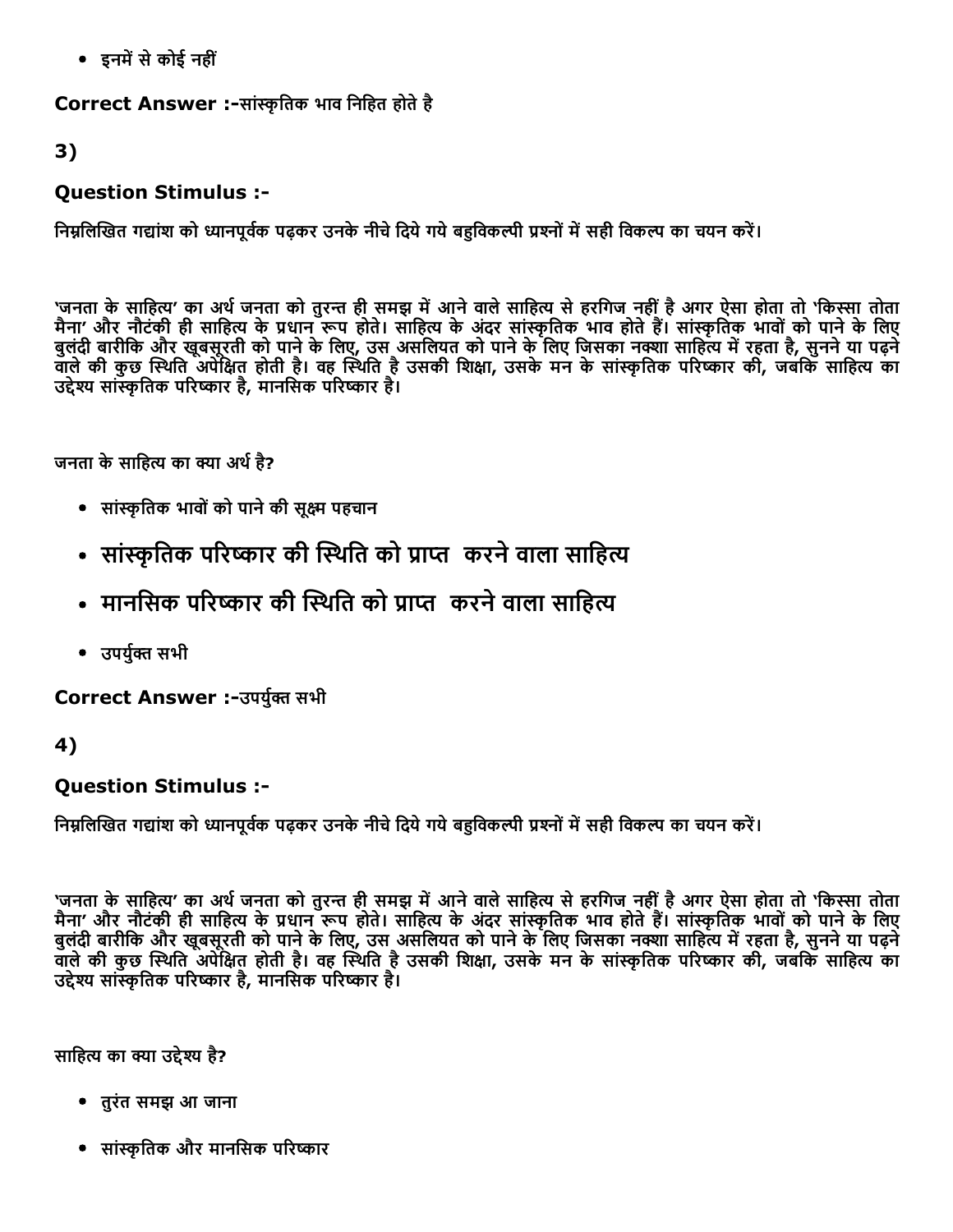- $\bullet$  शिक्षा
- इनमें से कोई नहीं

Correct Answer :-सांस्कृतिक और मानसिक परिष्कार

5)

#### Question Stimulus :

निम्नलिखित गद्यांश को ध्यानपूर्वक पढ़कर उनके नीचे दिये गये बहुविकल्पी प्रश्नों में सही विकल्प का चयन करें।

'जनता के साहित्य' का अर्थ जनता को तुरन्त ही समझ में आने वाले साहित्य से हरगिज नहीं है अगर ऐसा होता तो 'किस्सा तोता मैना' और नौटंकी ही साहित्य के प्रधान रूप होते। साहित्य के अंदर सांस्कृतिक भाव होते हैं। सांस्कृतिक भावों को पाने के लिए बुलदी बारीकि और खूबसूरती को पाने के लिए, उस असलियत को पाने के लिए जिसका नक्शा साहित्य में रहता है, सुनने या पढ़न वाले की कुछ स्थिति अपेक्षित होती है। वह स्थिति है उसकी शिक्षा, उसके मन के सांस्कृतिक परिष्कार की, जबकि साहित्य का उद्देश्य सांस्कृतिक परिष्कार है, मानसिक परिष्कार है।

सांस्कृतिक भावों को ग्रहण करने के लिए क्या जरूरी है ?

- सुनने वाले की शिक्षा
- सुनने वाले के सांस्कृतिक परिष्कार
- सुनने वाले के मानसिक परिष्कार
- उपर्युक्त सभी

Correct Answer :-उपर्युक्त सभी

#### 6)

#### Question Stimulus :

निम्नलिखित काव्यांश को ध्यानपूर्वक पढ़कर उनके नीचे दिये गये बहविकल्पी प्रश्नों में सही विकल्प का चयन करें।

कुछ भी बन, बस कायर मत बन! ठोकर मार, पटक मत माथा, तेरी राह रोकते पाहन, कुछ भी बन, बस कायर मत बन! ले-दे कर जीना, क्या जीना ? कब तक गम केआँसुपीना ? मानवता ने सींचा तुमको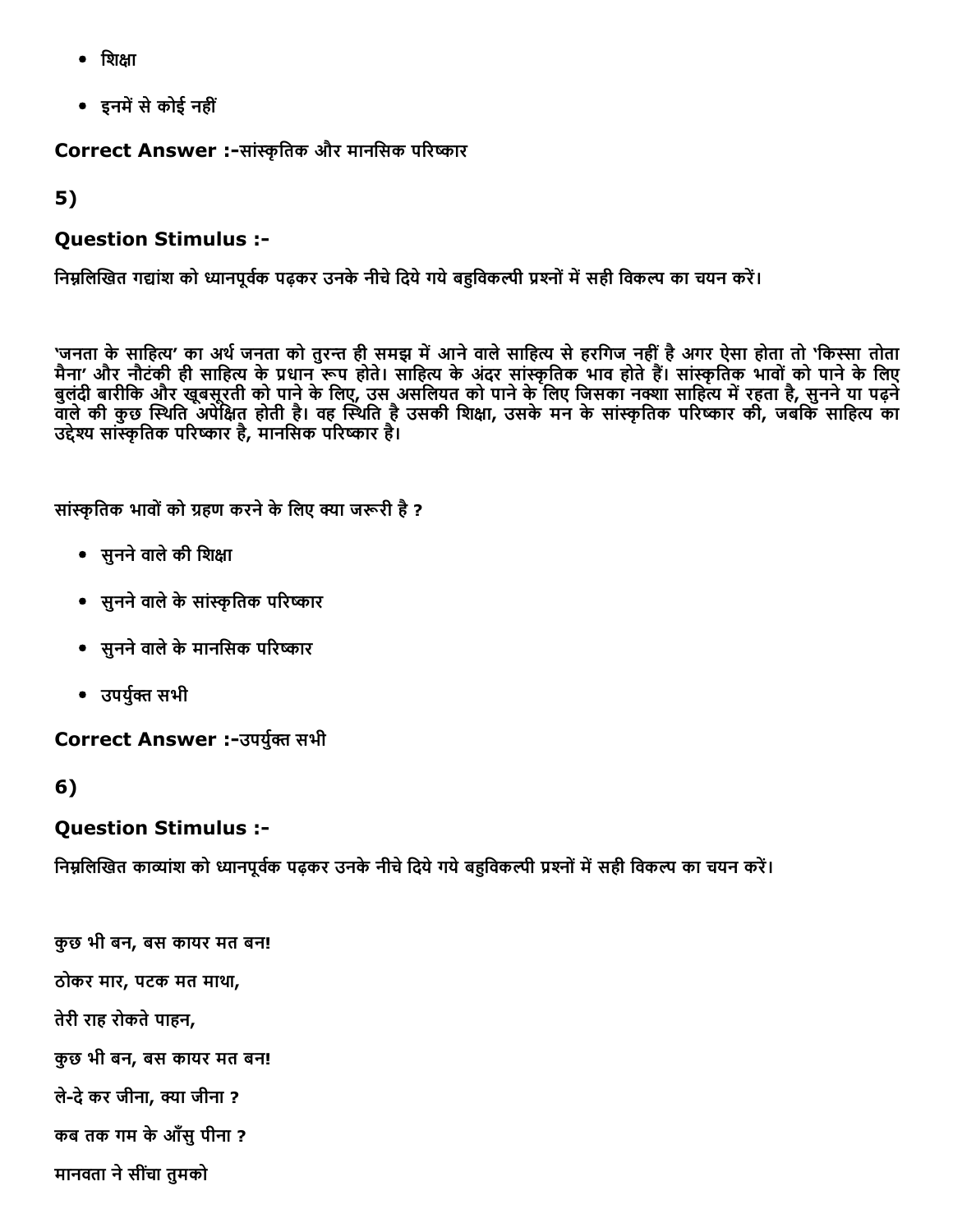वहा युगोंतक खून पसीना! कुछ न करेगा? िकया करेगा रे मनुष्य बस कातर क्रंदन? कुछ भी बन, बस कायर मत बन 'युद्ध देहि', कहे जब पामर, देन दुहाई पीठ फेरकर ! या तो जीत ᦶीित केबल पर, या तेरा पथ चूमे तस्कर ! प्रतिहिंसा भी दुर्बलता है, पर कायरता अिधक अपावन! कुछ भी बन, बस कायर मत बन! तेरी रᦶा का न मोल है, पर तेरा मानव अमोल है! यह िमटता है, वह बनता है, यही सत्य की सही तोल है! अर्पण कर सर्वस्व मनुज को, कर न दुष्ट को आत्म समर्पण। कुछ भी बन बस कायर मत बन!

कवि किसे ठोकर मारने की बात कहता है?

- पाहन
- कंटक
- आँसु
- ᦶितिहंसा

**Correct Answer :-पाहन** 

# 7)

### Question Stimulus :

निम्नलिखित काव्यांश को ध्यानपूर्वक पढ़कर उनके नीचे दिये गये बहुविकल्पी प्रश्नों में सही विकल्प का चयन करें।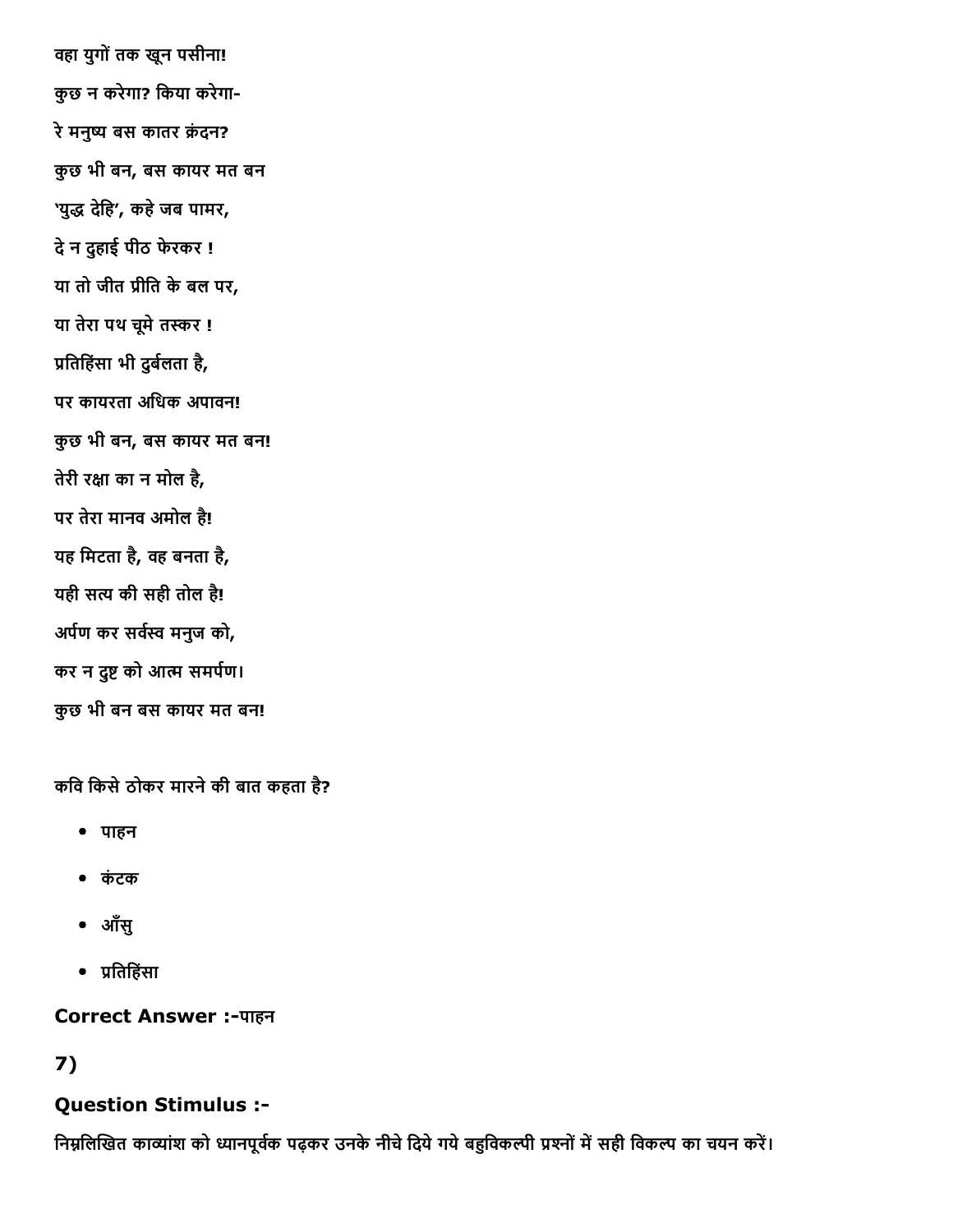कुछ भी बन, बस कायर मत बन! ठोकर मार, पटक मत माथा, तेरी राह रोकते पाहन, कुछ भी बन, बस कायर मत बन! ले-दे कर जीना, क्या जीना ? कब तक गम केआँसुपीना ? मानवता ने सींचा तुमको वहा युगोंतक खून पसीना! कुछ न करेगा? िकया करेगा रे मनुष्य बस कातर क्रंदन? कुछ भी बन, बस कायर मत बन 'युद्ध देहि', कहे जब पामर, देन दुहाई पीठ फेरकर ! या तो जीत ᦶीित केबल पर, या तेरा पथ चूमे तस्कर ! प्रतिहिंसा भी दुर्बलता है, पर कायरता अिधक अपावन! कुछ भी बन, बस कायर मत बन! तेरी रᦶा का न मोल है, पर तेरा मानव अमोल है! यह िमटता है, वह बनता है, यही सत्य की सही तोल है! अर्पण कर सर्वस्व मनुज को, कर न दुष्ट को आत्म समर्पण। कुछ भी बन बस कायर मत बन!

कवि किस प्रकार के जीवन को जीवन नहीं मानता ?

• खून-पसीना बहाने वाला जीवन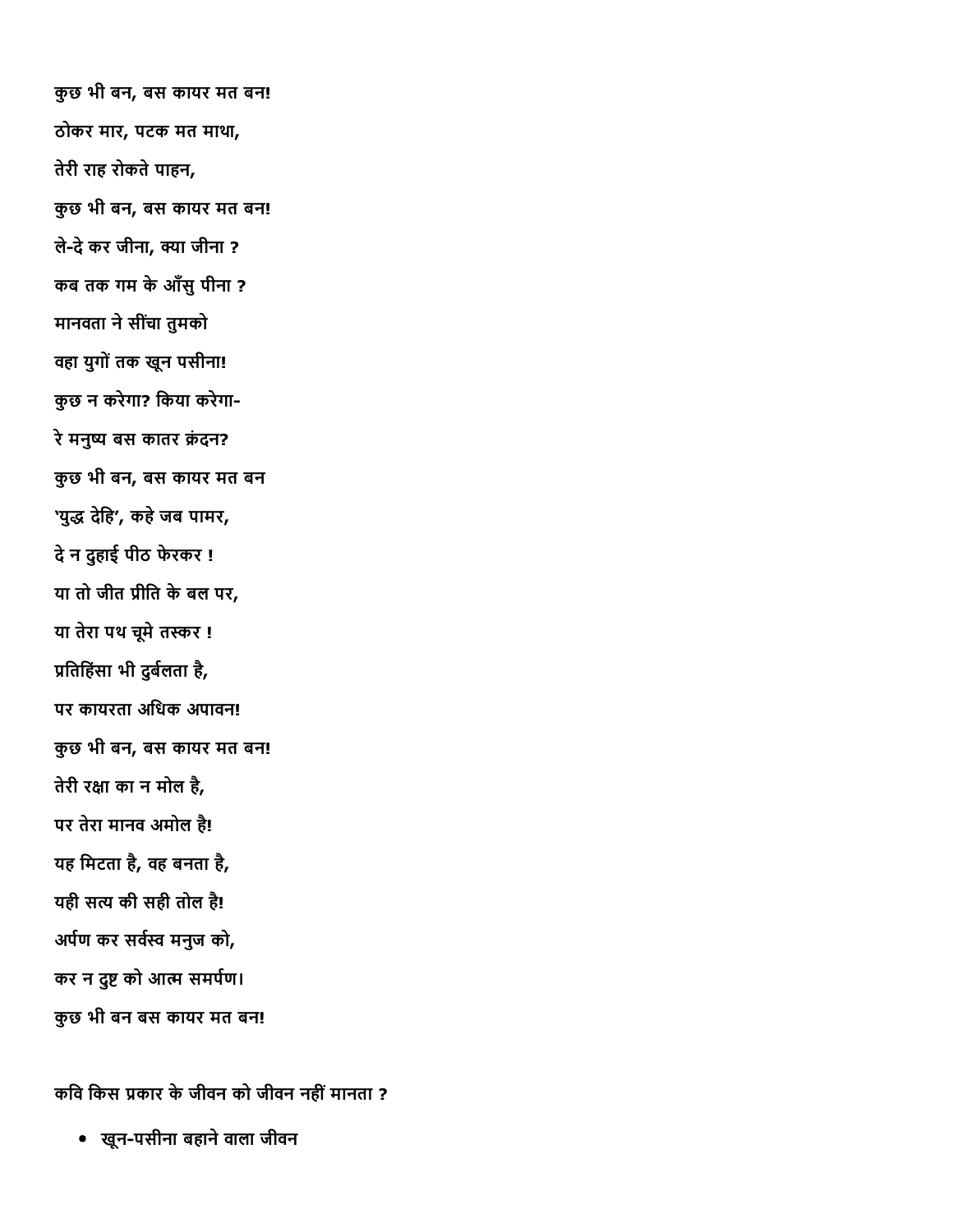- िहंसा न करनेवाला जीवन
- रᦶा न करनेवाला जीवन
- लेदेकर जीनेवाला जीवन

Correct Answer :-ले देकर जीने वाला जीवन

8)

#### Question Stimulus :

निम्नलिखित काव्यांश को ध्यानपूर्वक पढ़कर उनके नीचे दिये गये बहुविकल्पी प्रश्नों में सही विकल्प का चयन करें।

कुछ भी बन, बस कायर मत बन! ठोकर मार, पटक मत माथा, तेरी राह रोकते पाहन, कुछ भी बन, बस कायर मत बन! लेदेकर जीना, ᦶा जीना ? कब तक गम केआँसुपीना ? मानवता ने सींचा तुमको वहा युगोंतक खून पसीना! कुछ न करेगा? िकया करेगा रे मनुष्य बस कातर क्रंदन? कुछ भी बन, बस कायर मत बन 'युद्ध देहि', कहे जब पामर, देन दुहाई पीठ फेरकर ! या तो जीत प्रीति के बल पर, या तेरा पथ चूमे तस्कर ! प्रतिहिंसा भी दुर्बलता है, पर कायरता अिधक अपावन! कुछ भी बन, बस कायर मत बन! तेरी रᦶा का न मोल है, पर तेरा मानव अमोल है! यह िमटता है, वह बनता है,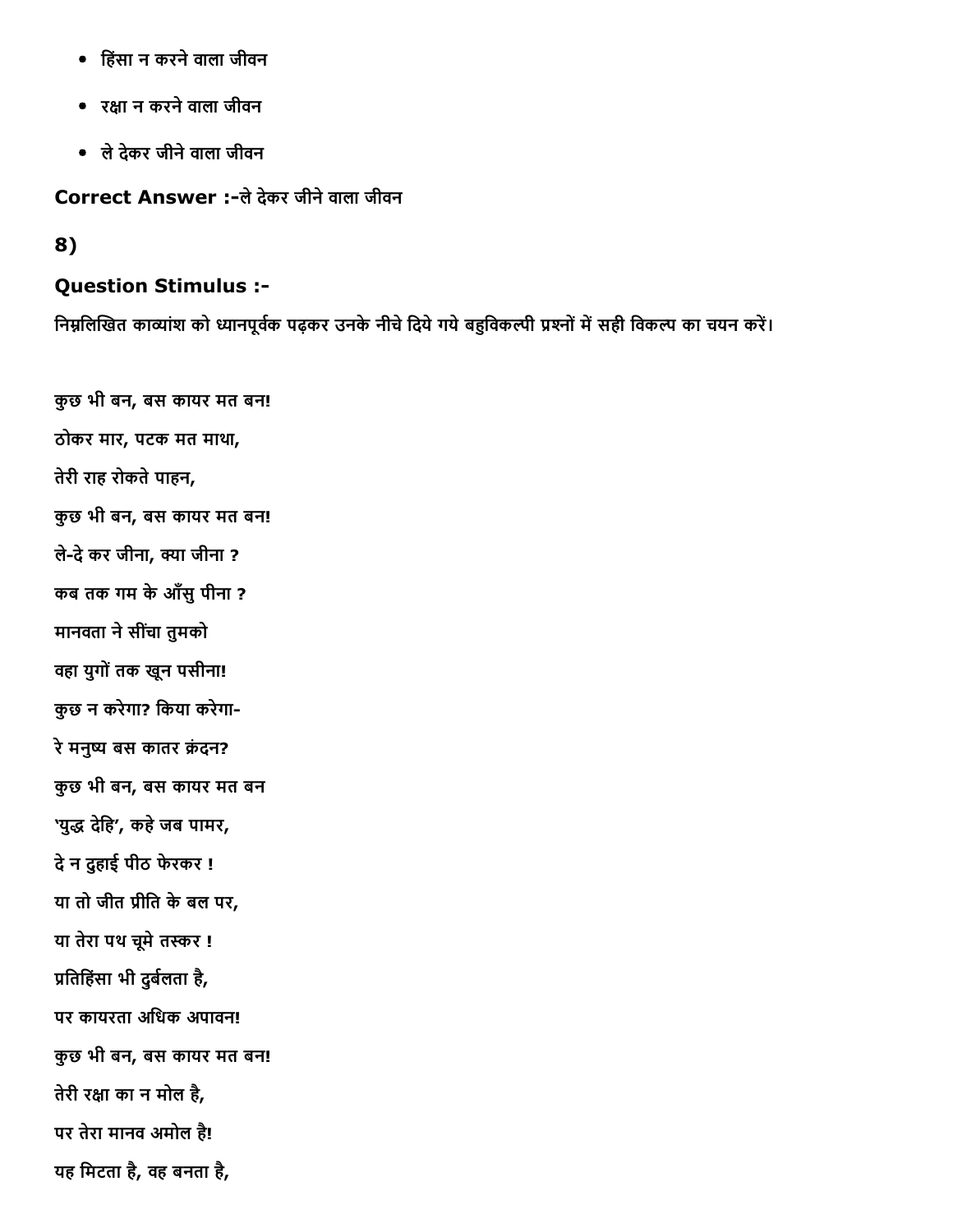यही सᦶ की सही तोल है! अर्पण कर सर्वस्व मनुज को, कर न दुष्ट को आत्म समर्पण। कुछ भी बन बस कायर मत बन!

कवि ने अधिक अपवित्र किसे कहा है ?

- पाहन
- कायरता
- ᦶंदन
- पामर

Correct Answer :-कायरता

# 9)

### Question Stimulus :

निम्नलिखित काव्यांश को ध्यानपूर्वक पढ़कर उनके नीचे दिये गये बहुविकल्पी प्रश्नों में सही विकल्प का चयन करें।

कुछ भी बन, बस कायर मत बन! ठोकर मार, पटक मत माथा, तेरी राह रोकते पाहन, कुछ भी बन, बस कायर मत बन! ले-दे कर जीना, क्या जीना ? कब तक गम केआँसुपीना ? मानवता ने सींचा तुमको वहा युगोंतक खून पसीना! कुछ न करेगा? िकया करेगा रे मनुष्य बस कातर क्रंदन? कुछ भी बन, बस कायर मत बन 'युद्ध देहि', कहे जब पामर, देन दुहाई पीठ फेरकर !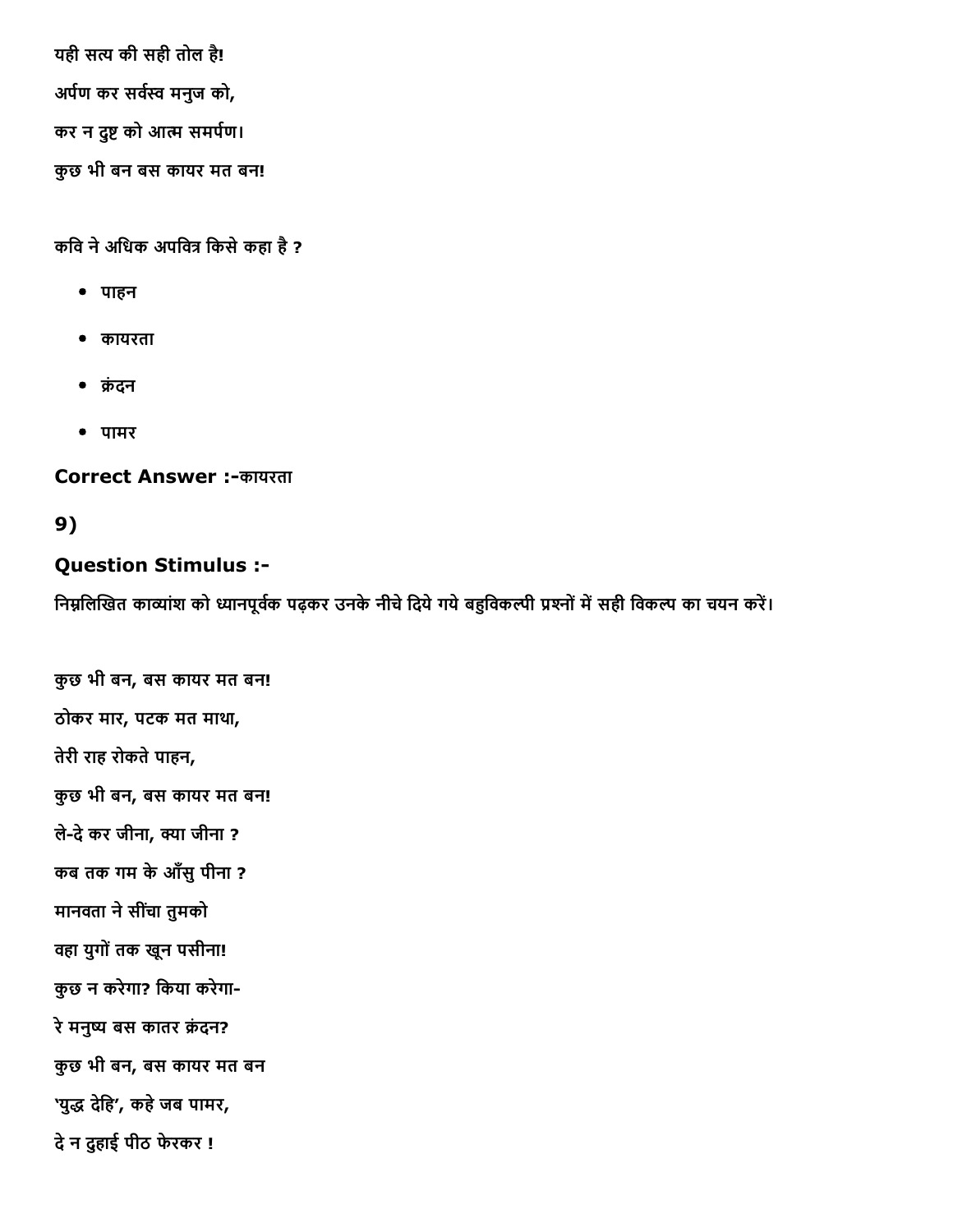या तो जीत ᦶीित केबल पर, या तेरा पथ चूमे तस्कर ! प्रतिहिंसा भी दुर्बलता है, पर कायरता अिधक अपावन! कुछ भी बन, बस कायर मत बन! तेरी रᦶा का न मोल है, पर तेरा मानव अमोल है! यह िमटता है, वह बनता है, यही सत्य की सही तोल है! अर्पण कर सर्वस्व मनुज को, कर न दुष्ट को आत्म समर्पण। कुछ भी बन बस कायर मत बन!

'कुछ न करेगा? किया करेगा-रे मनुष्य बस कातर क्रंदन' पंक्ति में कौन-सा भाव प्रमुख है?

- निष्क्रियता पर व्यंग्य करने का
- कमᦶपथ पर आगेबढ़नेकी ᦶेरणा का
- बाँधाओंको दूर कर आगेबढ़नेका
- िनराशा ᦶागकर ᦶसᦶ रहनेका

Correct Answer :-निष्क्रियता पर व्यंग्य करने का

#### 10)

#### Question Stimulus :

निम्नलिखित काव्यांश को ध्यानपूर्वक पढ़कर उनके नीचे दिये गये बहुविकल्पी प्रश्नों में सही विकल्प का चयन करें।

कुछ भी बन, बस कायर मत बन! ठोकर मार, पटक मत माथा, तेरी राह रोकते पाहन, कुछ भी बन, बस कायर मत बन! लेदेकर जीना, ᦶा जीना ?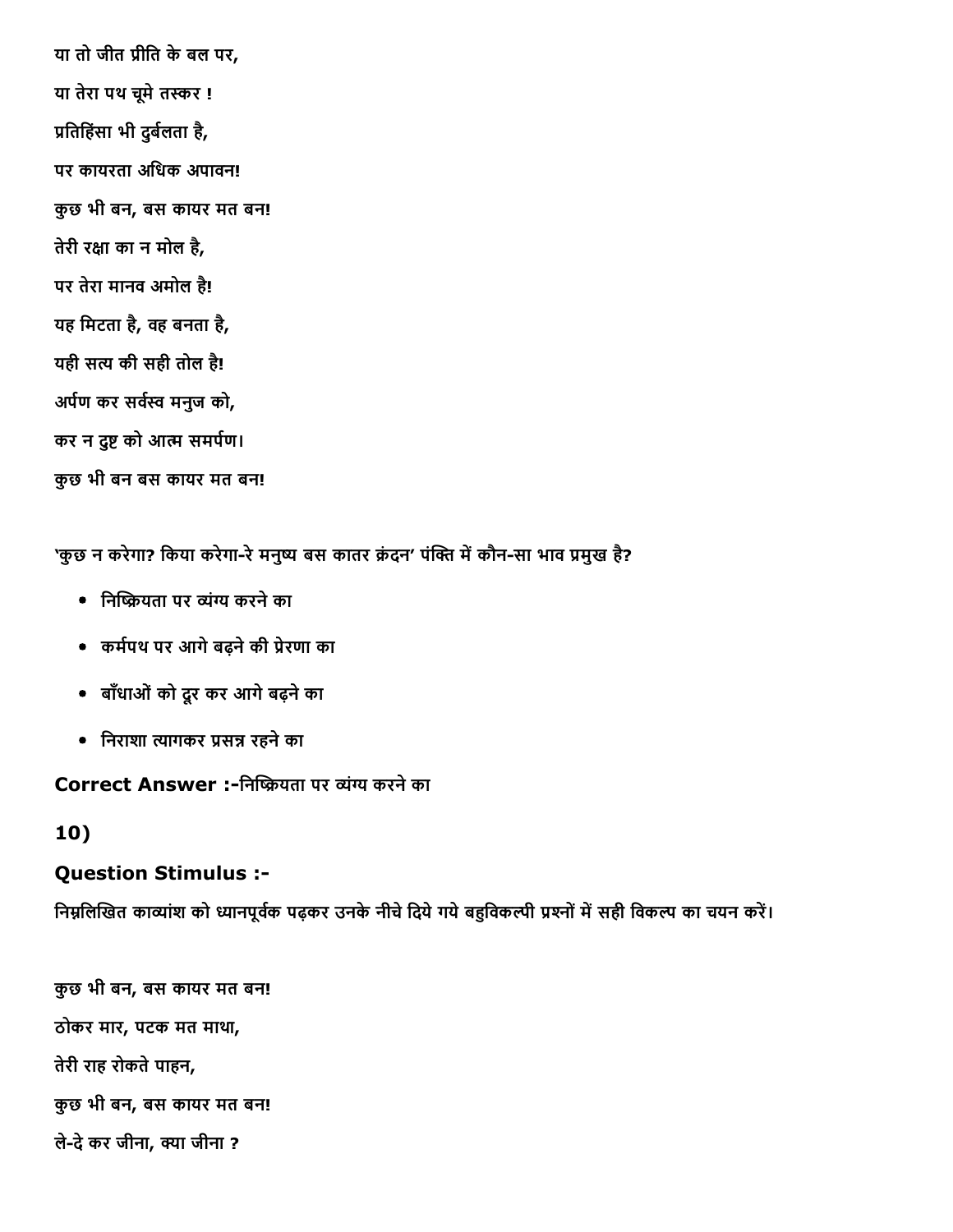कब तक गम केआँसुपीना ? मानवता ने सींचा तुमको वहा युगोंतक खून पसीना! कुछ न करेगा? िकया करेगा रे मनुष्य बस कातर क्रंदन? कुछ भी बन, बस कायर मत बन 'युद्ध देहि', कहे जब पामर, देन दुहाई पीठ फेरकर ! या तो जीत ᦶीित केबल पर, या तेरा पथ चूमे तस्कर ! प्रतिहिंसा भी दुर्बलता है, पर कायरता अधिक अपावन! कुछ भी बन, बस कायर मत बन! तेरी रᦶा का न मोल है, पर तेरा मानव अमोल है! यह िमटता है, वह बनता है, यही सत्य की सही तोल है! अर्पण कर सर्वस्व मनुज को, कर न दुष्ट को आत्म समर्पण। कुछ भी बन बस कायर मत बन!

कवि किस पर सब कुछ समर्पित करने के लिए कह रहा हैं?

- दुष्ट पर
- कायर पर
- दुर्बल पर
- मानव पर

Correct Answer :-मानव पर

### 11)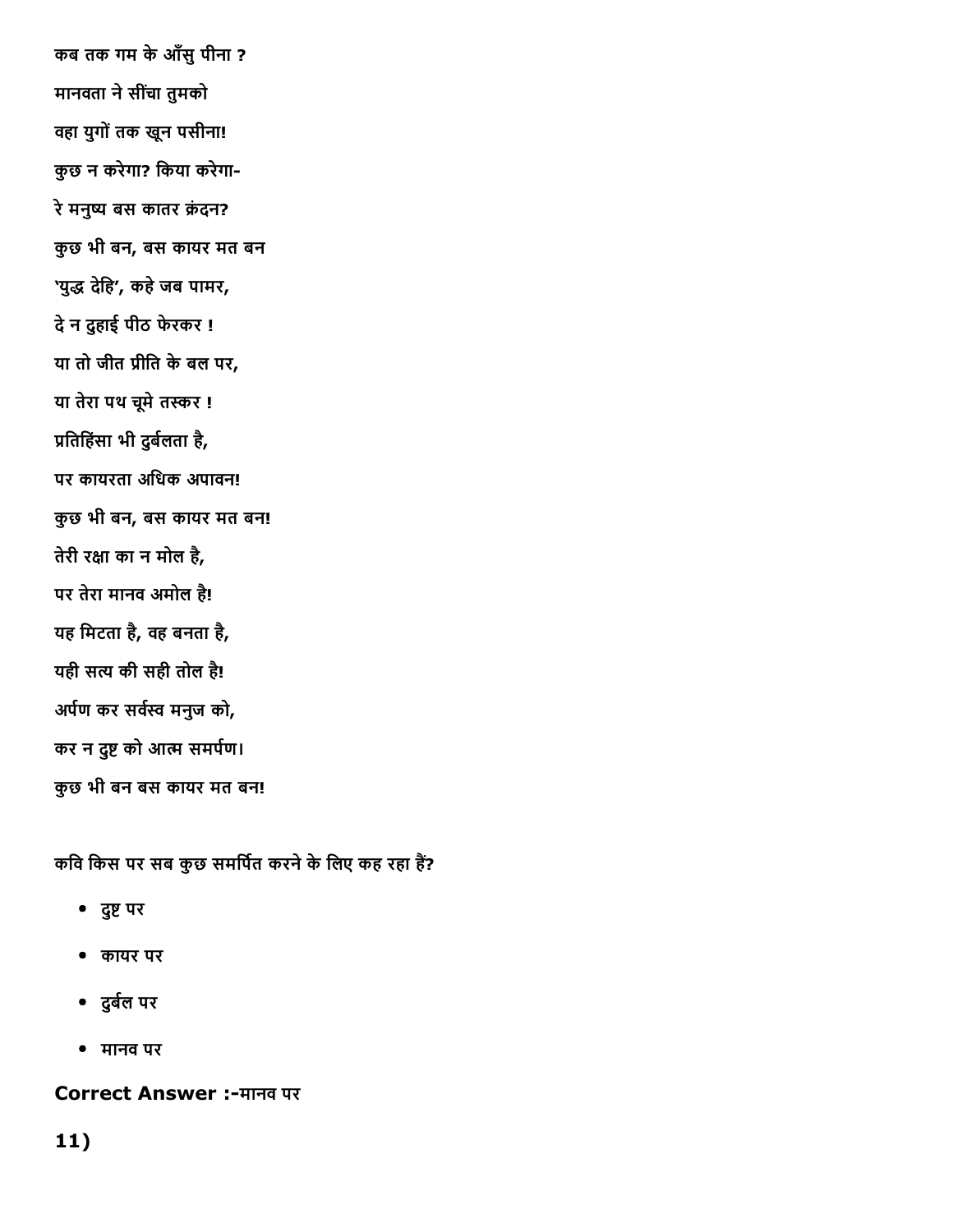### Question Stimulus :

''अत्युच्च" शब्द में प्रयुक्त उपसर्ग है-

- अति
- अ
- अत
- अतय

**Correct Answer :-अति** 

12)

### Question Stimulus :

निम्न में से किस शब्द में उर्दू उपसर्ग है?

- अनुज
- अभ्यागत
- $\bullet$  अपवित्र
- बदनाम

Correct Answer :-बदनाम

### 13)

### Question Stimulus :

''आइन'' प्रत्यय लगाकर बनाया गया शब्द है-

- तेिलन
- धोिबन
- सुनाᦶरन
- औझाइन

Correct Answer :औझाइन

### 14)

### Question Stimulus :

''बन्दरिया'' शब्द में प्रयुक्त प्रत्यय है-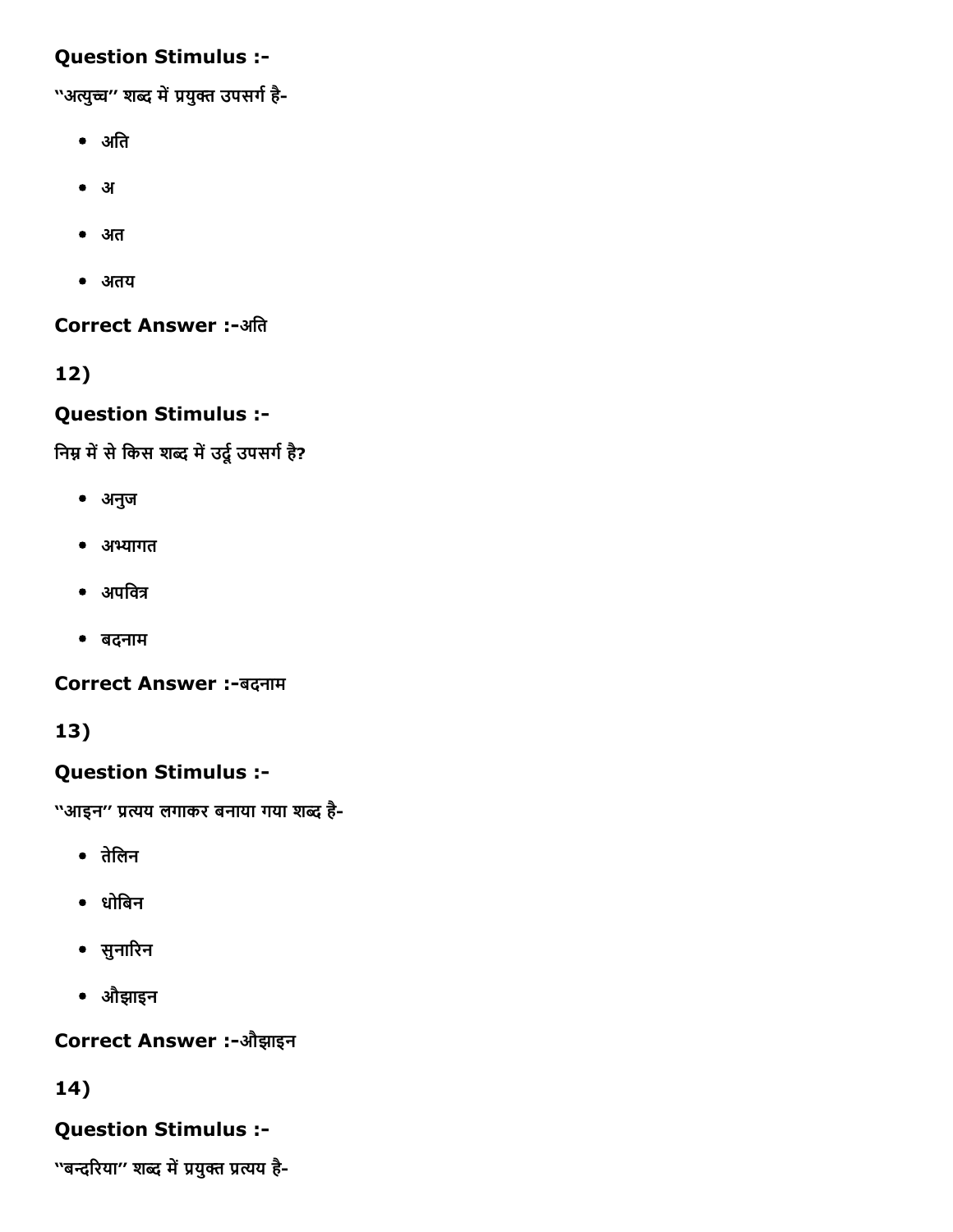- इका
- इत
- इया
- ई

#### **Correct Answer :- इया**

15)

### Question Stimulus :

"पुत्री का विवाह करके अजय के माता-पिता आज <u>गंगा नहा लिए</u>"। रेखांकित मुहावरे का अर्थ है-

- कार्य से निवृत्त होना
- पिवᦶ हो जाना
- तीथᦶकेिलए जाना
- इनमें से कोई नहीं

Correct Answer :-कार्य से निवृत्त होना

16)

# Question Stimulus :

'ईद का चाँद होना' मुहावरे का सही अर्थ है-

- ईद केिदन िदखाई देना
- बहुत सुंदर होना
- दर्शन दुर्लभ होना
- उपयुᦶᦶ सभी

Correct Answer :-दर्शन दुर्लभ होना

17)

### Question Stimulus :

'माथा ठोक लेना' मुहावरे का सही अर्थ है-

पीड़ा होनेपर िसर पकड़कर बैठना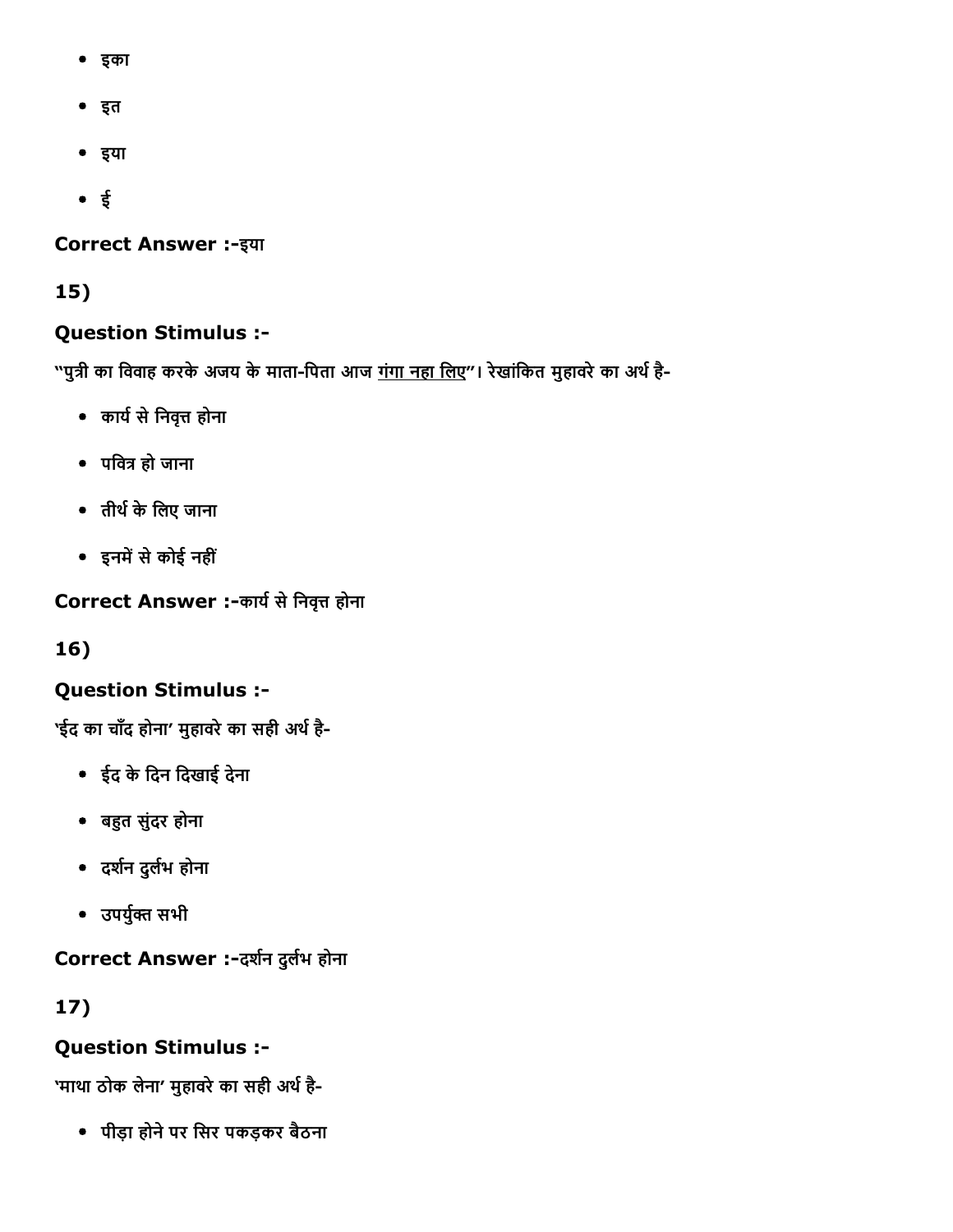- दुर्घटना की आशंका होना
- दीनतापूवकᦶ कायᦶकरना
- बदिकᦶती केकारण दुःखी

Correct Answer :-बदकिस्मती के कारण दुःखी

18)

### Question Stimulus :

दिये गये वाक्यांश के लिए एक शब्द का प्रयोग कीजिए-'चोरी-छिपे और चुंगी शुल्कादि दिए बिना माल बेचने वाला'

- मोशक
- कमिज
- तस्कर
- चोर

Correct Answer :-तस्कर

19)

# Question Stimulus :

दिये गये वाक्यांश के लिए एक शब्द का प्रयोग कीजिए-

'किसी सत्ता के विरूद्ध अपना सत्य मनवाने के लिए किया गया आंदोलनात्मक आग्रह'

- सत्याग्रह
- आंदोलन
- अपरिग्रह
- हड़ताल

### Correct Answer :-सत्याग्रह

20)

Question Stimulus :

निम्न पंक्तियों में कौन-सा छंद है ?

''रावनुरथी िवरथ रघुवीरा, देᦶख िवभीषन भयउ अधीरा।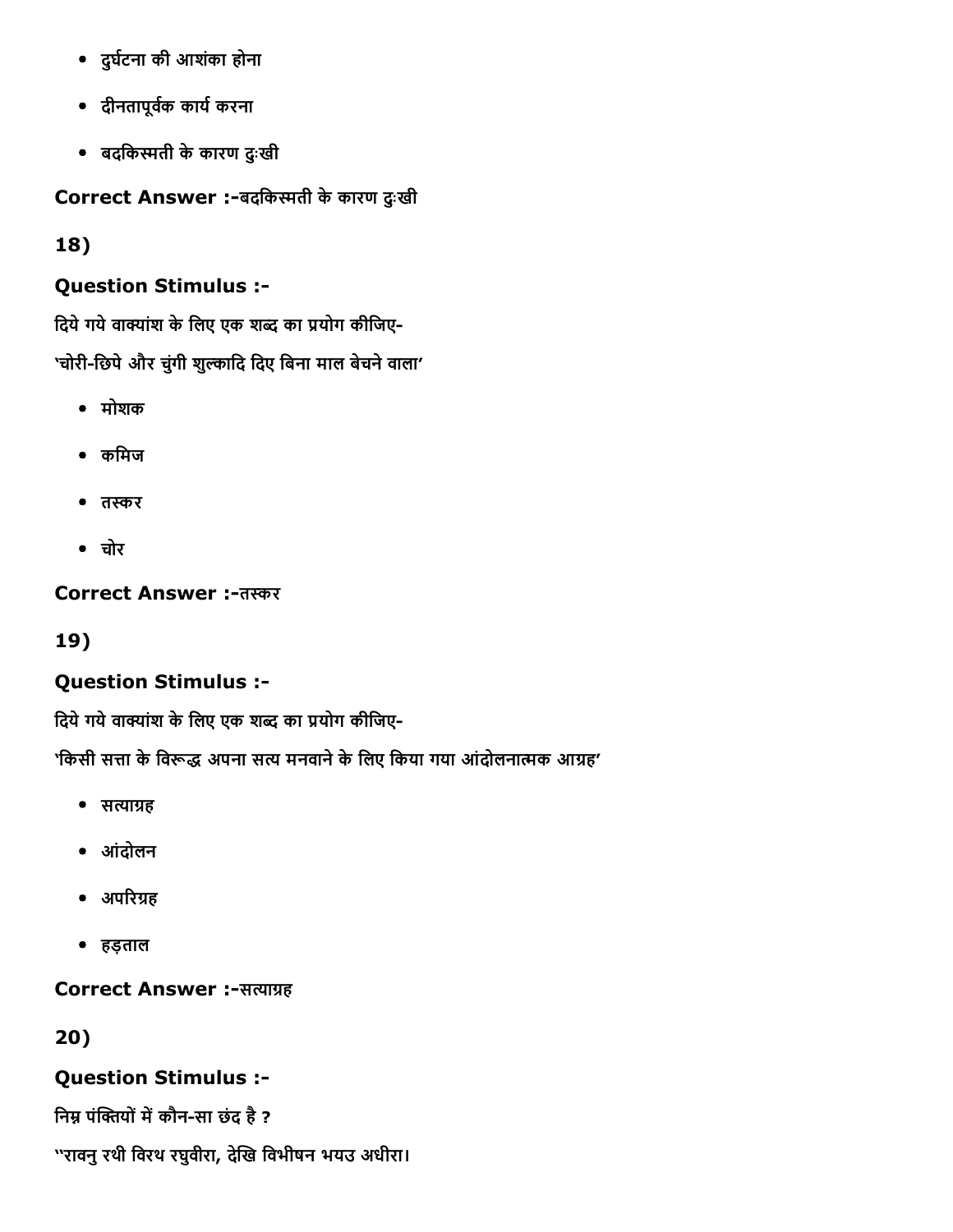अिधक ᦶीित मन भा संदेहा, बंदी चरन कह सिहत सनेहा ।।''

- चौपाई
- बरवै
- सोरठा
- रोला

Correct Answer :चौपाई

21)

Question Stimulus :

निम्न पंक्तियों कौन-सा छंद है-

''निहंपराग निहंमधुर मधु, निहंिवकास इिह काल।

अली कली सो बँध्यों, आगे कौन हवाल।।''

- दोहा
- सोरठा
- बरवै
- छप्पय

**Correct Answer :-दोहा** 

22)

Question Stimulus :

आवेदन पत्र लिखते समय दिनांक लिखने का निम्न में से कौन-सा प्रकार सही है-

- चार िसतᦶर, दो हजार सोलह
- 4 सितम्बर 2016
- $04/09/2016$
- चार िसतᦶर, 2016

**Correct Answer :-04/09/2016** 

23)

Question Stimulus :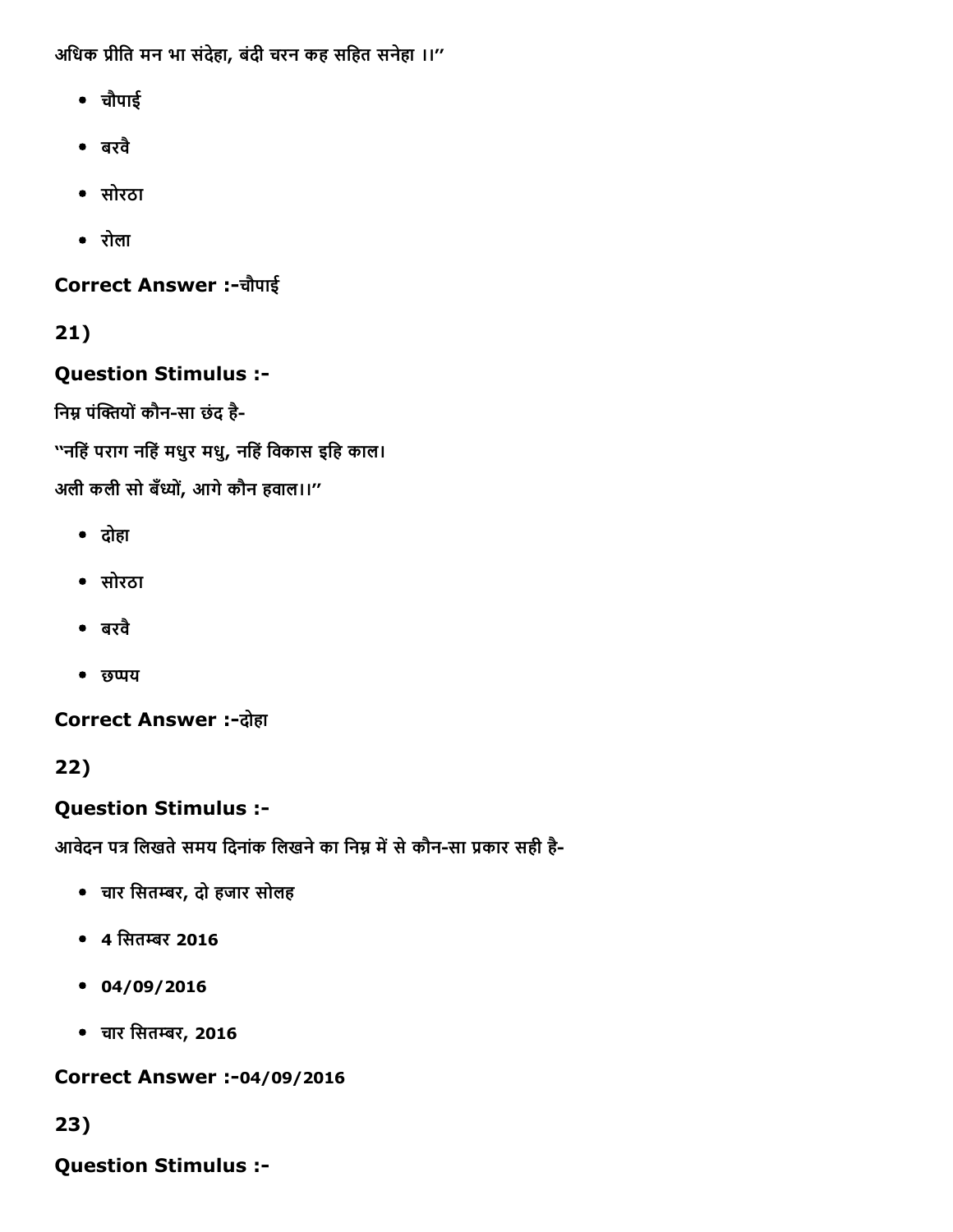निम्न में से शुद्ध वर्तनी का चयन कीजिए-

- उथान
- ईर्षा
- इᦶा
- अन्तर्निहित

Correct Answer :-अन्तर्निहित

24)

### Question Stimulus :

निम्न में से अशुद्ध वर्तनी का चयन कीजिए-

- अिधिनयम
- उन्मुख
- आघूर्ण
- ओसत

**Correct Answer :-ओसत** 

25)

# Question Stimulus :

आज भी भारत में <u>श्रवण कुमार</u> पैदा होते हैं। वाक्य में रेखांकित शब्द में संज्ञा है।

- भाववाचक
- जाितवाचक
- ᦶᦶᦶवाचक
- संकेतवाचक

Correct Answer :-जातिवाचक

26)

# Question Stimulus :

स्वतंत्र भारत की राष्ट्रलिपि है-

• मुण्डा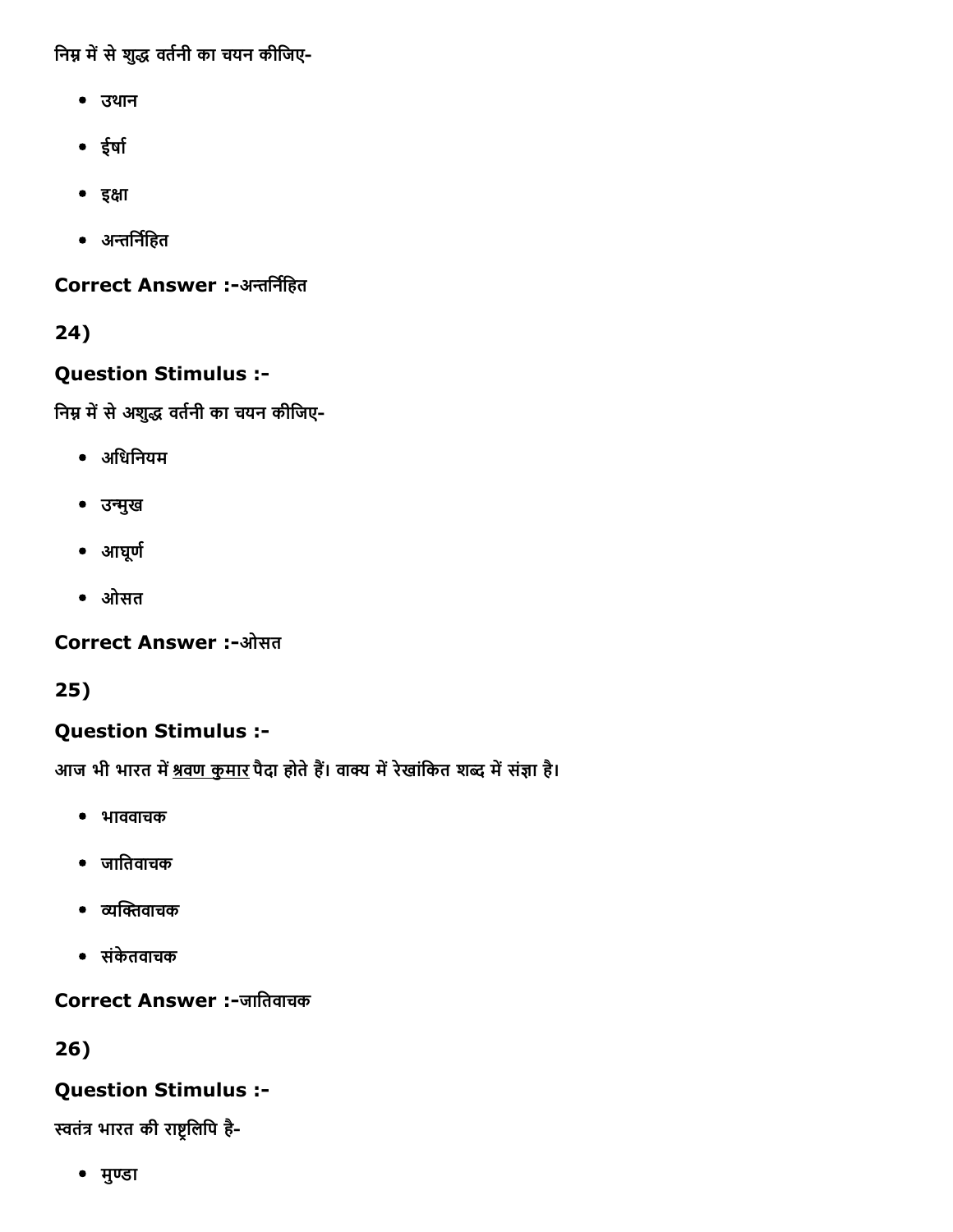- कैथी
- रोमन
- देवनागरी

Correct Answer :-देवनागरी

27)

# Question Stimulus :

निम्न में से 'सौदामनी' का पर्यायवाची नहीं है-

- िबजली
- चचंला
- ᦶणᦶभा
- िशलीमुख

# Correct Answer :-शिलीमुख

28)

# Question Stimulus :

'गरल' निम्न में से किसका पर्यायवाची है-

- गिणका
- िवष
- मिणका
- मनीषा

Correct Answer :-विष

29)

# Question Stimulus :

'अहीर' का तत्सम शब्द है-

- अभीर
- अधीर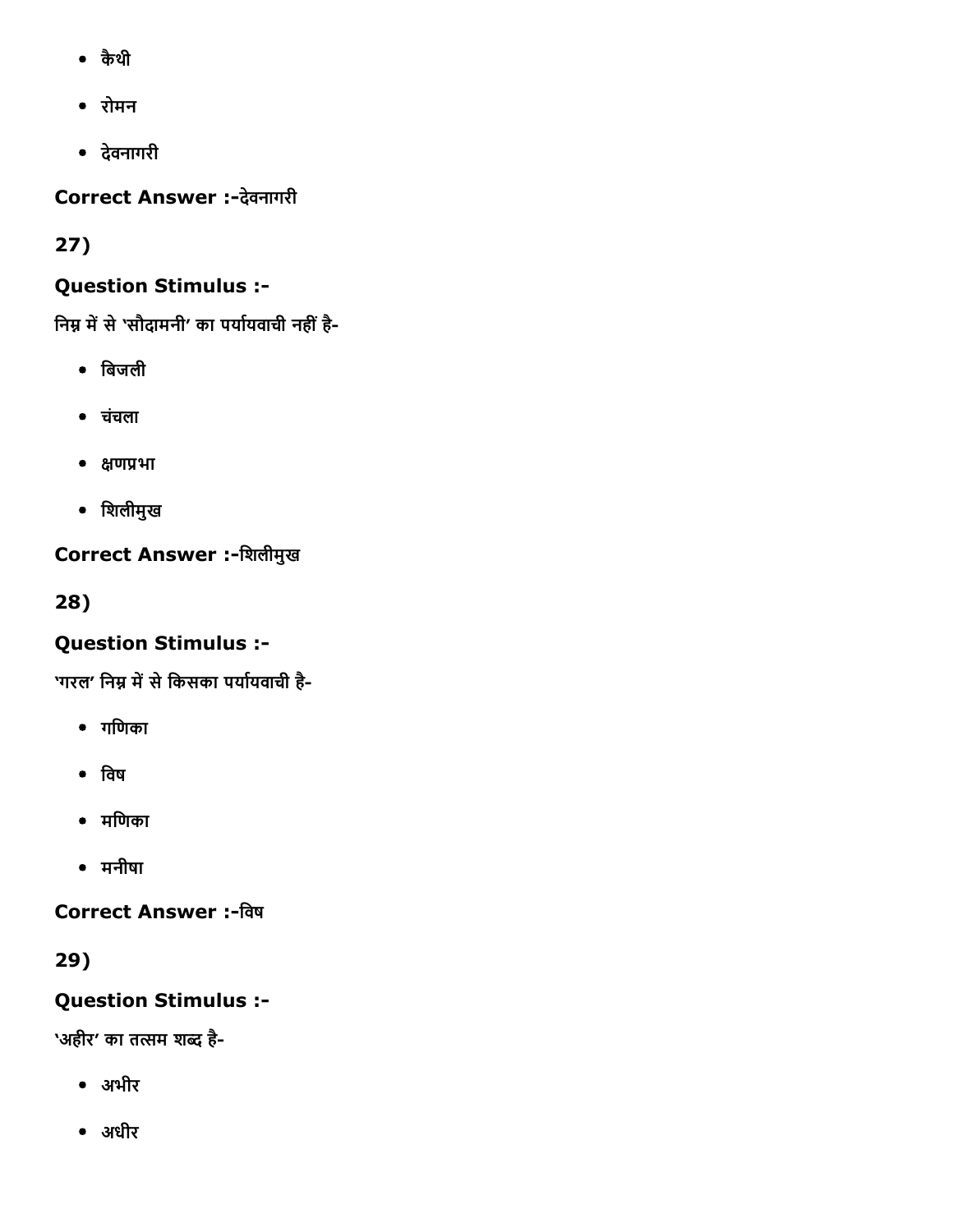- अणु
- इनमᦶसेकोई नहीं

**Correct Answer :-अभीर** 

30)

### Question Stimulus :

'शलाका' का तद्भव शब्द है-

- साँप
- सलाई
- साँवला
- इनमें से कोई नहीं

**Correct Answer :-सलाई** 

31)

Question Stimulus :

'निष्काम' का संधि विच्छेद है-

- िनस्+काम
- $\bullet$  नित्+काम
- $\bullet$  निष $+$ काम
- िनः+काम

Correct Answer :िनः+काम

32)

# Question Stimulus :

'दुरूह' किस संधि का उदाहरण है?

- ᦶर संिध
- ᦶंजन संिध
- विसर्ग संधि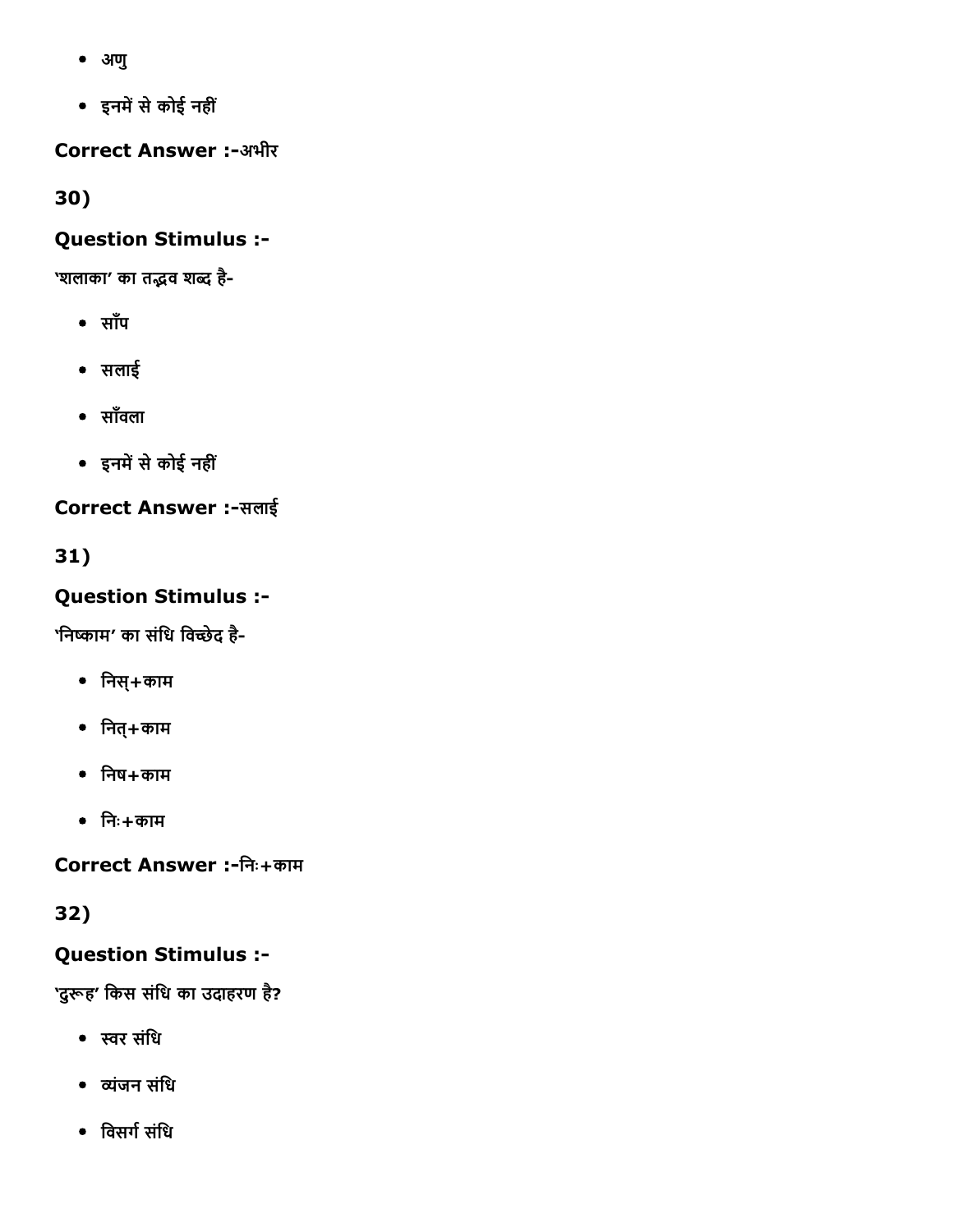गुण संिध

### Correct Answer :-विसर्ग संधि

33)

### Question Stimulus :

इनमें से कौन-सा शुद्ध है?

- ना+अका=नाियका
- नै+ईका=नाियका
- नै+इका=नाियका
- इनमें से कोई नहीं

# Correct Answer :नै+इका=नाियका

# 34)

# Question Stimulus :

निम्न लिखित 6 वाक्यांशों में प्रथम व अंतिम निश्चित हैं, शेष को उचित क्रम में व्यवस्थित कीजिए-

- (1) जो व्यक्ति
- (य) योग-साधना करता है, उसे
- (र) तन-मन से सच्ची
- (ल) में कोई कठिनाई नहीं होती है, अर्थात्
- (व) सभी प्रकार की सिद्धियों की प्राप्ति
- (6) सभी सिद्धियां सहजतापूर्वक मिल जाती हैं!
	- य र व ल
	- र य व ल
	- र व ल य
	- य व ल र

### Correct Answer :- र य व ल

35)

# Question Stimulus :

निम्न लिखित 6 वाक्यांशों में प्रथम व अंतिम निश्चित हैं, शेष को उचित क्रम में व्यवस्थित कीजिए-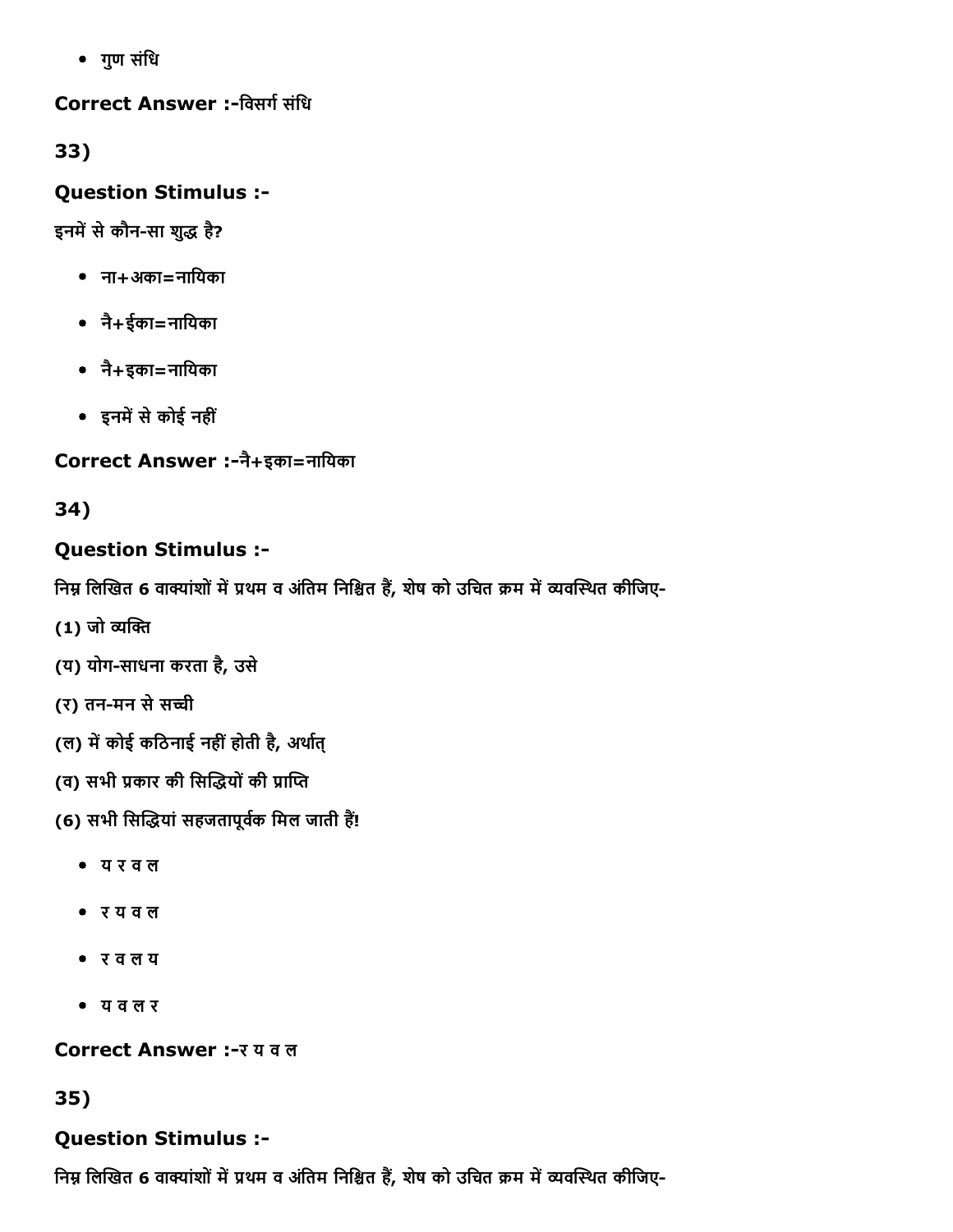(1) संविधान में

(य) विशिष्ट बहुमत से

- (र) संशोधन उसी स्थिति में हो सकता है
- (ल) दोनो सदनों में
- (व) जबिक संशोधन िवघेयक
- (6) पास कर िदया जाए!
	- र व य ल
	- व य ल र
	- र व ल य
	- य ल व र

Correct Answer :- र व ल य

36)

# Question Stimulus :

निम्न चौपाई में कौन सा अंलकार है?

"बिनु पद चलइ, सुने बिनु काना।

कर बिनु कर्म, करै विधि नाना।।"

- िवरोधाभास
- अनवय
- ᦶपक
- िवभावना

Correct Answer :-विभावना

37)

# Question Stimulus :

''मानहु मनिमय मौलि-माल आकृति अलबेली'' पंक्ति में कौन सा अंलकार है?

- ᦶपक
- श्लेष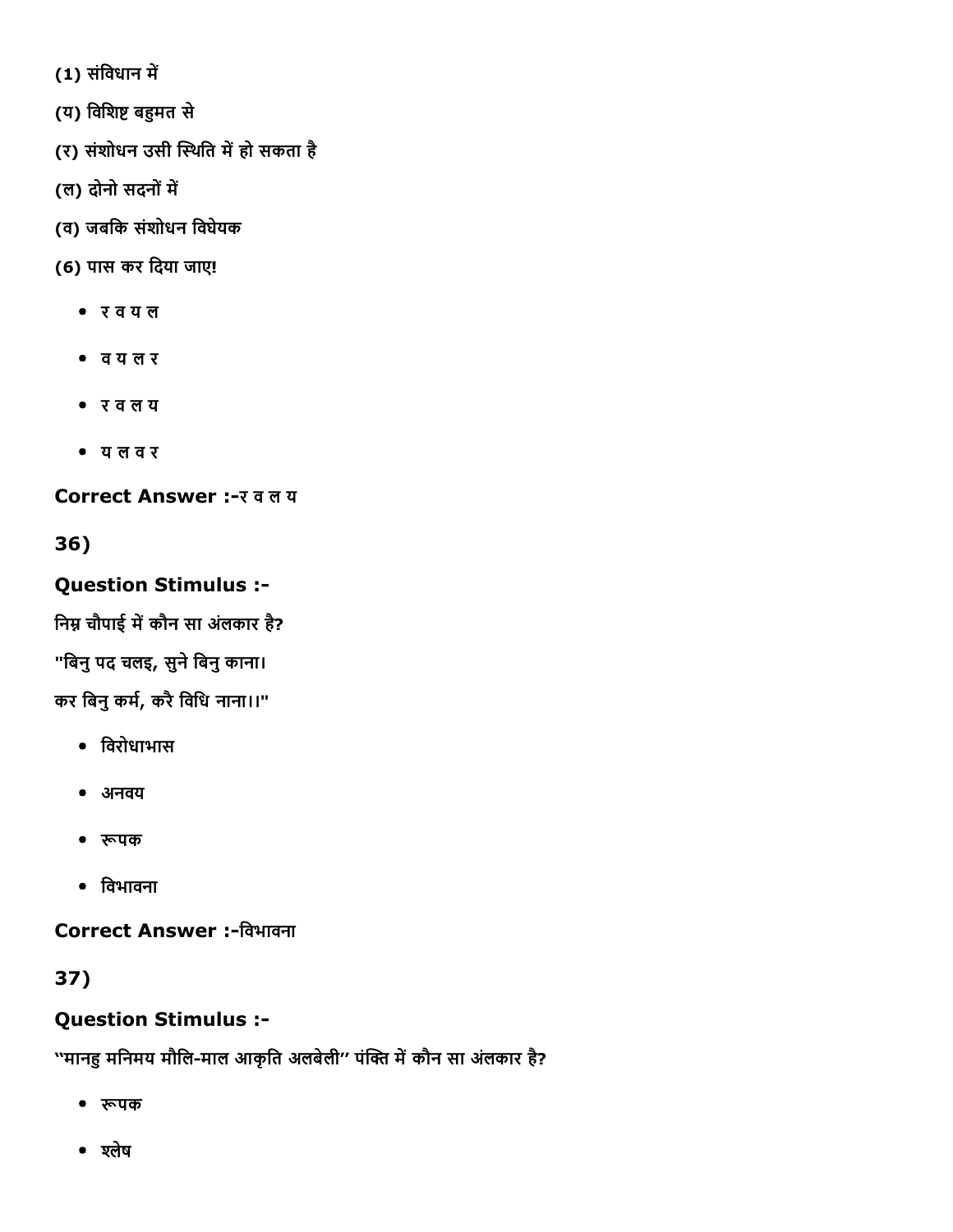- उत्प्रेक्षा
- उपमा

Correct Answer :-उत्प्रेक्षा

38)

### Question Stimulus :

निम्न में सें अशुद्ध वाक्य छाँटिए-

- ᦶायः ऐसा होता है।
- शरीर के कई अंग होते हैं।
- मुझे पुस्तक दो।
- हमारेसेकोई काम नहींहोता।

Correct Answer :-हमारे से कोई काम नहीं होता।

39)

### Question Stimulus :

निम्न में सें अशुद्ध वाक्य छाँटिए-

- राम, लᦶण और सीता वन को गई।
- राम, लᦶण और सीता वन को गए।
- राम वन गया।
- राम और लᦶण वन गए।

Correct Answer :-राम, लक्ष्मण और सीता वन को गई।

40)

### Question Stimulus :

निम्न पंक्तियों का संक्षेपण कीजिए-

जब भी मैं संसार में कोई बुरा आदमी ढूँढ़ने निकलता हूँ, तो मुझे अपने से बुरा आदमी देखने में नहीं आता। अन्य सभी में कोई-न-कोई गुण नज़र आता है, जबकि मुझे अपने में कोई-न-कोई दोष नज़र आता है। यह संत कबीर की वाणी है। वे लोगों को समझाना चाहते हैं कि दूसरों के दोषों पर नही, अपने दोषों पर ध्यान दो। जबकि मानव - स्वभाव इसके ठीक विपरीत है। लोग अपने आपको देवता मानते हैं और दूसरों को राक्षस मानते हैं। दूसरों की खोट देखना आम आदमी की आदत है।

जहाँचाह वहाँराह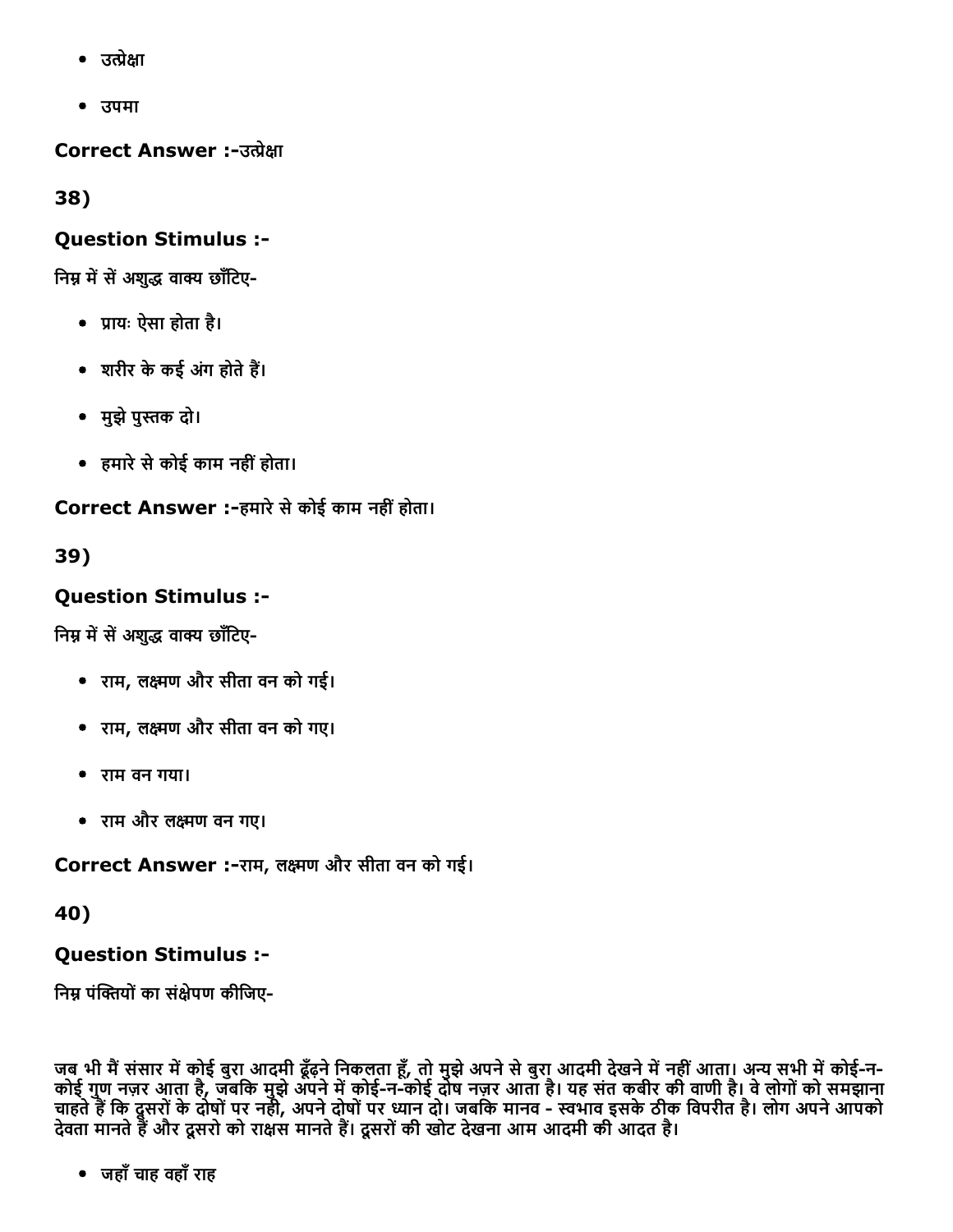- बुरा जो देखन मैं चला बुरा न मिलिया कोई
- लडकालडकी एक समान
- इनमें से कोई नहीं

Correct Answer :-बुरा जो देखन मैं चला बुरा न मिलिया कोई

41)

# Question Stimulus :

इनमें से कौन-सा विकल्प बाकी तीनों विकल्पों से पूरी तरह अलग है ?

- शेर
- बाघ
- गाय
- लोमड़ी

### Correct Answer :-गाय

42)

### Question Stimulus :

निम्न में से 'लक्ष्य' शब्द का अनेकार्थी शब्द नहीं है-

- लाभ
- िनशाना
- उद्देश्य
- ध्येय

Correct Answer :-लाभ

43)

# Question Stimulus :

'प्रोत्साहित' के लिए विलोम शब्द होगा-

- अनप्रोत्साहित
- अप्रोत्साहित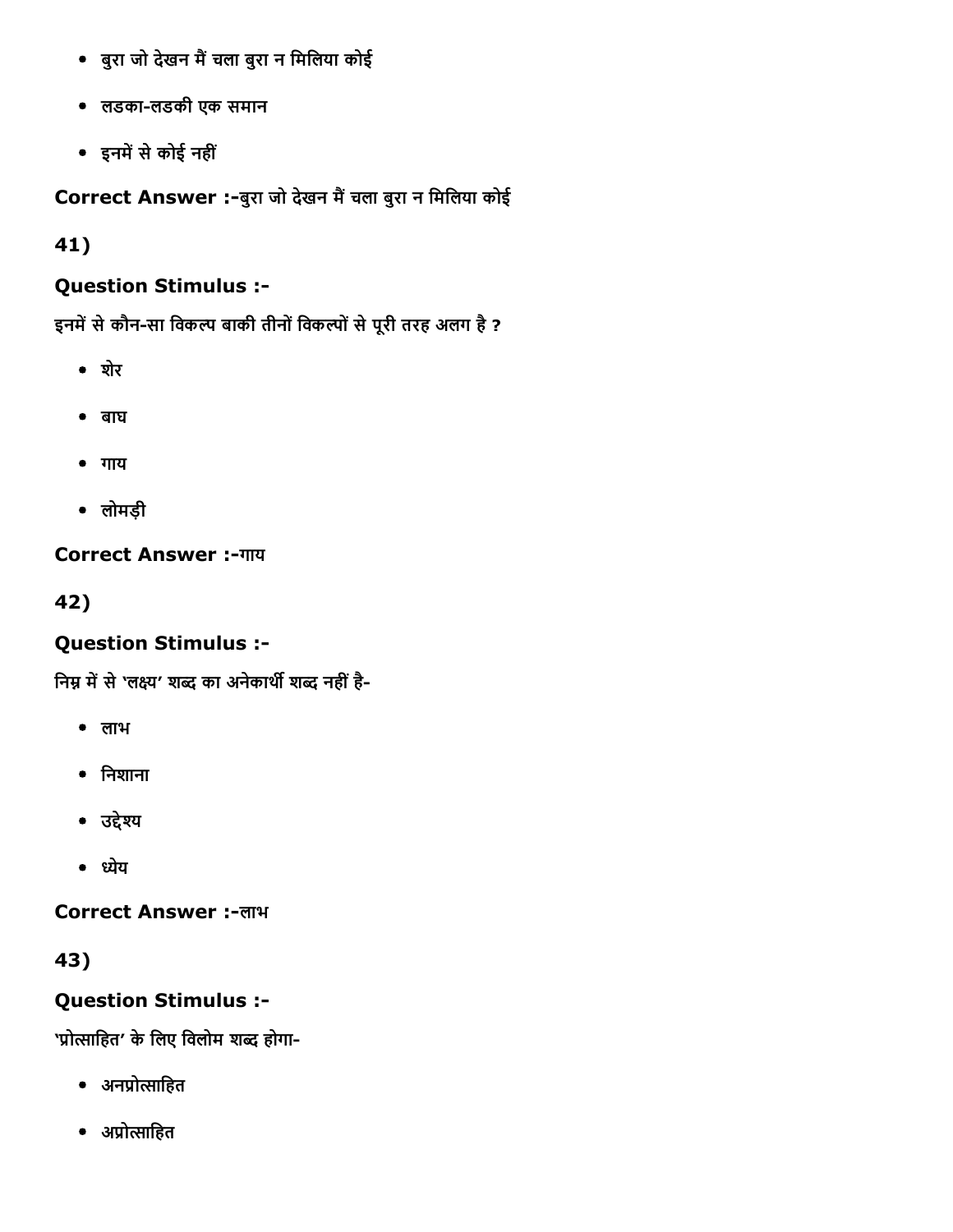- हतोᦶािहत
- इनमें से कोई नहीं

Correct Answer :-हतोत्साहित

44)

# Question Stimulus :

'बोधगम्य' का विलोम इनमें से नहीं है-

- अबोधगम्य
- गूढ़
- बोध्य
- दुरूह

**Correct Answer :-बोध्य** 

45)

# Question Stimulus :

दो विपरीतार्थक शब्दों के बीच किस चिन्ह का प्रयोग होता है?

- योजक चिन्ह
- विस्मयादि चिन्ह
- अल्पविराम चिन्ह
- अर्धविराम चिन्ह

Correct Answer :-योजक चिन्ह

46)

# Question Stimulus :

'मूकमाटी' महाकाव्य के रचयिता कौन हैं-

- जयशंकर ᦶसाद
- आचायᦶिवᦶासागर
- मैथिलीशरण गुप्त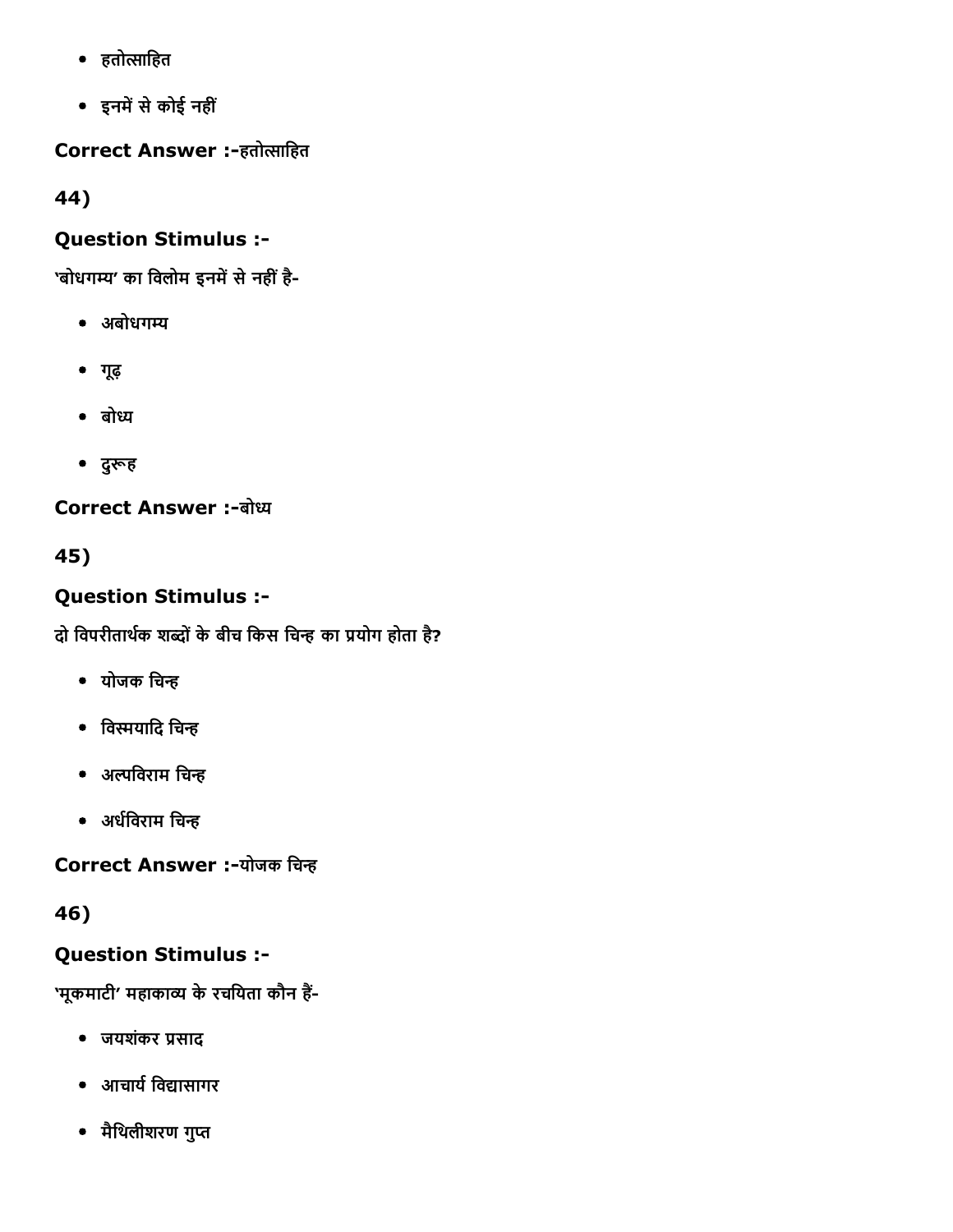िशवमंगलिसंह सुमन

Correct Answer :-आचार्य विद्यासागर

47)

Question Stimulus :

निम्न पंक्ति में कौन-सा रस है ?

''िकलकत काᦶ घुटुᦶवन आवत।

मनिमय कनक नंद के आंगन बिम्ब पकरिवे धावत।।''

- अद्ुभत रस
- रौद्र रस
- वीर रस
- वात्सल्य रस

Correct Answer :-वात्सल्य रस

48)

# Question Stimulus :

''वाक्यं रसात्मकं काव्यं'' यह कथन किस ग्रंथ का है?

- नाट्यशास्त्र
- शती नाट्य दर्पण
- साहित्य दर्पण
- ᦶृंगार ᦶकाश

Correct Answer :-साहित्य दर्पण

49)

# Question Stimulus :

''प्रीति प्रवास'' रचना के रचनाकार हैं-

- सेनापित
- भूषण
- घनानंद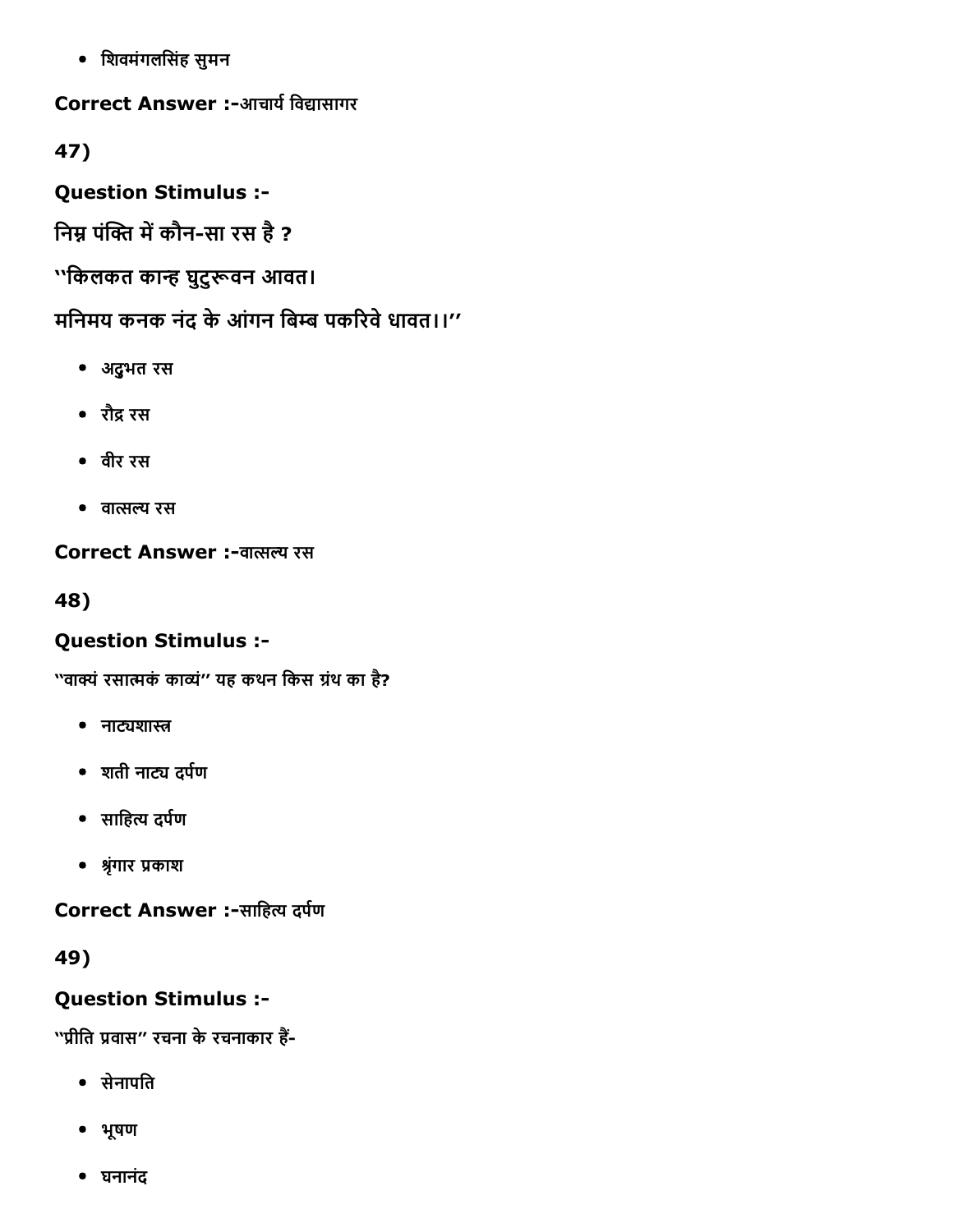नाभादास

### Correct Answer :-घनानंद

50)

### Question Stimulus :

रीवा से संपादित "भारत भ्राता" समाचार पत्र का प्रकाशन कब आरंभ किया गया-

- 1853
- $1873$
- 1887
- $1863$

### **Correct Answer :-1887**

# 51)

# Question Stimulus :

''राखी की लाज'' नाटक के लेखक कौन है?

- वृन्दावन लाल वर्मा
- ᦶयाम नारायण पाᦶेय
- कामताप्रसाद गुरू
- आचार्य रामचंद्र शुक्ल

Correct Answer :- वृन्दावन लाल वर्मा

# 52)

# Question Stimulus :

निम्न पहेली के सही उत्तर का चयन कीजिए-

''नंद बाबा केनौ सौ गाय, रात चरत िदन बेड़ेगाय।''

- आकाश
- तारा
- चदंा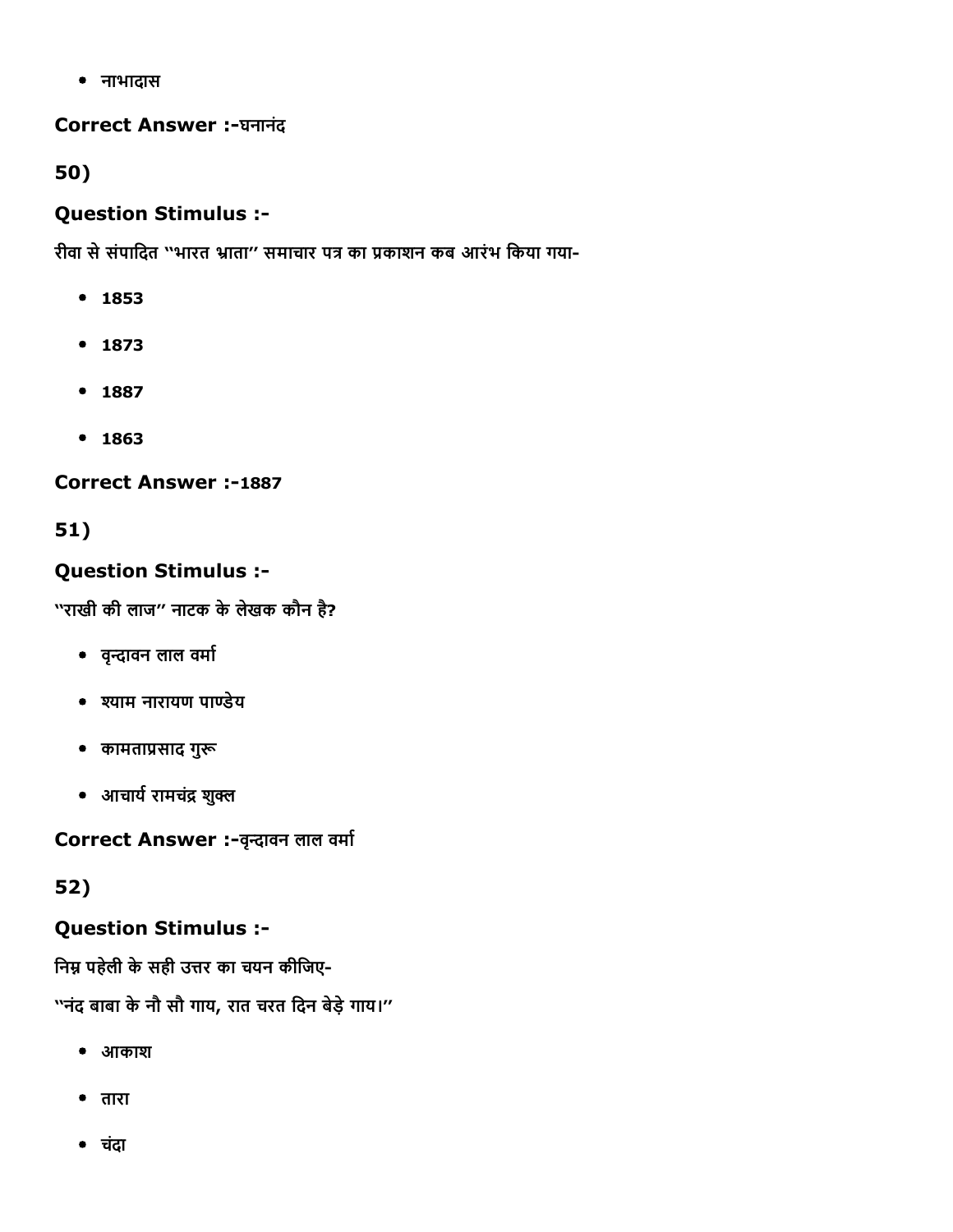सूरज

**Correct Answer :-तारा** 

53)

Question Stimulus :

निम्न पहेली के सही उत्तर का चयन कीजिए-

''कटोरेऊपर कटोरा, बेटा बाप सेभी गोरा।''

- नारियल
- केंथा
- बेल
- आम

Correct Answer :-नारियल

54)

# Question Stimulus :

जिह्वा द्वारा श्वास के अवरोध के आधार पर व्यंजनों को कितने भागों में बांटा गया है?

- दो
- तीन
- सात
- चार

**Correct Answer :-चार** 

55)

### Question Stimulus :

'आ + र् + य् + आ + व् + अ + र् + त् + अ' का शुद्ध वर्तनी संक्षेपण होगा-

- $\bullet$  आर्यवर्त
- आर्यावर्त
- अरयावर्त
- $\bullet$  आर्यावत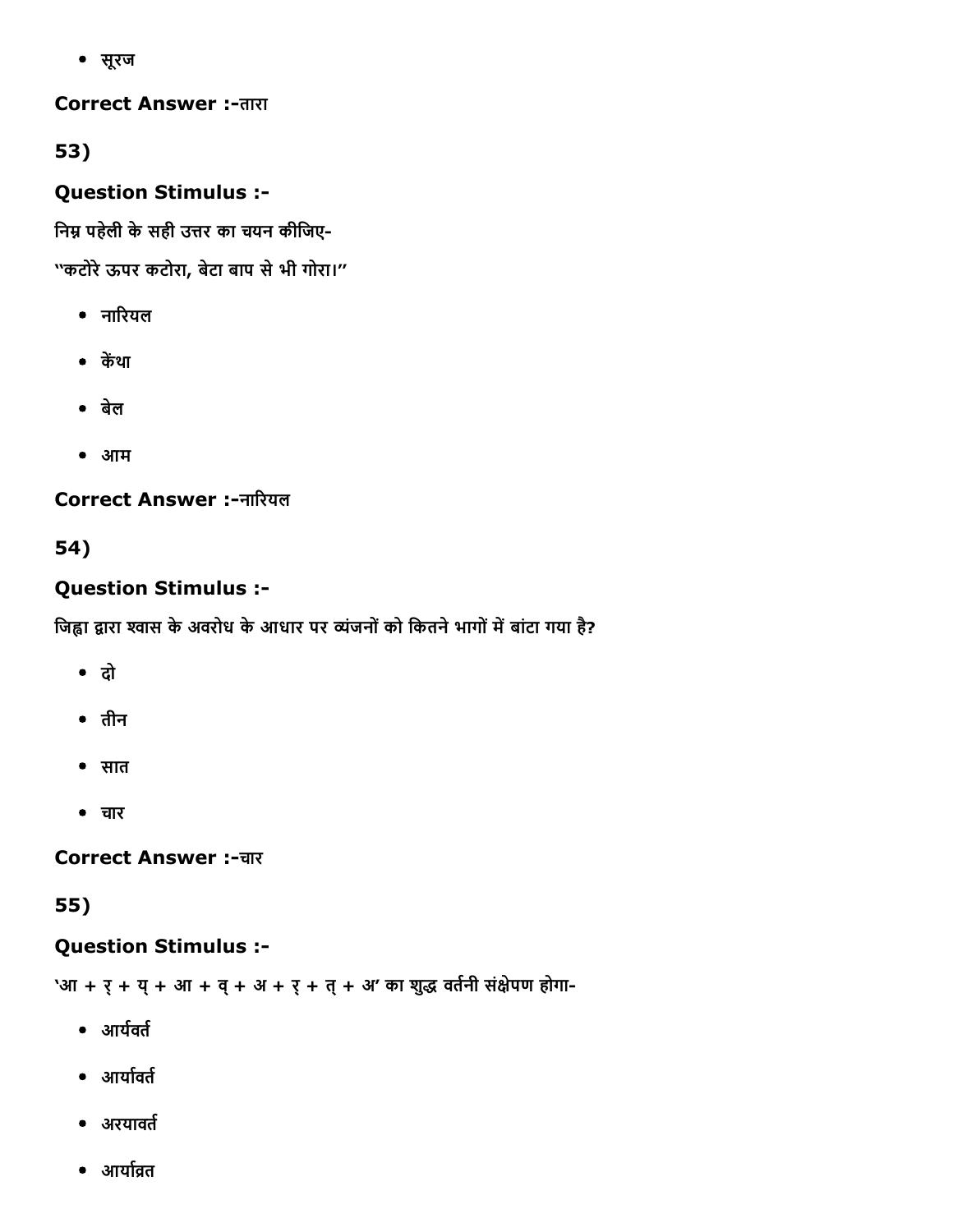#### Correct Answer :-आर्यावर्त

## 56)

### Question Stimulus :

निम्न में से कोई एक युग्म समोच्चारित नहीं है, चयन कीजिए-

- अपहार-उपहार
- अभिराम-अविराम
- अंत्य-अंतिम
- अिभमानअिभयान

Correct Answer :-अंत्य-अंतिम

### 57)

## Question Stimulus :

निम्न प्रश्न के शब्द-युग्म के अर्थ-भेद में से कौन सा गलत है?

- अभयउभय = िनभᦶकतादोनों
- अभेद-अभेद्य = भेद का अभाव-जो तोड़ा न जा सके
- अरथी-अर्थी = टिकठी-चाहने वाला
- आयत-आयात = देश में माल लाना-विदेश में माल भेजना

Correct Answer :-आयत-आयात = देश में माल लाना-विदेश में माल भेजना

58)

### Question Stimulus :

निम्न में से ''निष्कर्ष'' शब्द के समानार्थी शब्द का चयन कीजिए-

- $\bullet$  परिणाम
- समझौता
- नतीजा
- लक्ष्य

### Correct Answer :नतीजा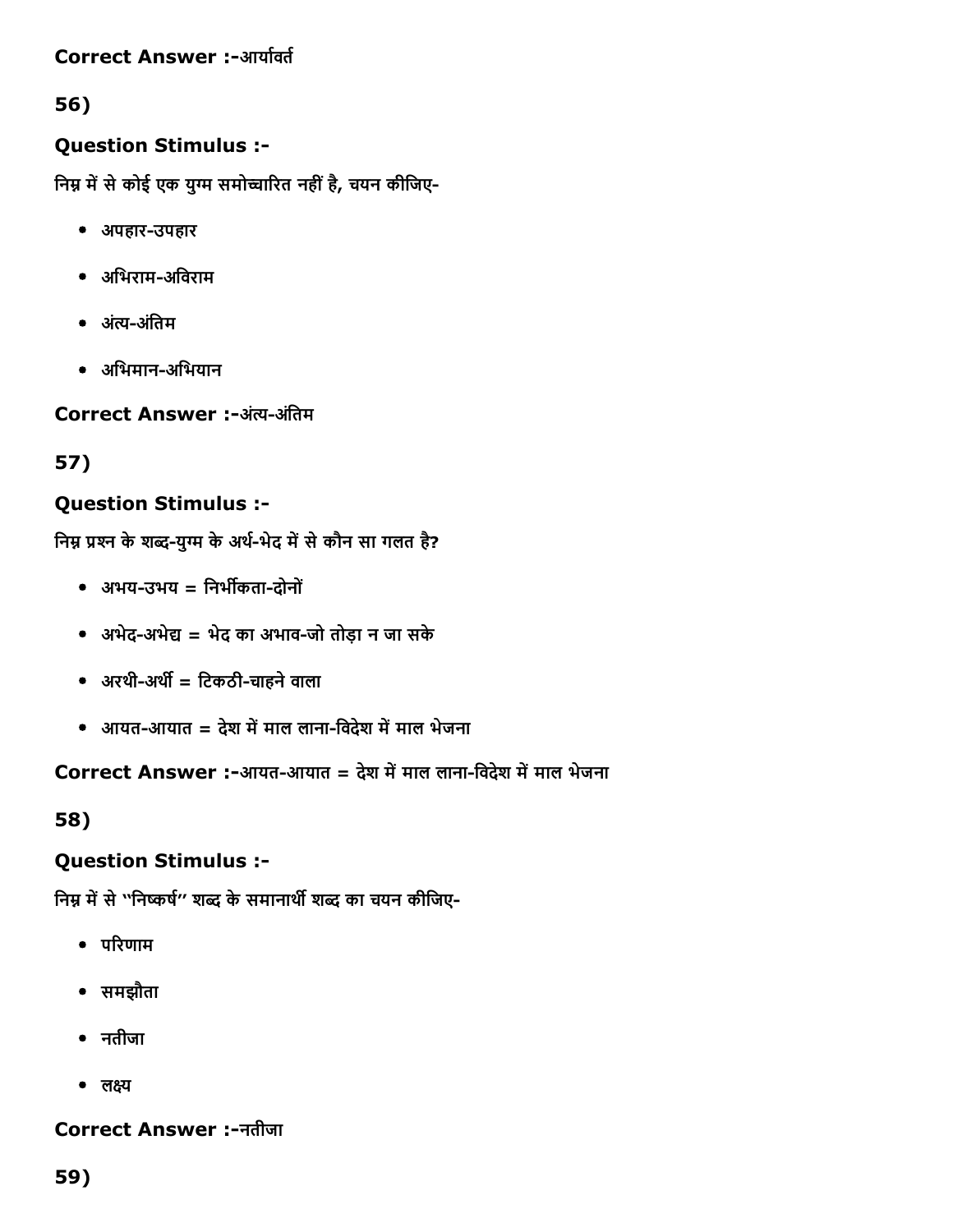## Question Stimulus :

निम्नलिखित वाक्य में से रेखांकित शब्द के समानार्थी शब्द का चयन कीजिए-

''राम ने रावण का <u>संहार</u> किया।''

- हत्या
- सत्यानाश
- वध
- विनाश

**Correct Answer :- वध** 

60)

### Question Stimulus :

सप्तसिंधु का समास विग्रह होगा-

- सात िसंधुओंका समूह
- सात िसंधुओंका हैजो समूह
- सात हैिसंधु
- सात िसंधुओंवाला

Correct Answer :-सात सिंधुओं का समूह

61)

### Question Stimulus :

'हस्तलिखित' शब्द किस समास का उदाहरण है?

- कर्मधाराय समास
- तᦶुᦶष समास
- बᦶᦶीिह समास
- अᦶयीभाव समास

Correct Answer :- तत्पुरूष समास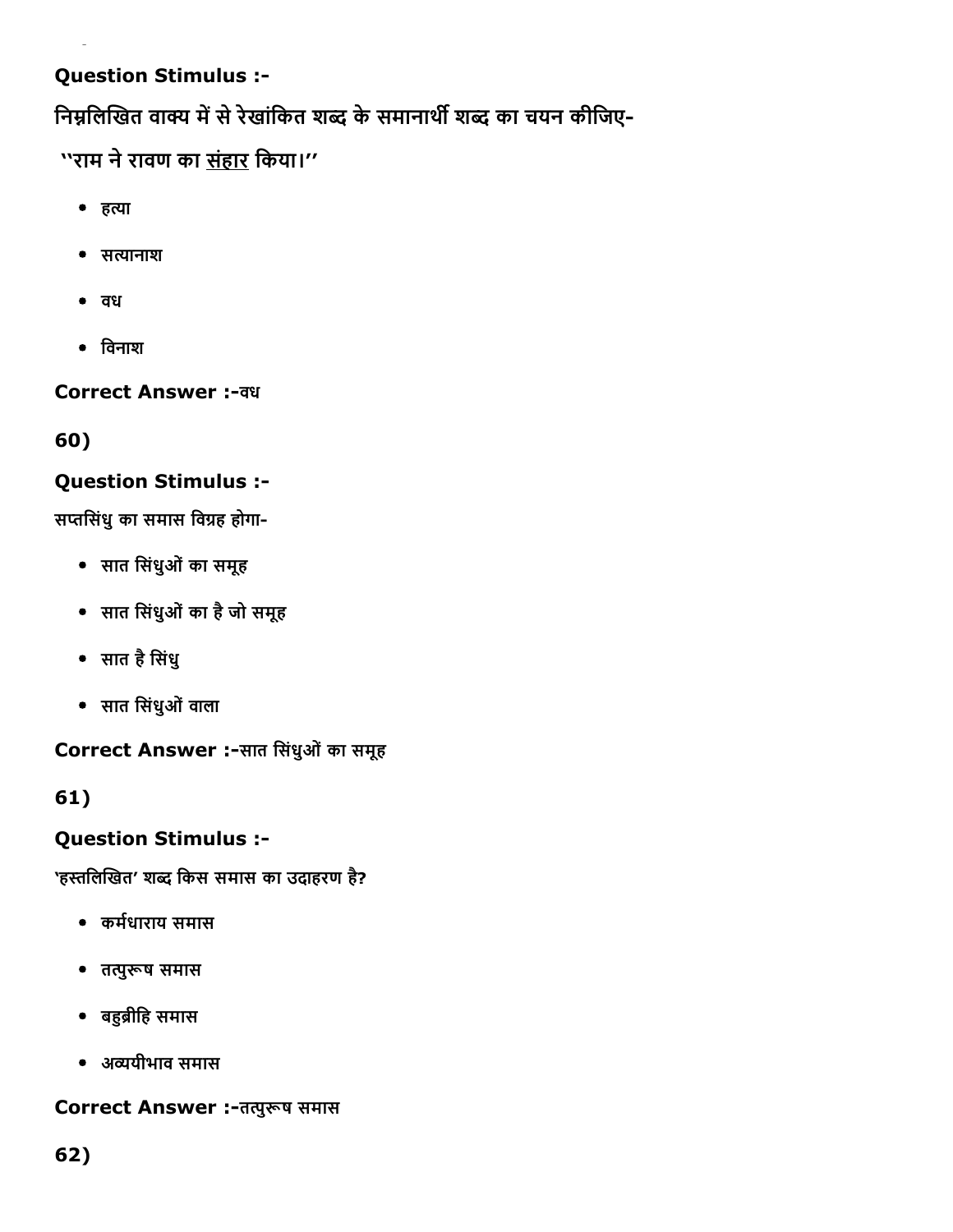### Question Stimulus :

'कालीमिर्च' शब्द किस समास का उदाहरण है?

- बहुब्रीहि समास
- कर्मधाराय समास
- तत्पुरूष समास
- अᦶयीभाव समास

Correct Answer :-कर्मधाराय समास

63)

# Question Stimulus :

'षडानन' शब्द किस समास का उदाहरण है?

- अᦶयीभाव समास
- बहुब्रीहि समास
- तत्पुरूष समास
- कर्मधाराय समास

Correct Answer :-बहुब्रीहि समास

64)

### Question Stimulus :

''वह तख्त पर सोता है'' में कौन-सा वाच्य है?

- कर्म वाच्य
- $\bullet$  भाव वाच्य
- कर्तृ वाच्य
- इनमें से कोई नहीं

Correct Answer :-कर्तृ वाच्य

65)

### Question Stimulus :

हिंदी साहित्य की प्रथम कहानी है-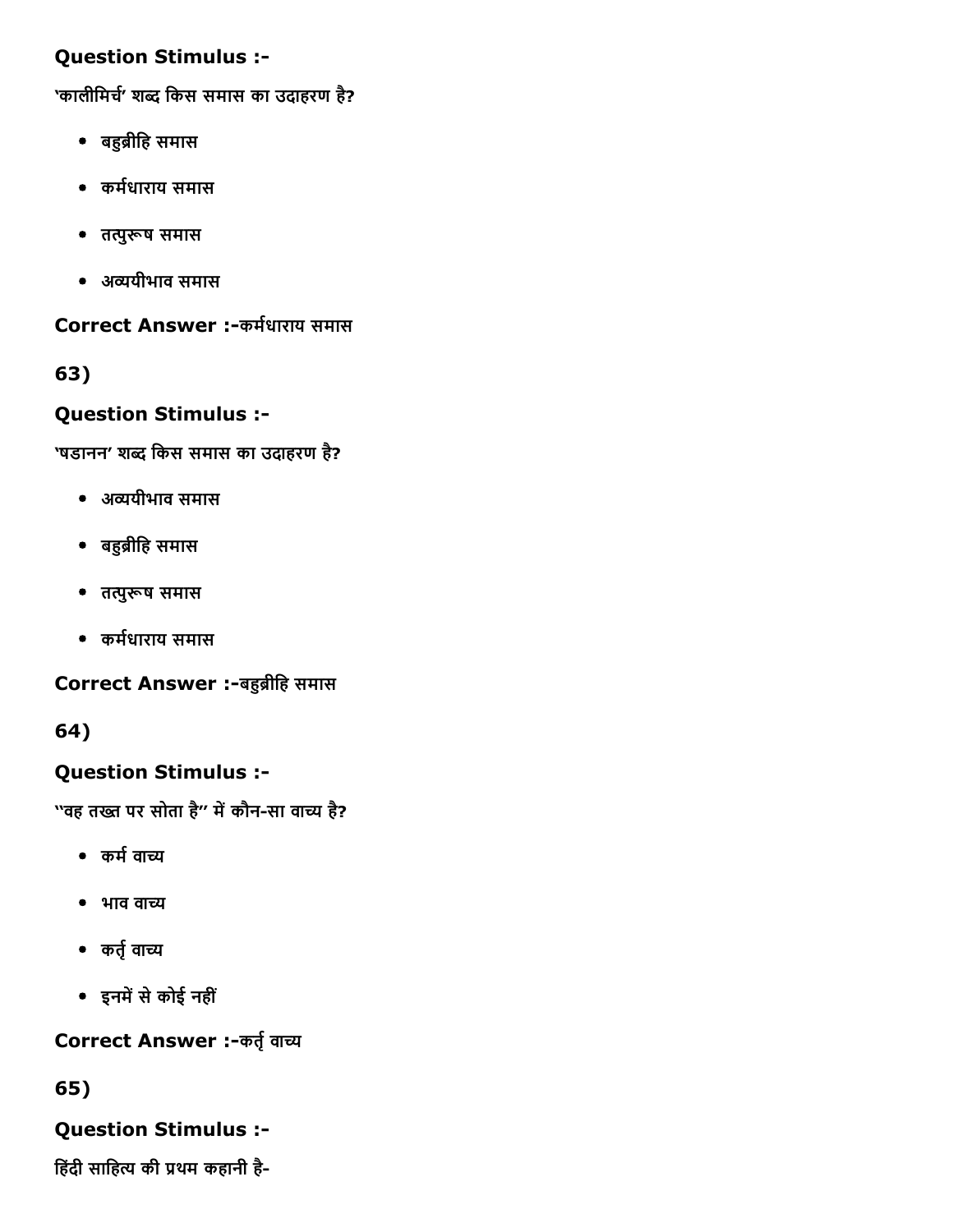- आकाशद्वीप
- ᦶेमसागर
- इन्द्रमति
- रानी केतकी की कहानी

### Correct Answer :-इन्द्रमति

66)

## Question Stimulus :

'On deputation' शब्द का अर्थ है-

- िनयुᦶ करना
- ᦶयुᦶ करना
- अिभयुᦶ पर
- ᦶितिनयुᦶᦶ पर

Correct Answer :-प्रतिनियुक्ति पर

67)

# Question Stimulus :

'Headlong' शब्द का अर्थ है-

- लंबा िसर
- िबना सोचेिवचारेहड़बड़ी मᦶ
- लंबेसमय बाद
- िसर केबल

Correct Answer :-बिना सोचे विचारे हड़बड़ी में

68)

# Question Stimulus :

'तू डाल-डाल मैं पात-पात' लोकोक्ति का क्या अर्थ है?

• दोनों विद्वान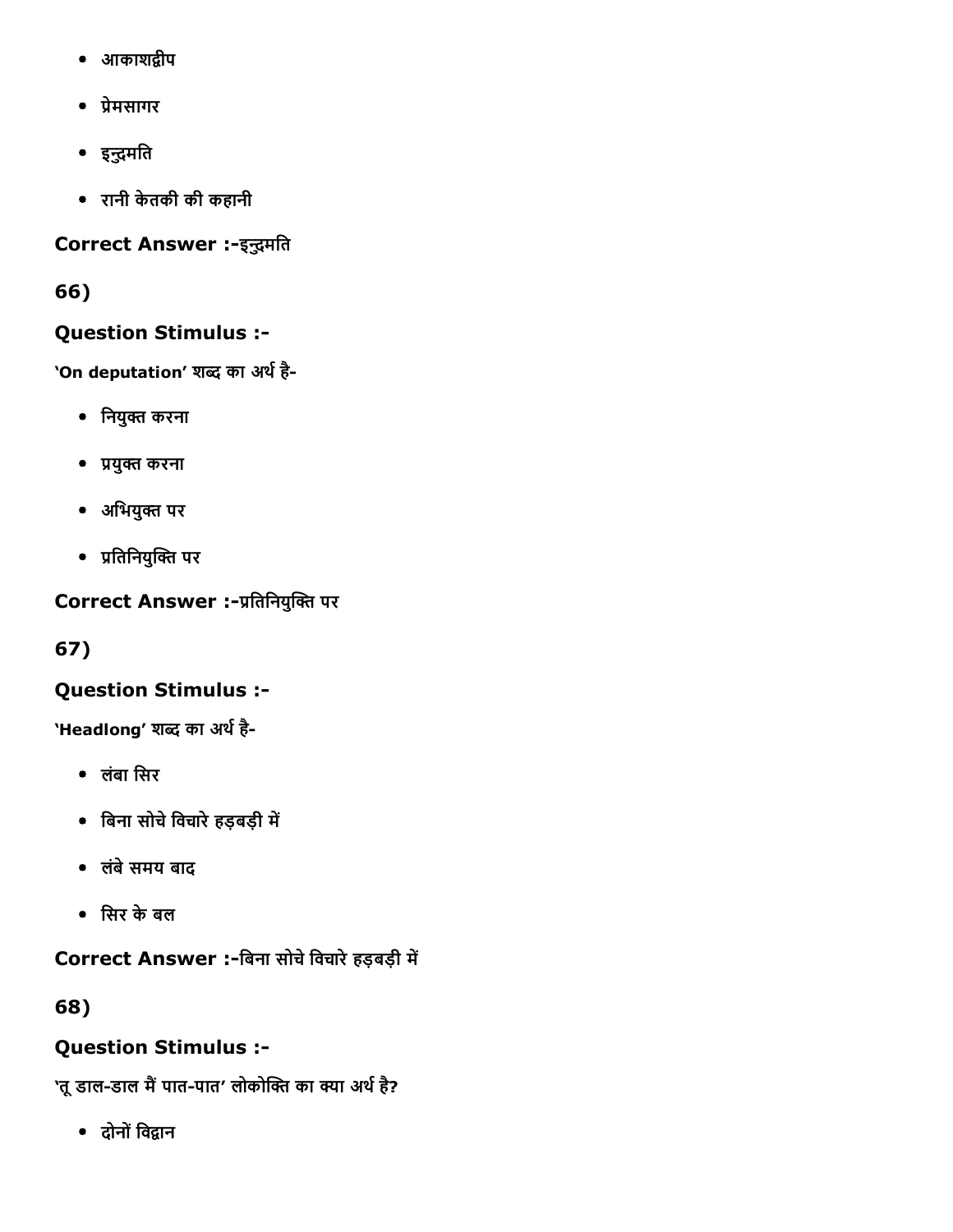- दोनों तत्वज्ञ
- एक सेबढ़कर मूखᦶ
- एक सेबढ़कर दूसरा चालाक

Correct Answer :-एक से बढ़कर दूसरा चालाक

69)

## Question Stimulus :

निम्न विकल्पों में से वाक्य के लिए उपयुक्त लोकोक्ति का चयन कीजिए-'जिसे गर्ज है वहीं निश्चित है और दूसरा उसके लिए चिंतित है'

- िमयाँकी दौड़ मᦶᦶद तक
- मियाँ की दाड़ी वाहवाही में गयी
- मन केहारेहार हैमन केजीतेजीत
- इनमें से कोई नहीं

Correct Answer :-इनमें से कोई नहीं

70)

# Question Stimulus :

'न नौ मन तेल होगा, न राधा नाचेगी' लोकोक्ति का क्या अर्थ है?

- साधन केअभाव का बहाना
- िबना कहेही भलाई
- िबना सोचेसमझे
- सुनवाई न होना

Correct Answer :-साधन के अभाव का बहाना

### **Topic:- General Knowledge** 1)

### Question Stimulus :

Kangra valley is situated in the state of / कांगड़ा घाटी इस राज्य में स्थित है:

• Rajasthan / राजस्थान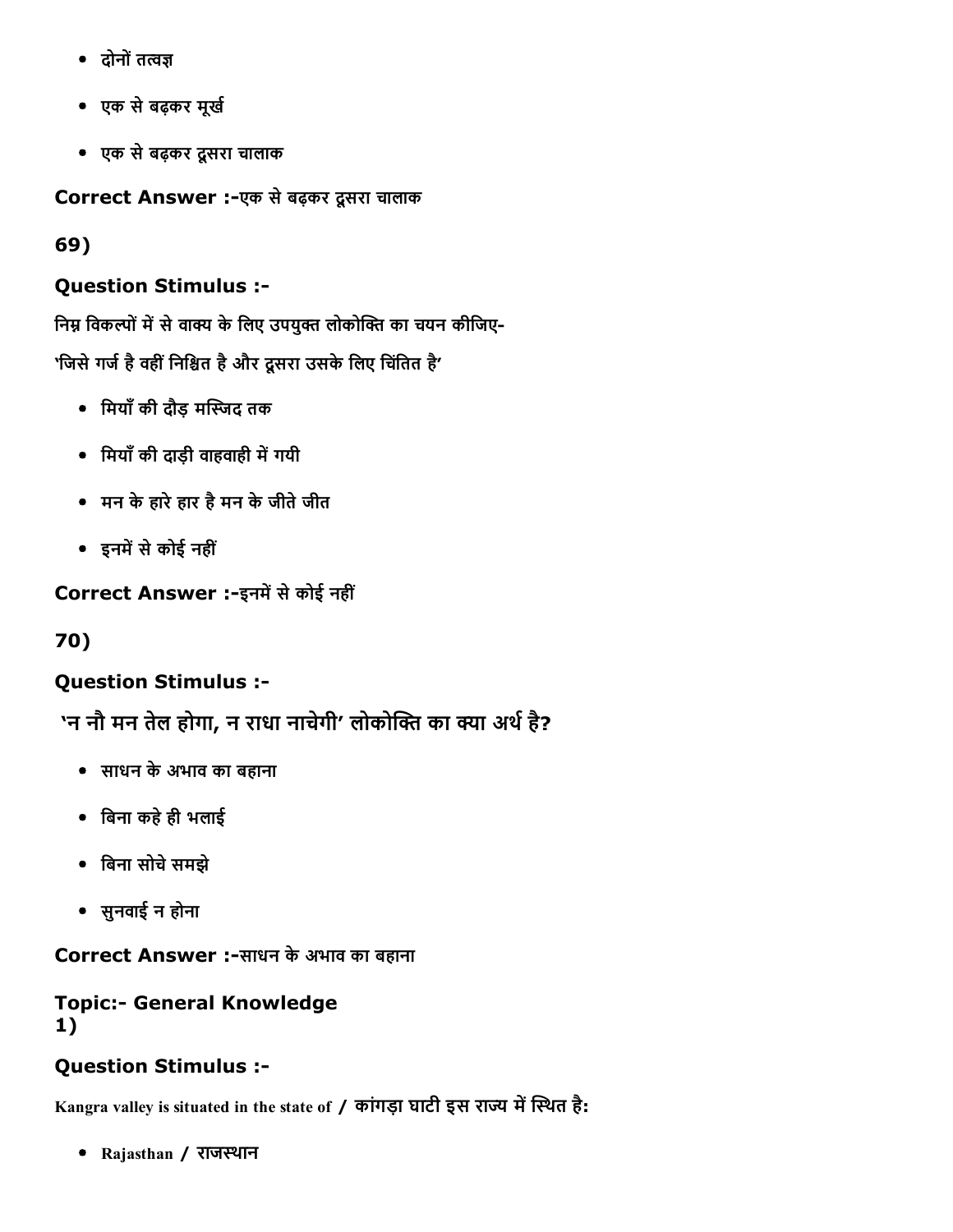- Himachal Pradesh / हिमाचल प्रदेश
- Arunachal Pradesh / अरुणाचल प्रदेश
- Uttar Pradesh / उत्तर प्रदेश

Correct Answer :-Himachal Pradesh / हिमाचल प्रदेश

#### 2)

#### Question Stimulus :

Match the following and select the correct answer from the codes given below: : नीचे दिए गए कूटों के आधार पर सही उत्तर का चयन करें एवं मिलाएँ:

| List-I       | List-II     |
|--------------|-------------|
| 1. Sikkim    | a. Agartala |
| 2. Meghalaya | b. Imphal   |
| 3. Manipur   | c. Shillong |
| 4. Tripura   | d. Gangtok  |
| सुचि-I       | सूचि-II     |
| 1. सिक्किम   | a. अगरतला   |
| 2. मेघालय    | b. इम्फाल   |
| 3. मणिपुर    | c. शिलांग   |
| 4. त्रिपुरा  | d. गंगटोक   |

- 1-d, 2-c, 3-a, 4-b
- 1-d, 2-c, 3-b, 4-a
- 1-c, 2-d, 3-b, 4-a
- 1-d, 2-b, 3-c, 4-a

#### Correct Answer :-1-d, 2-c, 3-b, 4-a

3)

### Question Stimulus :

Which is the largest animal in the world? / दुिनया का सबसेबड़ा जानवर कौन है?

• Blue Whale / नीली व्हेल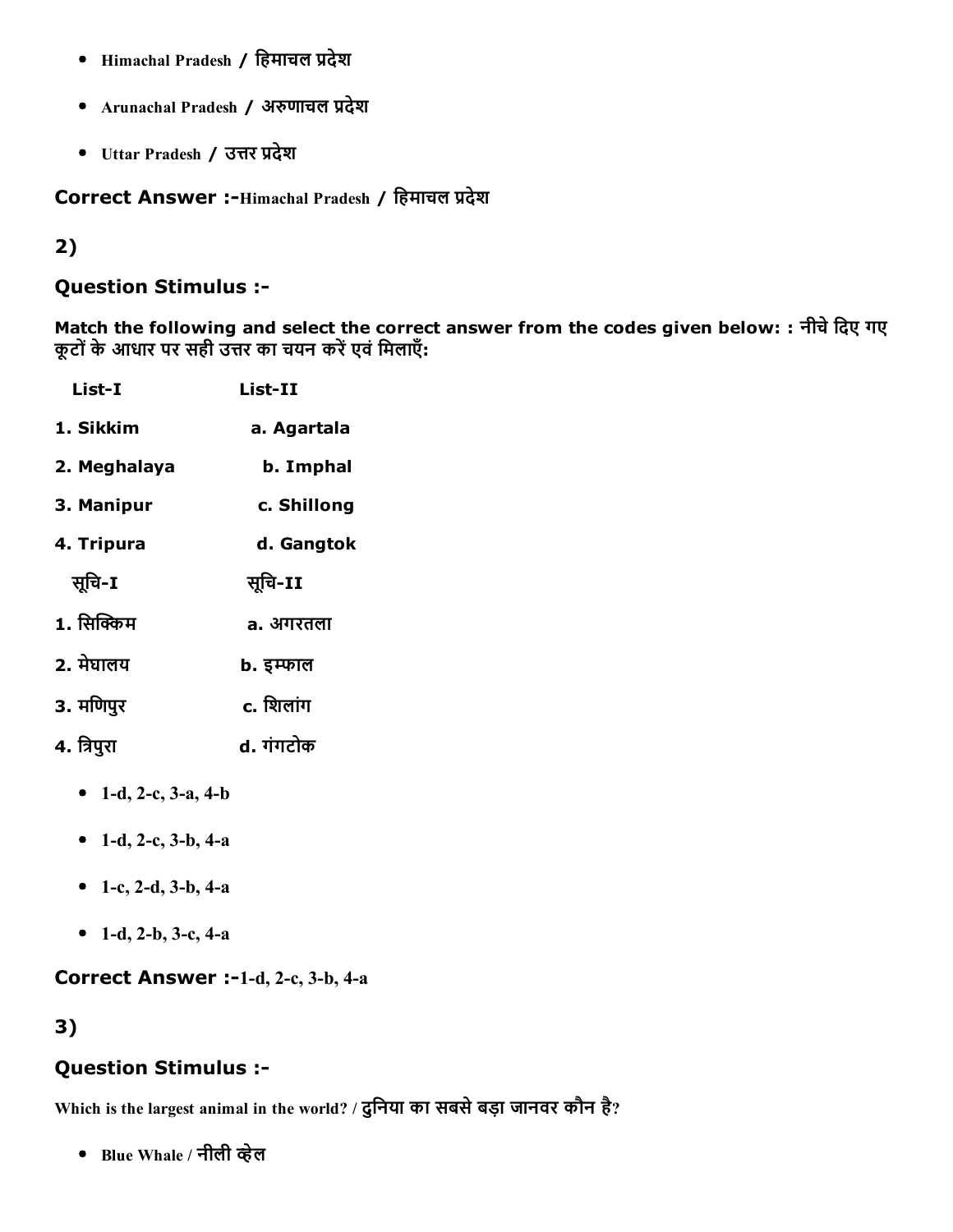- Camel / ऊंट
- Elephant / हाथी
- $\bullet$  Hippo / दरियाई घोड़ा

Correct Answer :-Blue Whale / नीली व्हेल

#### 4)

#### Question Stimulus :

The dam that is located in Bhopal, which helps in controlling water from the Kaliasot river is called / बांध, जो भोपाल में स्थित और कलियासोत नदी का पानी नियंत्रित करने में सहायक है

- Bhadbhada Dam / भदभदा बांध
- Sanjay Sagar / संजय सागर
- Rampunkhund Tank / रामपुनखडंतालाब
- Pehsari dam / पेहसारी बांध

Correct Answer :-Bhadbhada Dam / भदभदा बांध

### 5)

#### Question Stimulus :

What is the largest internal organ in human body? / मानव शरीर में सबसे बड़ा आंतरिक अंग कौन सा है?

- Large intestine / बडी आँत
- Kidney / गुर्दा
- Heart / हृदय
- Liver / यकृत

Correct Answer :-Liver / यकृत

#### 6)

#### Question Stimulus :

Acid produced by ants is called \_\_\_\_\_ . / चीटियों द्वारा उत्पादित अम्ल को कहा जाता है\_\_\_।

- Formic acid / फॉर्मिक अम्ल
- Folic acid / फोलिक अम्ल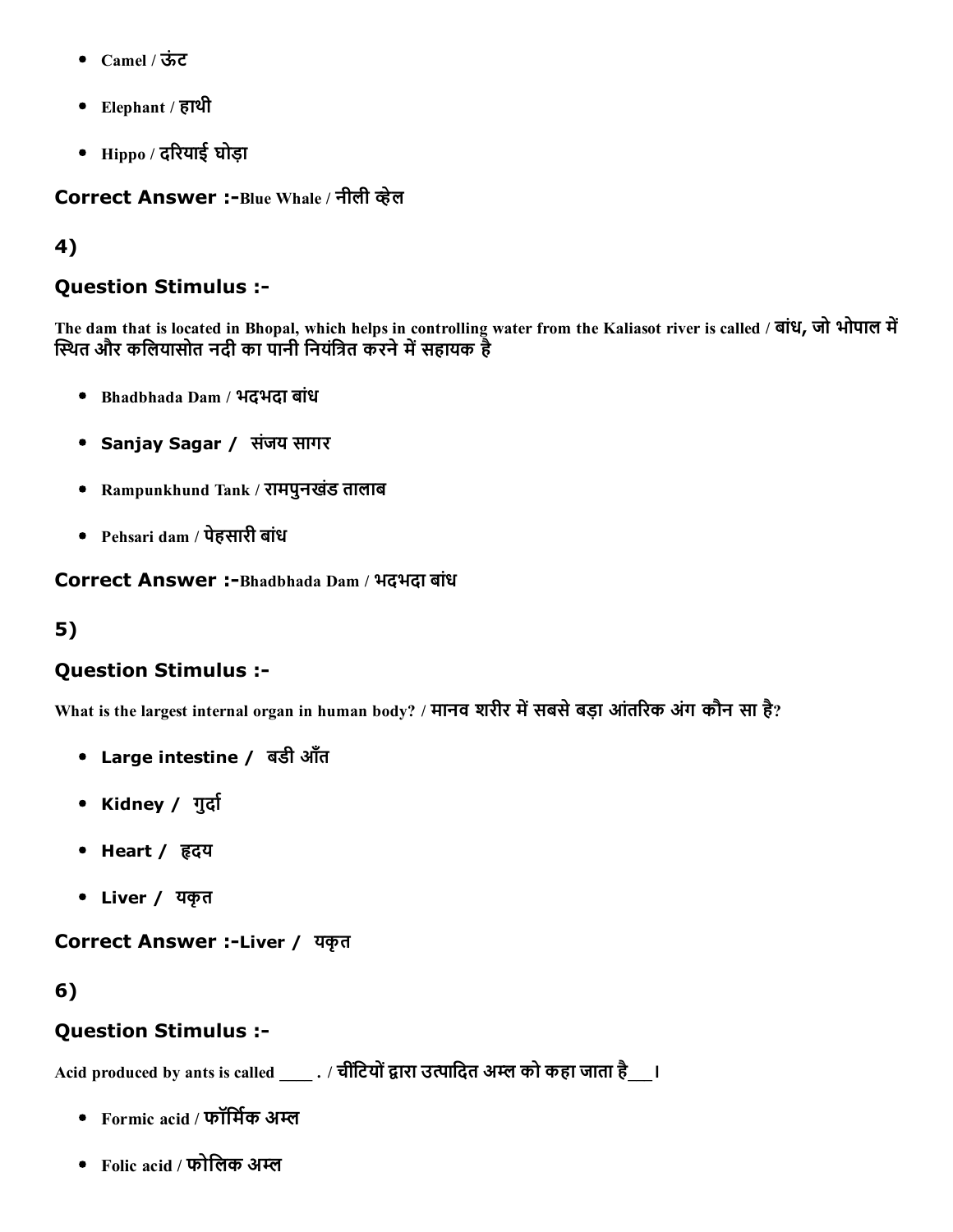- Nitric acid / नाइट्रिक अम्ल
- Acetic acid / एसिटिक अम्ल

Correct Answer :-Formic acid / फॉर्मिक अम्ल

7)

#### Question Stimulus :

Where is Badrinarayan Temple located / बद्रीनाथ मंदिर कहाँ स्थित है

- Uttarakhand / उत्तराखण्ड
- $\bullet$  Sikkim / सिक्किम
- Bihar / िबहार
- Haryana / हरियाणा

Correct Answer :-Uttarakhand / उत्तराखण्ड

8)

#### Question Stimulus :

Arrange the following from west to east and select the correct answer from the codes given below:

1. London

- 2. Lisbon
- 3. Frankfurt
- 4. Beirut

/

निम्नलिखित को पश्चिम से पूर्व की ओर व्यवस्थित करें एवं नीचे दिए गए संकेतों के द्वारा सही उत्तर का चयन करें:

1. लंदन

- 2. लिस्बन
- 3. फैंकफ $\epsilon$
- 4. बेरूत
	- $-1, 2, 3, 4$
	- 2, 1, 3, 4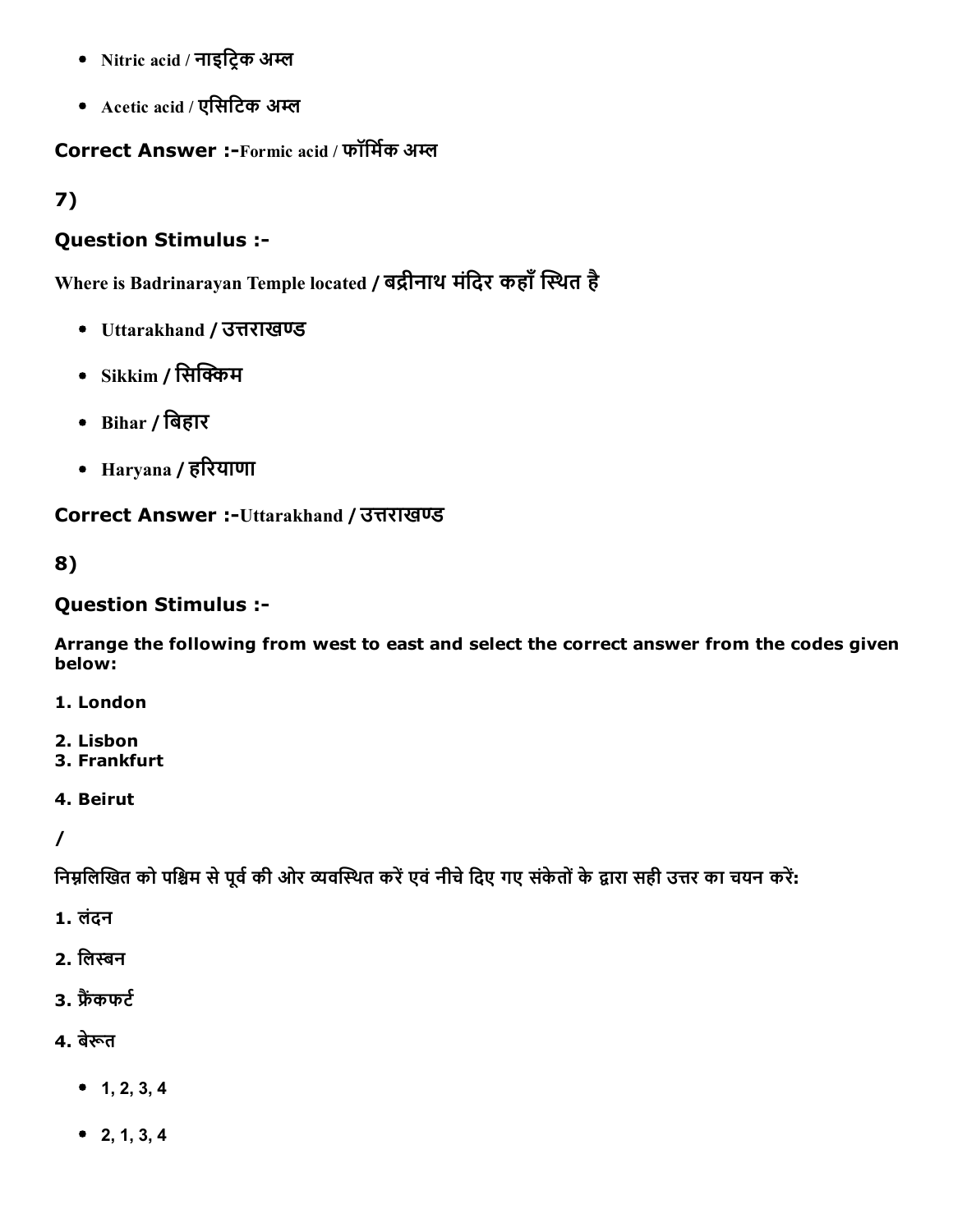- $\bullet$  2, 1, 4, 3
- $-1, 2, 4, 3$

#### **Correct Answer :-2, 1, 3, 4**

9)

#### Question Stimulus :

Which of these rivers originates in India? / निम्नलिखित में से कौन सी नदी का उद्गम स्थान भारत है?

- Tigris / टिगरिस
- Brahmaputra / ब्रह्मपुत्र
- Hwang Ho / ᦶांग हो
- Mahanadi / महानदी

#### Correct Answer :-Mahanadi / महानदी

### 10)

#### Question Stimulus :

Who was the other person along with Malala Yousafzai was awarded the Nobel Peace Prize 2014? / मलाला युसुफ़ज़ई के साथ-साथ वे अन्य व्यक्ति कौन थे जिन्हें नोबेल शांति पुरस्कार 2014 के साथ सम्मानित किया गया था?

- Kailash Satyarthi / कैलाश सत्यार्थी
- Jean Tirole / जीन िटरोले
- Patrick Modiano / पैट्रिक मोडिआनो
- Eric Betzig / एरिक बेल्ज़िग

#### Correct Answer :-Kailash Satyarthi / कैलाश सत्यार्थी

### 11)

### Question Stimulus :

In which river would you see the Anaconda? / निम्न में से किस नदी में एनाकोंडा पाये जाते हैं ?

- Amazon River / अमेजन नदी
- Yellow River / येल्लो नदी
- Nile River / नील नदी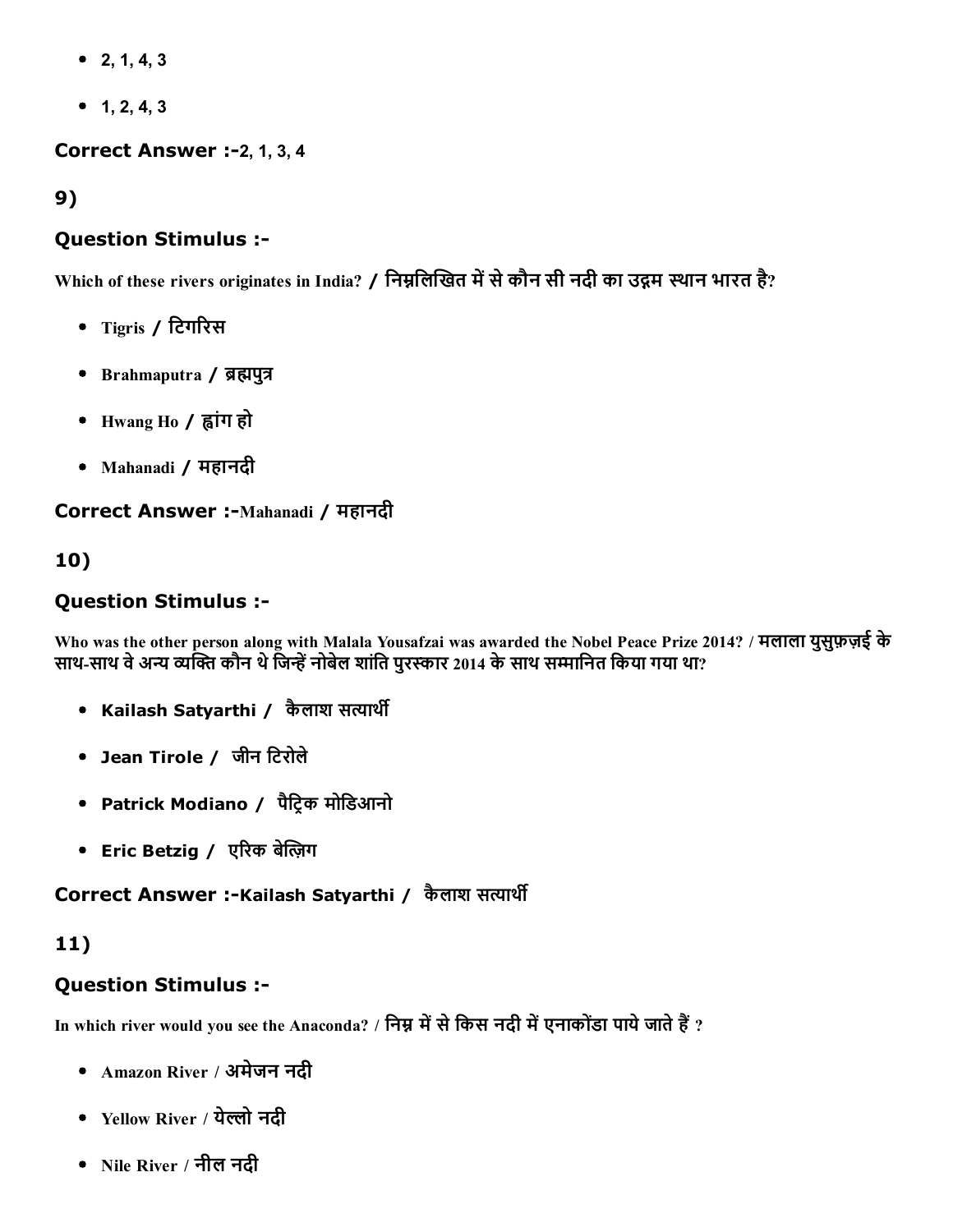Indus River / िसंधुनदी

#### Correct Answer :- Amazon River / अमेजन नदी

## 12)

### Question Stimulus :

The Hirakud project is on the river / हीराकुंड परियोजना इस नदी पर है:

- Mahanadi / महानदी
- Godavari / गोदावरी
- Damodar / दामोदर
- Sutlej / सतलज

# Correct Answer :- Mahanadi / महानदी

## 13)

### Question Stimulus :

Which of the following cities is called Golden city? / निम्न में से कौन सा शहर गोल्डन सिटी कहा जाता है?

- Jaipur / जयपुर
- Amristar / अमृतसर
- Kanpur / कानपुर
- Jaisalmer / जैसलमेर

Correct Answer :-Jaisalmer / जैसलमेर

# 14)

### Question Stimulus :

Which among the following is the largest Tea growing country? /

निम्न से कौनसा देश सबसे ज्यादा चाय पैदा करने वाला देश है?

- Australia / ऑस्ट्रेलिया
- Russia / रूस
- India / भारत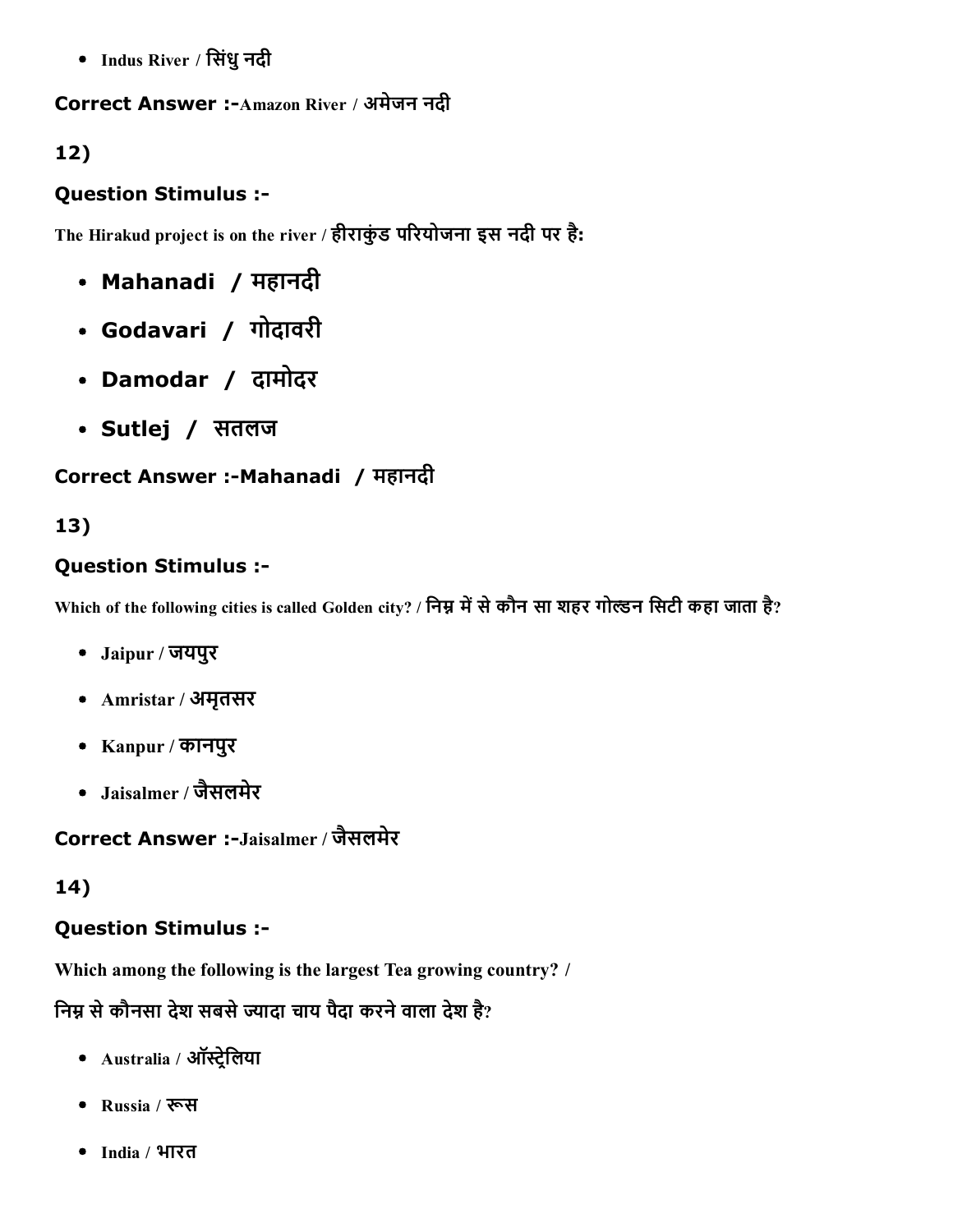China / चीन

## Correct Answer :-China / चीन

### 15)

### Question Stimulus :

Which of the following pairing is correct? / निम्नलिखित जोड़ों में से कौन सही है?

- Reindeer Indian and Arabia / बारहिसंगा भारत और अरब
- Kangaroo Siberia / कंगारू साइबेरिया
- Llama South America / लामा दक्षिण अमेरिका
- Yak New Zealand / याक न्यूजीलैंड

Correct Answer :-Llama - South America / लामा - दक्षिण अमेरिका

## 16)

### Question Stimulus :

Which sporting event would you associate with a distance of 42.19 kilometres? / आप 42.19 िकलोमीटर दूरी केसाथ किस खेल प्रतियोगिता को संबद्ध करेंगे?

# Marathon / मैराथन

- Tour de France / टूर डी ᦶांस
- Formula One racing / फार्मूला वन रेसिंग
- Relay race / ᦶरलेदौड़

### Correct Answer :-Marathon / मैराथन

### 17)

### Question Stimulus :

Joshna Chinappa is related to the game of \_\_\_\_\_\_\_\_\_. / जोश्ना चिन्नपा ------ खेल से संबंधित है।

- Hockey / हॉकी
- Squash / स्क्वैश
- Tennis / टेनिस
- Badminton / बेडिमंटन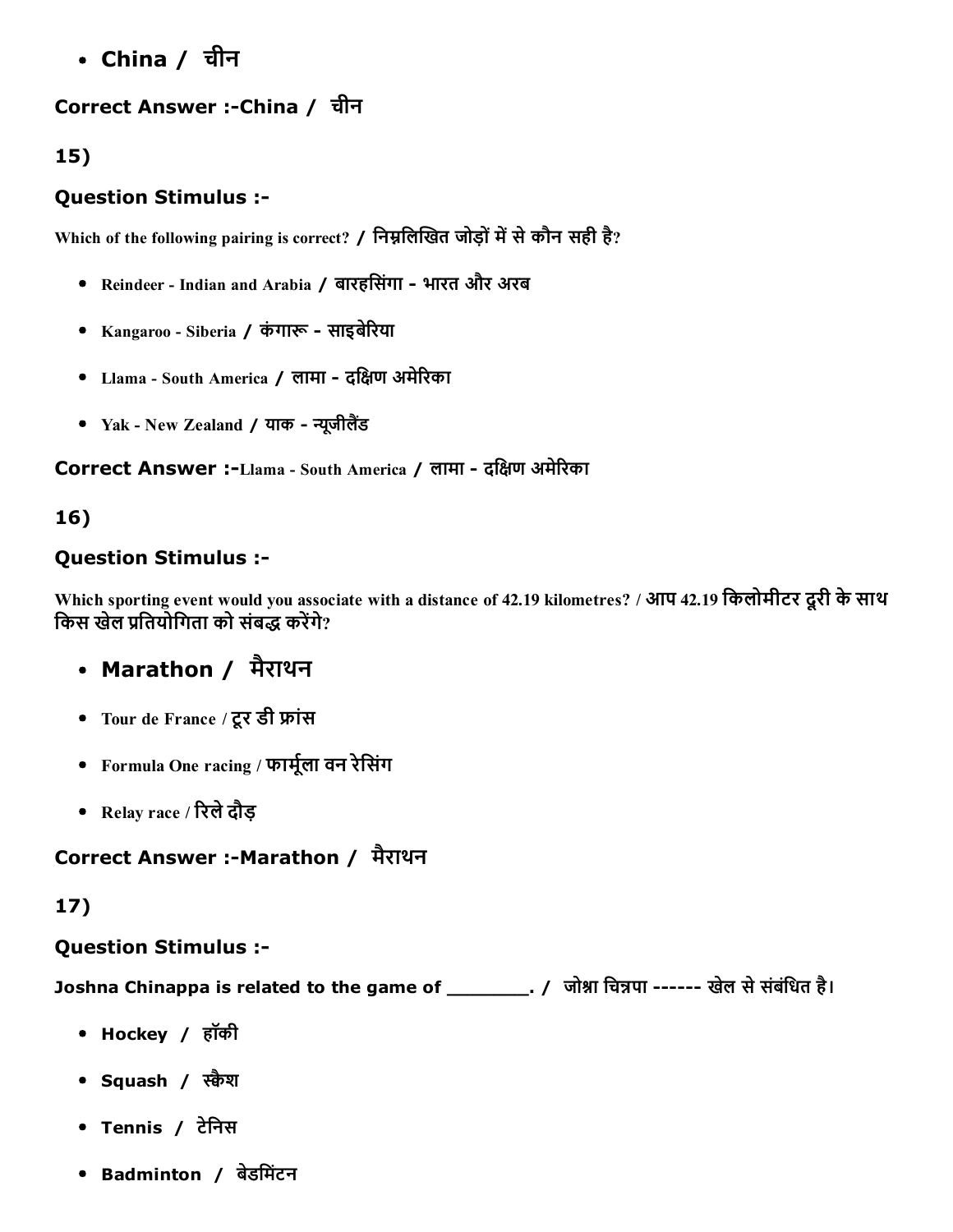## 18)

#### Question Stimulus :

Against which team does Australia play the Ashes? / टीम के खिलाफ ऑस्ट्रेलिया ने एशेज खेला ?

- South Africa / साउथ अᦶीका
- England / इंग्लैंड
- West Indies/ वेस्ट इंडिज
- New Zealand/ न्यूजीलैंड

#### Correct Answer :-England / इंग्लैंड

### 19)

#### Question Stimulus :

Who was the first sportsperson to be awarded the Hridaynath Mangeshkar Award? / हृदयनाथ मंगेशकर पुरुस्कार पाने वाले पहले खिलाडी कौन था?

- Vishwanathan Anand / विश्वनाथन आनंद
- K Srikanth / केᦶीकांत
- Sania Mirza / सानिया मिर्ज़ा
- VirendraSehwag / वीरेंद्र सहवाग

### Correct Answer :-Vishwanathan Anand / विश्वनाथन आनंद

# 20)

### Question Stimulus :

Where did Sachin Tendulkar score his 100<sup>th</sup> century? **/ सचिन तेंदुलकर ने अपना 100वां शतक कहाँ जमाया था**?

- Australia / ऑस्ट्रेलिया
- Bangladesh / बांग्लादेश
- West Indies / वेᦶ इंडीज़
- England / इंग्लैंड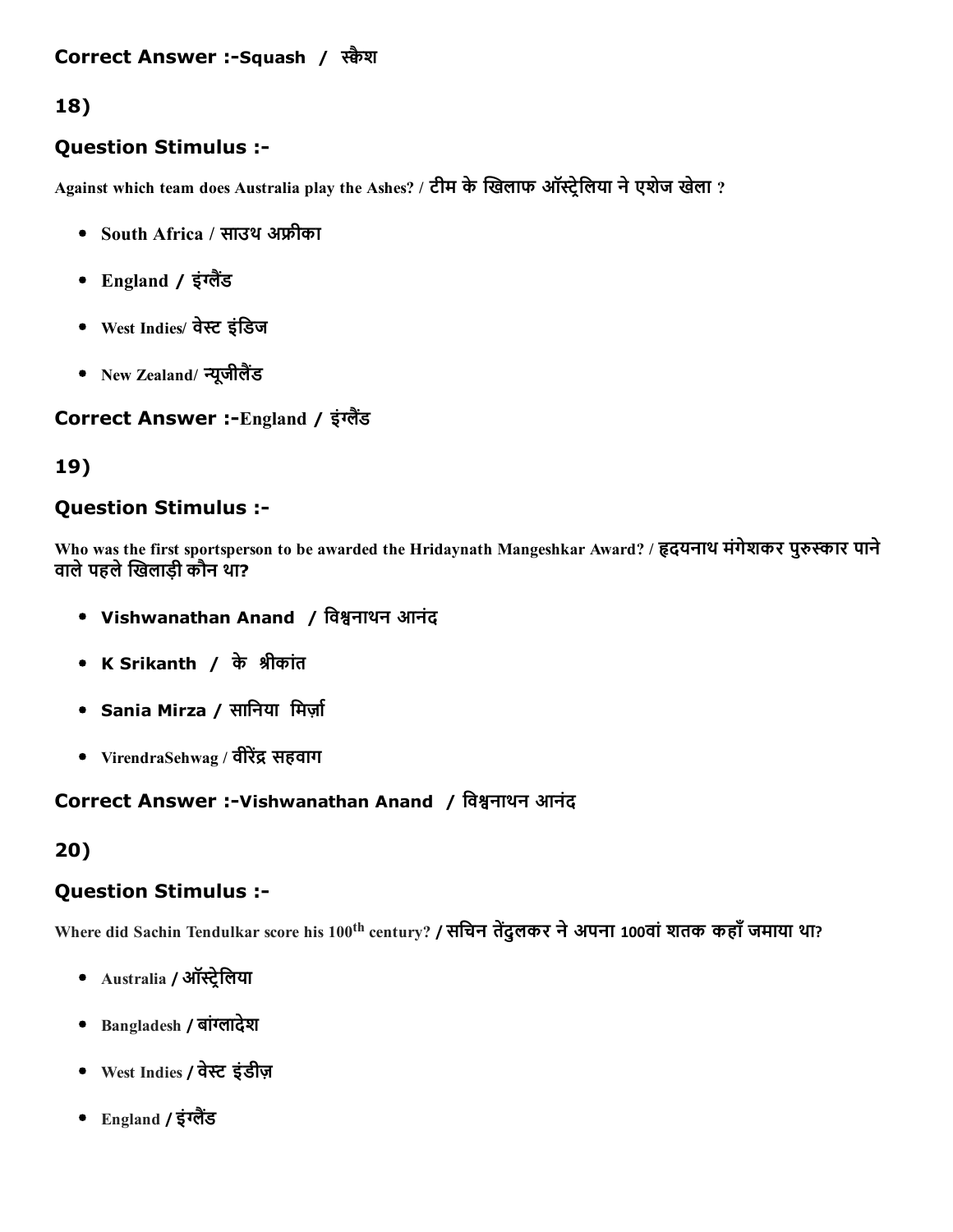Correct Answer :-Bangladesh / बांग्लादेश

### 21)

#### Question Stimulus :

Finance Commission is appointed after every\_\_\_\_\_\_\_\_\_\_\_\_\_ years. / प्रत्येक \_\_\_\_\_\_\_\_\_\_\_\_\_\_ वर्ष के पश्चात वित्त आयोग की नियुक्ति होती है।

- 6
- $\bullet$  7
- $\cdot$  2
- 5

Correct Answer :5

#### 22)

#### Question Stimulus :

"Connecting People" is the tagline of which company / "कनेक्टिंग पीपल" किसा कंपनी का प्रचार वाक्य है?

- Motorola / मोटोरोला
- $HTC / \nabla \nabla T$ रचटीसी
- $\bullet$  Nokia / नोकिया
- Samsung / सैमसंग

Correct Answer :-Nokia / नोकिया

#### 23)

#### Question Stimulus :

The first women to be elected from a former Princely state of India as a member of legislative assembly and born in Ujjain./ भारत की पूर्व रियासत से विधान सभा में सदस्य चुनी गयीं पहली महिला। उज्जैन में पैदा हुईं थी।

- Kamala Benival / कमला बेनीवाल
- Yashoda Devi / यशोदा देवी
- Vasundara Devi / वसुंधरा देवी
- Maya Singh/ माया सिंह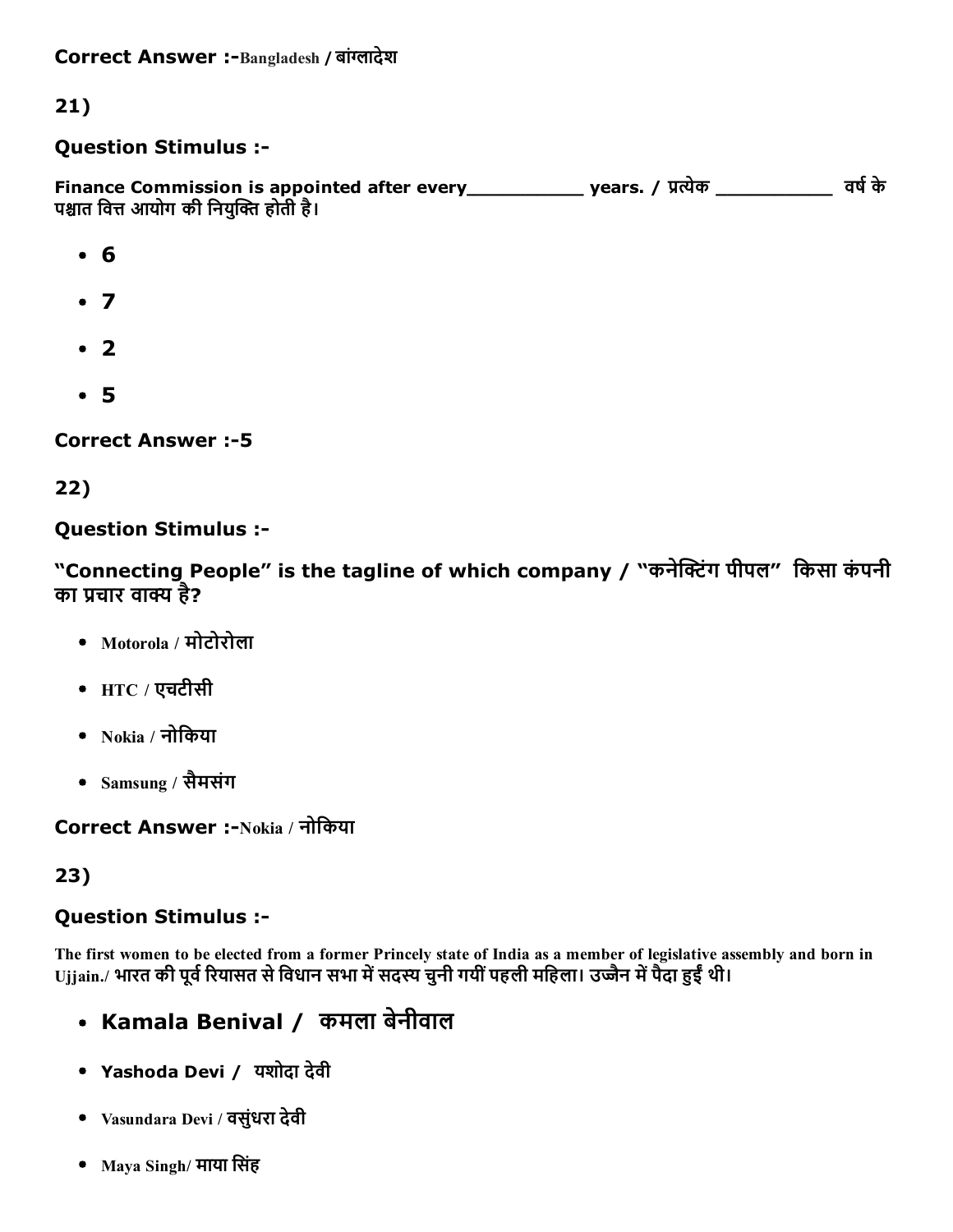24)

### Question Stimulus :

Which of the wheat granary of India? / भारत में, गेहूँ के भंडार के रूप में किसे जाना जाता है ?

- Punjab / पंजाब
- Karnataka / कर्नाटक
- Bihar / िबहार
- Uttar Pradesh / उत्तर प्रदेश

Correct Answer :-Punjab / पंजाब

### 25)

### Question Stimulus :

Select the nationality of Christopher Columbus from the following / निम्नलिखित में से क्रिस्टोफर कोलंबस की राष्ट्रीयता का चयन करें?

- American / अमेरिकी
- Italian / इतालवी
- Portuguese / पुर्तगाली
- None of these / इनमें से कोई नहीं

Correct Answer :-Italian / इतालवी

### 26)

### Question Stimulus :

After which Indian was a stretch of Michigan Avenue in Chicago renamed? / शिकागो में मिशिगन एवेन्यू मार्ग किस भारतीय के नाम पर है?

- Swami Vivekananda/ ᦶामी िववेकानंद
- Amartya Sen / अमर्त्य सेन
- Shah Rukh Khan / शाहरुख खान
- Jhumpa Lahiri / झुपंा लािहड़ी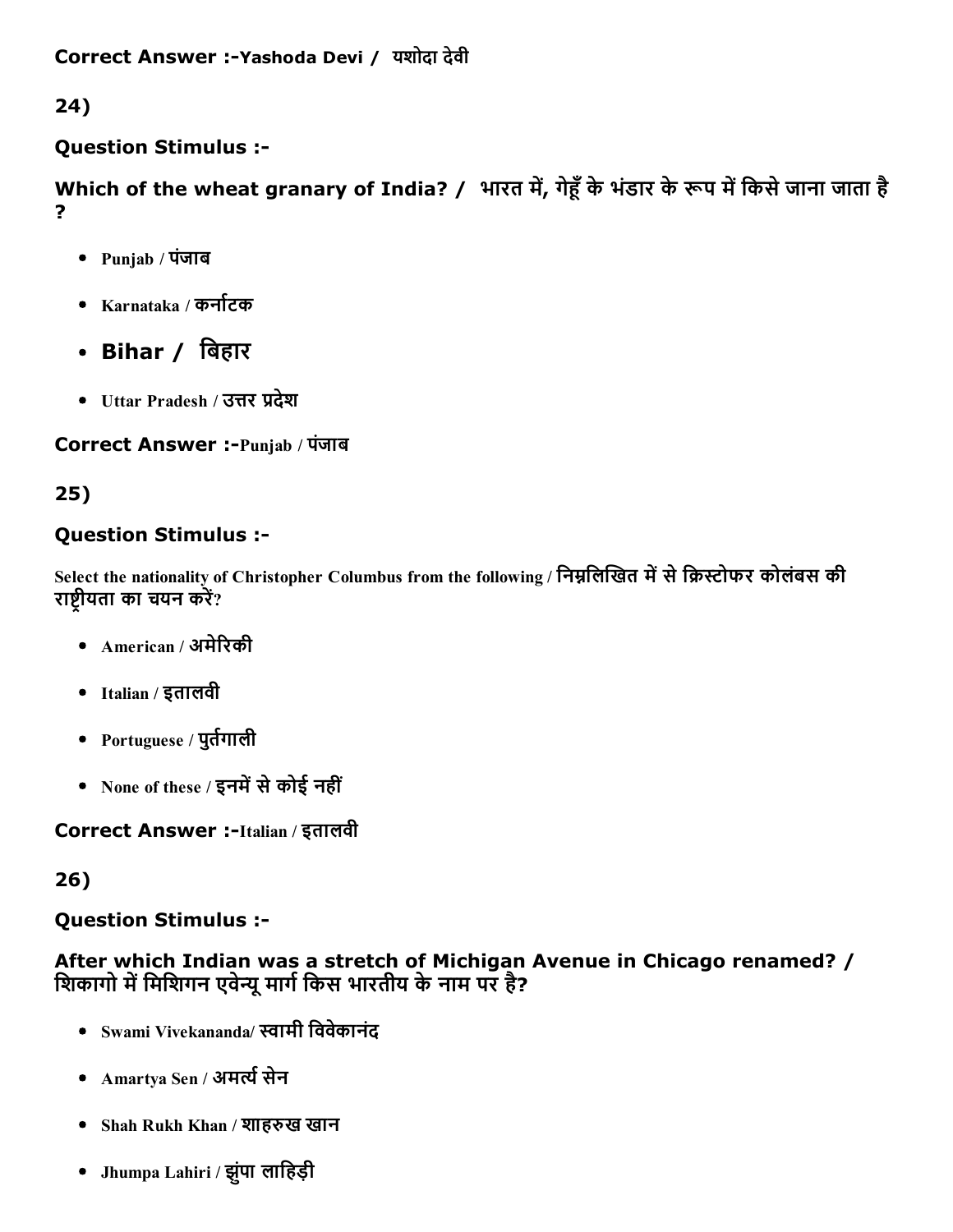### Correct Answer :-Swami Vivekananda/ स्वामी विवेकानंद

# 27)

### Question Stimulus :

Who was the first woman DGP of a State in India? / भारत में एक राज्य की पहली महिला पुलिस महानिदेशक कौन थीं ?

- Kiran Bedi / िकरन बेदी
- Prema Mukarji / प्रेमा मुखर्जी
- Pratibha Rai / प्रतिभा राय
- Kanchan Chaudhary Bhattacharya / कंचन चौधरी भट्टाचार्य

Correct Answer :-Kanchan Chaudhary Bhattacharya / कंचन चौधरी भट्टाचार्य

### 28)

### Question Stimulus :

The name of Pierre Cardin is associated with which of the following fields? / पियरे कार्डिन का नाम निम्न में से किस क्षेत्र के साथ संबंधित है?

- Fashion Designing / फैशन डिज़ाइनिंग
- Stationery / लेखन सामग्री
- Automobiles / गािडयां
- Architecture / वास्तुकला

Correct Answer :Fashion Designing / फैशन िडज़ाइिनंग

### 29)

Question Stimulus :

"The Boy Who Lived" is synonymous with which fictional character? / ''वह लड़का जो रहता था'' किस काल्पनिक चरित्र का पर्याय है?

- Harry Potter / हैरी पॉटर
- Rust Cohle / रᦶ कोहले
- Joffrey / जॉᦶी
- Star Lord / स्टार लार्ड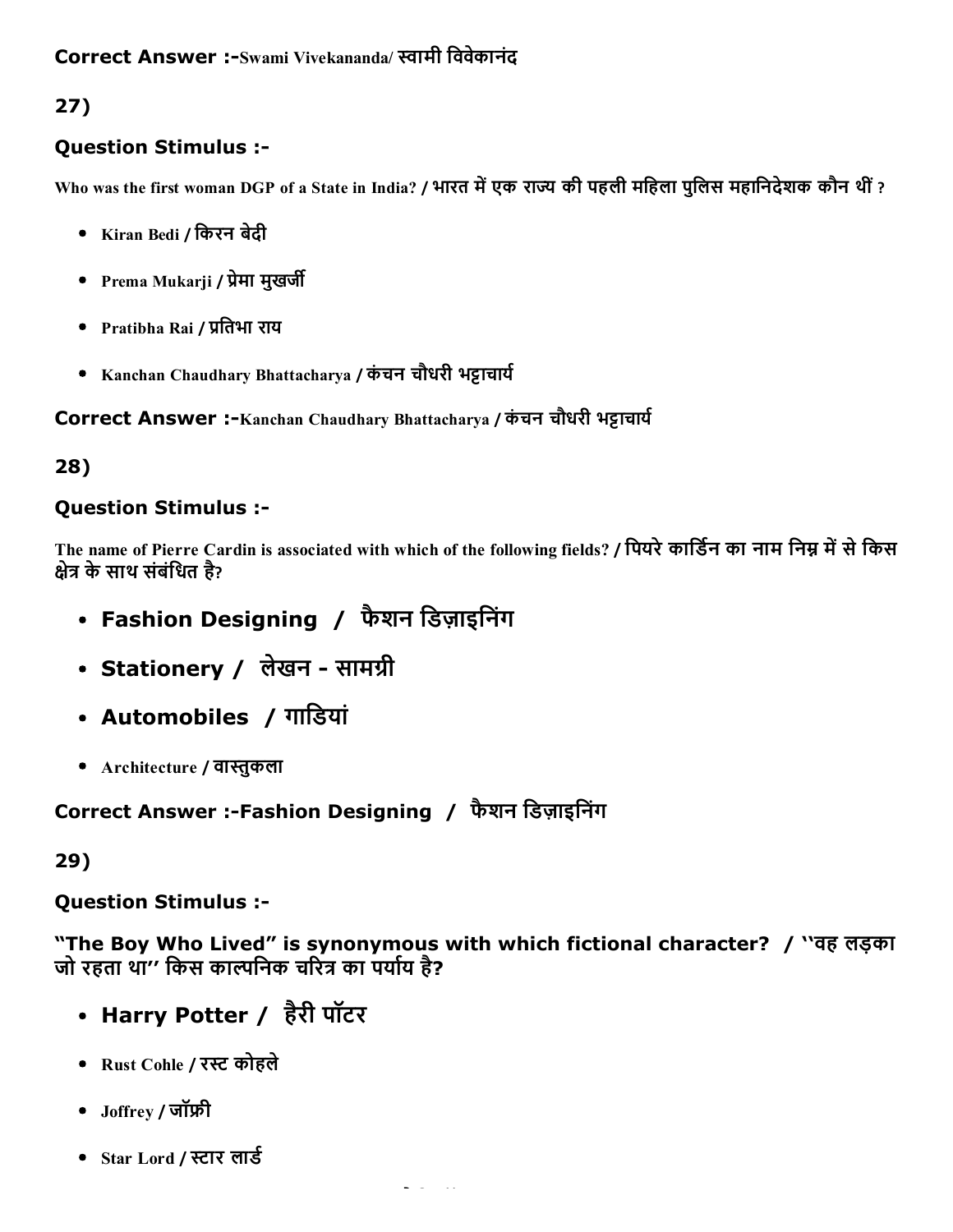## Correct Answer :-Harry Potter / हैरी पॉटर

30)

### Question Stimulus :

Which state is called Gateway of South India? / किस राज्य को दक्षिण भारत का गेटवे कहा जाता है?

- Karnataka / कनाᦶटक
- Andhra Pradesh / आंध्रप्रदेश
- Tamil Nadu / तिमलनाडु
- Kerala / केरल

Correct Answer :-Tamil Nadu / तमिलनाडु

31)

### Question Stimulus :

The Golkonda fort is situated in which city? / गोलकुंडा किला किस शहर में स्थित है?

- Kochi / कोच्ची
- Bangalore / बैंगलोर
- Secunderabad / सिकंदराबाद
- Hyderabad / हैदराबाद

Correct Answer :-Hyderabad / हैदराबाद

### 32)

#### Question Stimulus :

Who among the following is authorised to declare elections of Lok Sabha / निम्न में से कौन लोक सभा के चुनावों की घोषणा करने के लिए अधिकृत है?

- Vice President / उप- राष्ट्रपति
- Supreme Court Judge / उच्चतम न्यायालय के न्यायाधीश
- Home Minister / गृहमंत्री
- Prime Minister / प्रधानमंत्री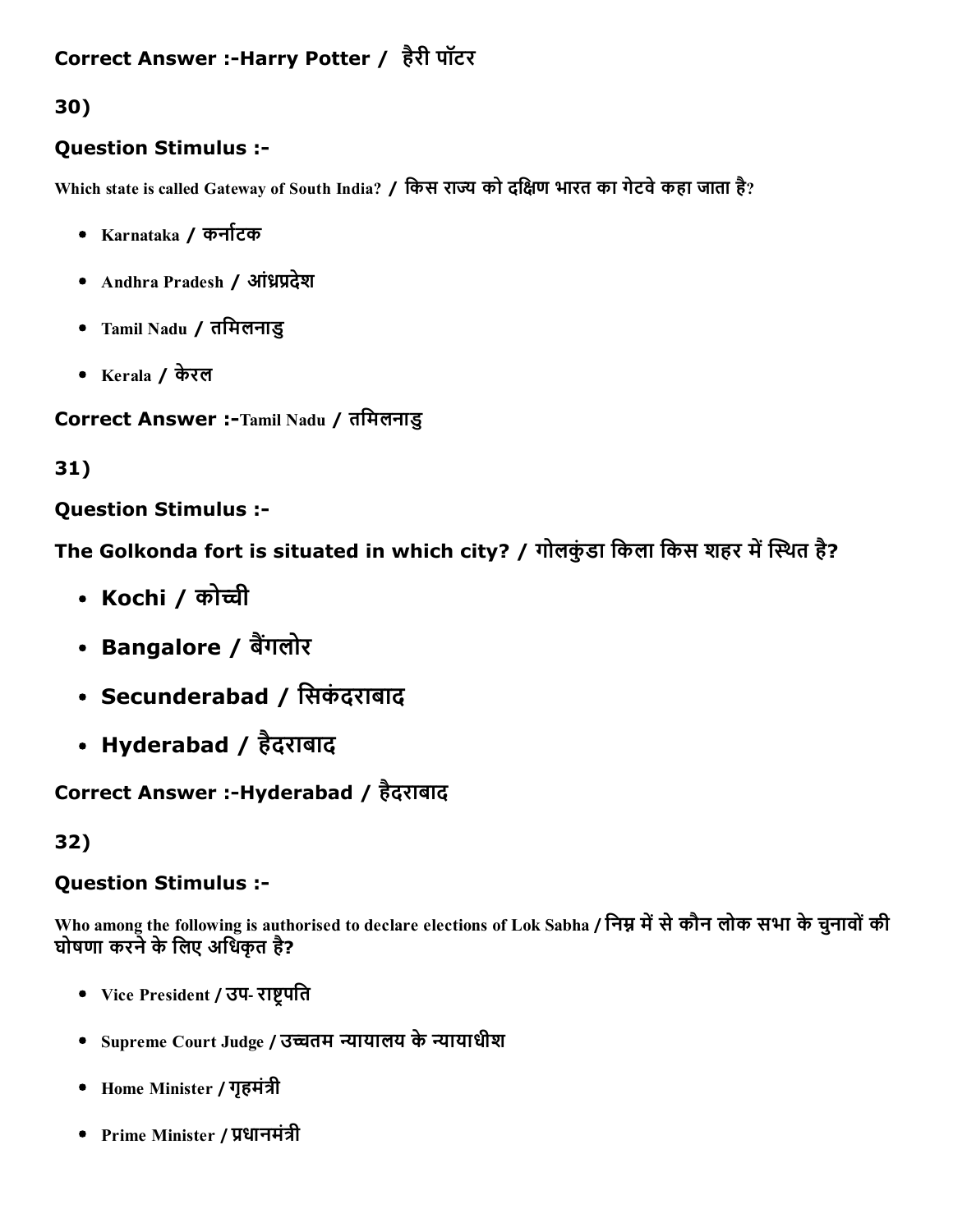# 33)

### Question Stimulus :

Who among the following was NOT President of India? / निम्नलिखित में से कौन भारत के राष्ट्रपति नहीं थे?

- Sarvepalli Radhakrishnan / सर्वपल्ली राधाकृष्णन
- Fakhruddin Ali Ahmed / फखरुद्दीन अली अहमद
- Giani Zail Singh / ᦶानी जैल िसंह
- V. P. Singh / वी. पी. िसंह

Correct Answer :-V. P. Singh / वी. पी. सिंह

### 34)

### Question Stimulus :

The Constitution of India does not mention the post of / निम्न में से किस पद का उल्लेख भारत के संविधान में नहीं है?

- The Deputy Prime Minister / उपप्रधानमंत्री
- The Deputy Chairman of the Rajya Sabha / राज्य सभा के उपाध्यक्ष
- The Deputy Speaker of the State Legislative Assemblies / राज्य विधानसभाओं के उप सभापति
- The Deputy Speaker of the Lok Sabha / लोक सभा केउप सभापित

Correct Answer :-The Deputy Prime Minister / उपप्रधानमंत्री

35)

### Question Stimulus :

Who has been sworn-in as the new Chief Justice of the Chhattisgarh High Court? / छत्तीसगढ़ उच्च न्यायालय के नए मुख्य न्यायाधीश के रूप में किसे शपथ दिलाई गई है?

- Justice Yatindra Singh / न्यायमूर्ति यतीन्द्र सिंह
- Justice Naveen Sinha / न्यायमूर्ति नवीन सिन्हा
- Justice Rajeev Gupta / जस्टिस राजीव गुप्ता
- Justice Jagdish Bhalla / जस्टिस जगदीश भल्ला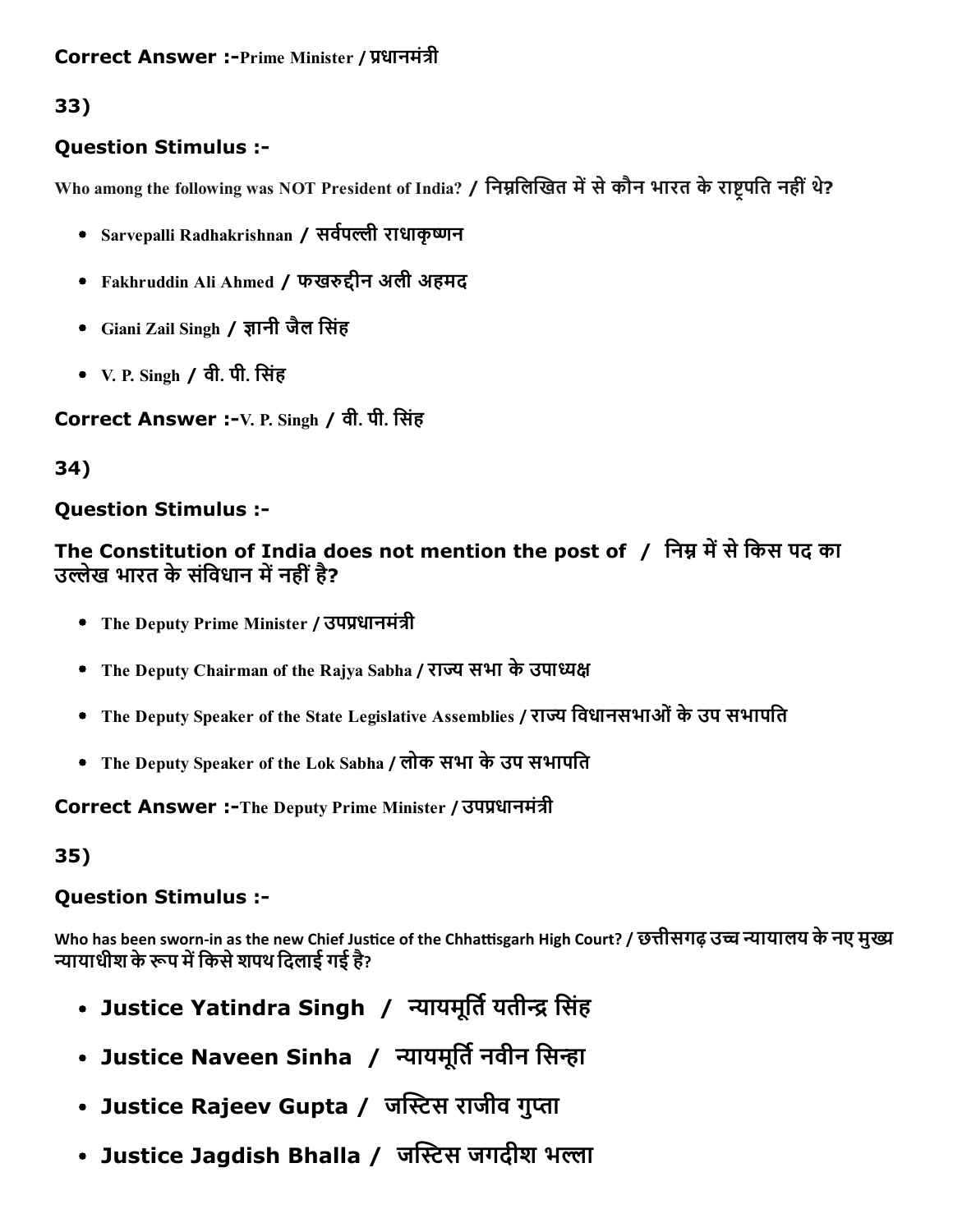### Correct Answer :-Justice Naveen Sinha / न्यायमूर्ति नवीन सिन्हा

36)

#### Question Stimulus :

The longest day (shortest night) in the southern hemisphere is: / दक्षिणी गोलार्द्ध में सबसे लंबा दिन (सबसे छोटी रात) है:

- July 21 / 21 जुलाई
- December 22 / 22 दिसम्बर
- November 22 / 22 नवम्बर
- June 21 / 21 जून

Correct Answer :-December 22 / 22 दिसम्बर

### 37)

Question Stimulus :

"Swaraj is my birth right, and I shall have it!" who said this statement?/ "स्वराज मेरा जन्मसिद्ध अधिकार है और मैं इसे लेकर रहँगा" यह कथन किसके थे?

- Chandra Shekhar Azad / चन्द्र शेखर आजाद
- Raja Ram Mohan Roy / राजा राम मोहन रॉय
- Lokmanya Bal Gangadhar Tilak / लोकमान्य बाल गंगाधर तिलक
- Sardar Vallabbhai Patel / सरदार वल्लभ भाई पटेल

### Correct Answer :-Lokmanya Bal Gangadhar Tilak / लोकमान्य बाल गंगाधर तिलक

38)

### Question Stimulus :

The country that shares longest border with India is \_\_\_\_\_\_\_\_\_. / भारत के साथ सबसे लंबी सीमा साझा करने वाला देश है\_\_\_\_\_\_\_\_\_\_ है।

- China / चीन
- Bangladesh / बांग्लादेश
- Nepal / नेपाल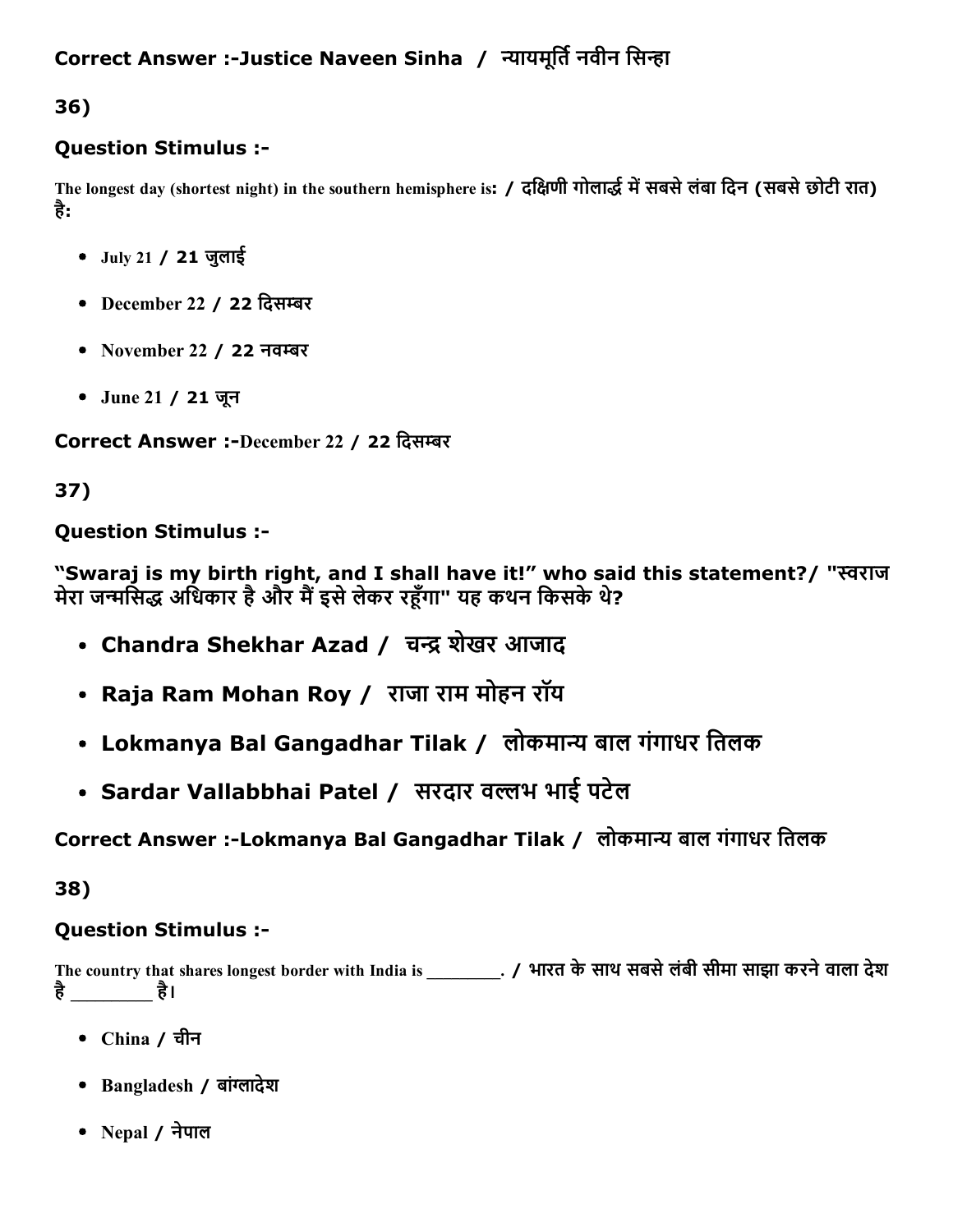• Pakistan / पाकिस्तान

#### Correct Answer :- Bangladesh / बांग्लादेश

#### 39)

#### Question Stimulus :

Headquarters of South-Central railways is located in \_\_\_\_\_. / निम्न में से कौन से शहर में दक्षिण मध्य रेलवे का मुख्यालय स्थित है

- Bangalore/ बैंगलोर
- Chennai/ चेन्नई
- $\bullet$  Kochi/ कोच्चि
- Secunderabad/ िसकंदराबाद

Correct Answer :-Secunderabad/ सिकंदराबाद

#### 40)

#### Question Stimulus :

In which among the following States did the Alwar saints originate? / निम्नलिखित राज्यों में से किससे अल्वर संतों का आरंभ हुआ?

- Rajasthan / राजस्थान
- Maharashtra / महाराष्ट
- Karnataka / कर्नाटक
- Tamil Nadu / तिमलनाडु

#### Correct Answer :-Tamil Nadu / तमिलनाडु

#### 41)

#### Question Stimulus :

In whose name did India launch its first Satellite? / भारत ने अपना पहला उपग्रह किसके नाम से प्रक्षेपित किया?

- Bhaskara I/ भास्कर I
- Bhaskara II/ भास्कर II
- Aryabhatta/ आर्य भट्ट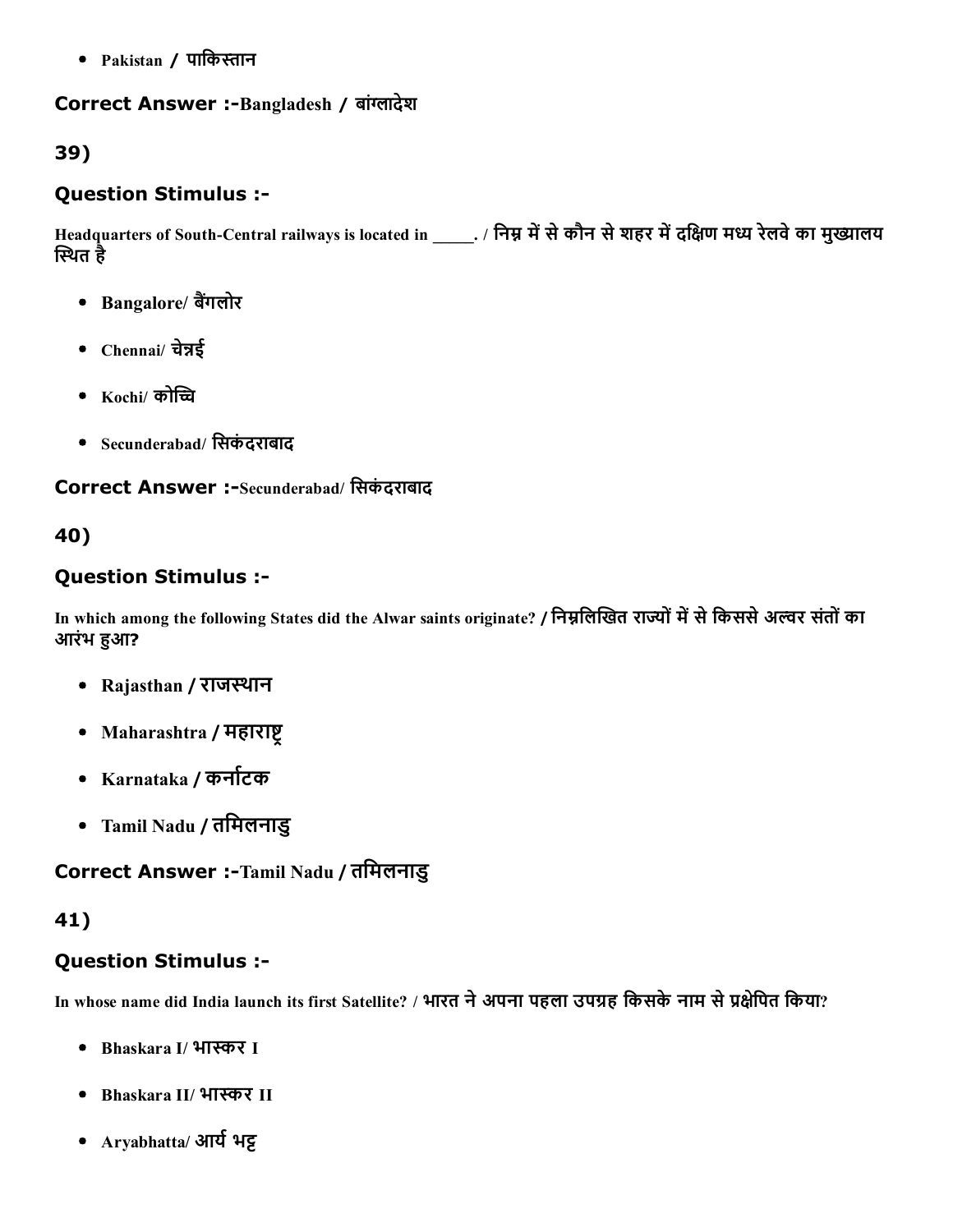• Albert Einstein/ अल्बर्ट आइंस्टीन

#### Correct Answer :-Aryabhatta/ आर्य भट्ट

42)

#### Question Stimulus :

 $\frac{1}{\text{max}}$  is the most popular festival in Kerala. /  $\frac{1}{\text{max}}$  केरल का सबसे बड़ा त्योहार है।

• Diwali / दिवाली

- Onam / ओणम
- Boat Festival / नौका उत्सव
- Makaravilakku / मकराविलक्कू

Correct Answer :- Onam / ओणम

43)

#### Question Stimulus :

On whose life is the documentary *Yes, Madam* Sir based? / यस, मैडम सर किसके जीवन के वृत्तचित्र पर आधारित है?

- Indira Gandhi / इंदिरा गाँधी
- Kiran Bedi / िकरण बेदी
- Sushma Swaraj / सुषमा स्वराज
- Priyanka Chopra / प्रियंका चोपड़ा

Correct Answer :-Kiran Bedi / किरण बेदी

44)

Question Stimulus :

Who is the Chairman of the Airports Authority of India? / हाल में ही एयर पोर्ट अथॉरिटी ऑफ इंडिया के अध्यक्ष पद पर किसे नियुक्त किया गया है?

- Guruprasad Mohapatra / गुरुप्रसाद मोहपात्रा
- Capt. Gopinath / कैप्टेन गोपीनाथ
- Jayant Sinha / जयंत िसंहा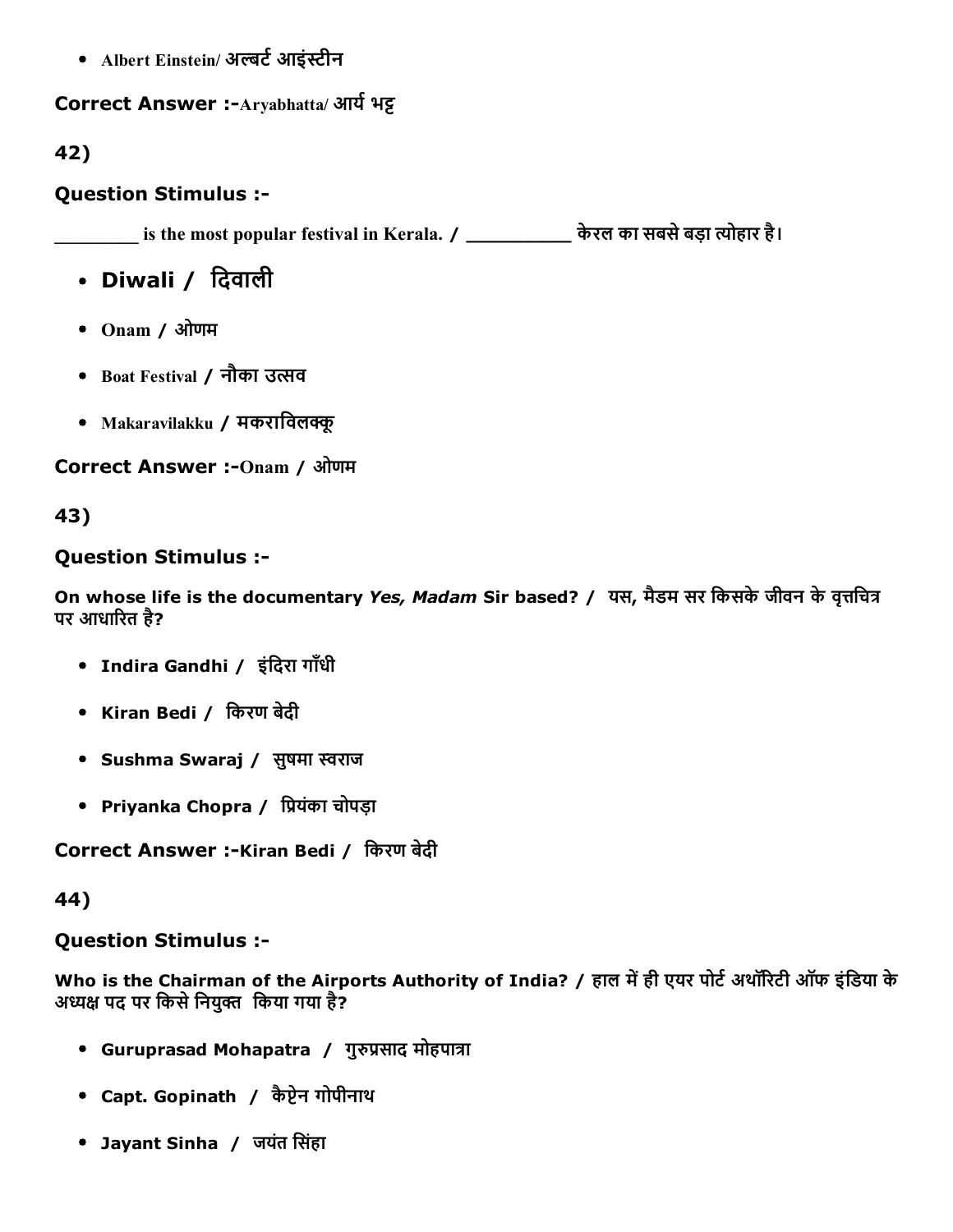Ashok Raju / अशोक राजू

### Correct Answer :-Guruprasad Mohapatra / गुरुप्रसाद मोहपात्रा

45)

#### Question Stimulus :

Which was the first foreign army to participate in India's Republic Day parade? / भारत के गणतंत्र दिवस की परेड में शामिल होने वाली पहली विदेशी सेना कौन थी?

- British / ब्रिटिश
- German *।* जर्मन
- French / फ्रेंच
- Russian */ रू*सी

Correct Answer :-French / फ्रेंच

46)

#### Question Stimulus :

The headquarters of World Health Organisation is in / विश्व स्वास्थ्य संगठन का मुख्यालय है -------------------

- Geneva, Switzerland / जिनेवा, स्विट्जरलैंड
- New York, United States / न्यू यॉर्क, यूनाइटेड स्टेट्स
- Paris, France / पेरिस, फ्रांस
- Washington, D.C., United States / वािशगंटन डी.सी., यूनाइटेड ᦶेट्स

Correct Answer :-Geneva, Switzerland / जिनेवा, स्विट्जरलैंड

47)

Question Stimulus :

When is 'World Cancer Day' observed? / विश्व कैंसर दिवस (World Cancer Day) कब मनाया जाता है?

- 10<sup>th</sup> May / 10 मई
- 4<sup>th</sup> February *।* 4 फरवरी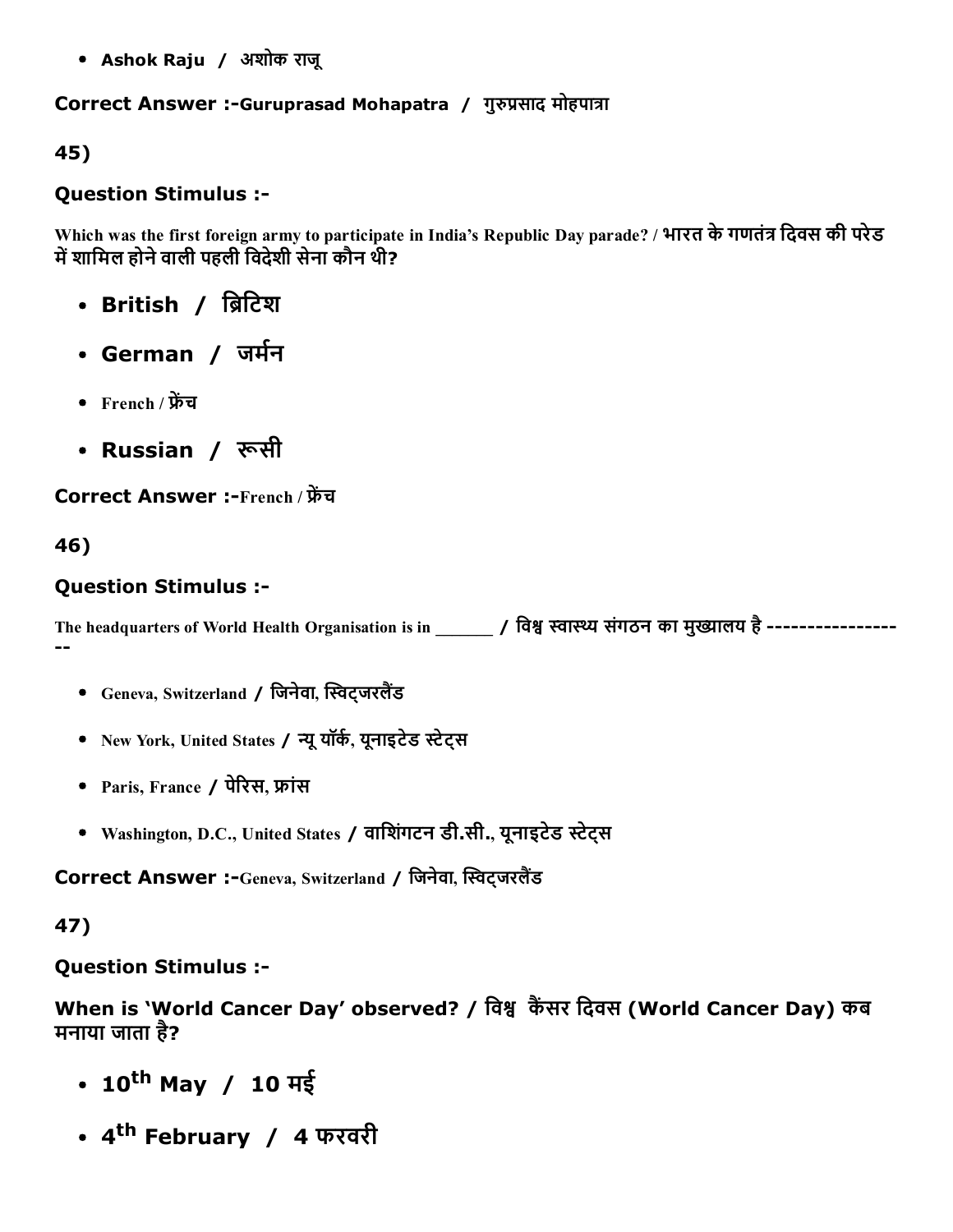- 7<sup>th</sup> January *। 7* जनवरी
- 23 rd April / 23 अᦶैल

Correct Answer :-4<sup>th</sup> February *।* 4 फरवरी

48)

Question Stimulus :

River that makes a boundary between Madhya Pradesh and Uttar Pradesh is / नदी जो मध्य प्रदेश और उत्तर प्रदेश के बीच सीमा का निर्धारण करती है।

- Jamni / जमनी
- Chambal / चबंल
- $\bullet$  Betwa / बेतवा
- Gambhir / गंभीर

## Correct Answer :Jamni / जमनी

49)

### Question Stimulus :

Which are among the more important of the minerals of Madhya Pradesh? / निम्न में से मध्य प्रदेश का अधिक महत्वपर्ण खनिज कौन सा है?

- Zinc and manganese / जस्ता और मैंगनीज
- Mica and coal / अभ्रक और कोयला
- Silver and copper / चांदी और तांबा
- Coal and iron / कोयला और लोहा

Correct Answer :- Coal and iron / कोयला और लोहा

50)

# Question Stimulus :

Which of the following is the smallest district of Madhya Pradesh in terms of geographical area? / मध्य प्रदेश का सबसे कम भौगोलिक क्षेत्र का जिला कौन सा है?

Datia / दितया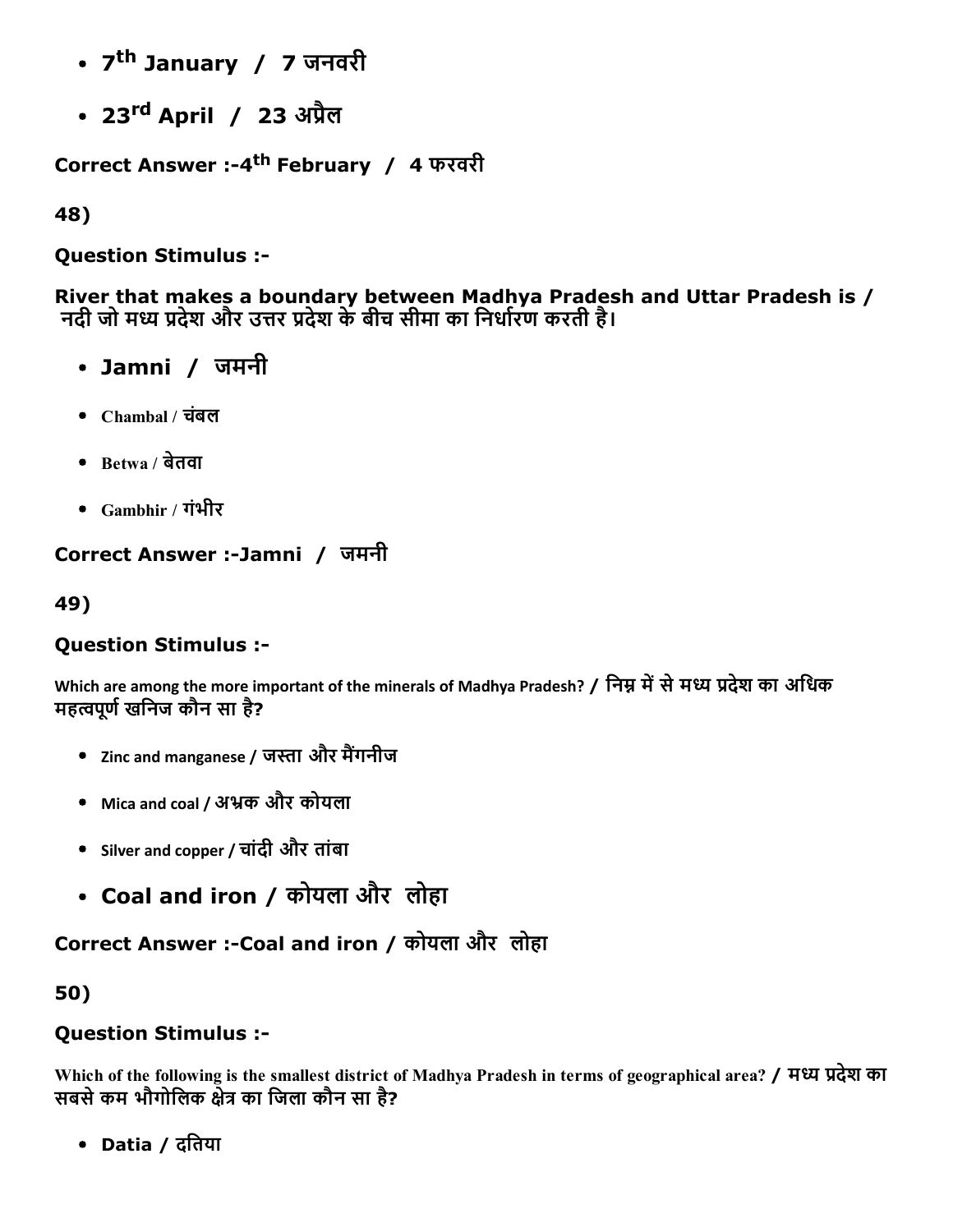- Jabalpur / जबलपुर
- Morena / मुरैना
- Indore / इंदौर

Correct Answer :-Datia / दतिया

## 51)

### Question Stimulus :

Which of the following numbers will not have 6 in their unit's place? / निम्न में से कौन सी संख्याओं में उनके इकाई ᦶथान पर 6 नहींहोगा?

- $244^2$
- 249 2
- 26 2
- 1344 2

Correct Answer :- $249^2$ 

# 52)

### Question Stimulus :

Find the cube root of 0.027 / 0.027 का घनमूल निकालिए

- $0.03$
- $0.3$
- $0.003$
- 3.0

Correct Answer :- 0.3

### 53)

### Question Stimulus :

Area of a rectangular window is 420 sq ft. One half of the window has  $1 \text{cm}^2$  grill, while the other half has 3 cm<sup>2</sup>grill. Then the ratio of the number of grills in the window is

\_\_\_\_\_\_\_\_\_\_\_\_\_\_\_\_\_\_\_\_\_\_ / एक आयताकार ᦶखड़की का ᦶेᦶफल 420 वगᦶफीट है. ᦶखड़की केएक आधेिहᦶे में 3 सेमी वर्ग की जाली है जबकि दूसरे आधे हिस्से में 3 सेमी वर्ग की जाली है. तो खिड़की में जालियों की संख्या का अनुपात है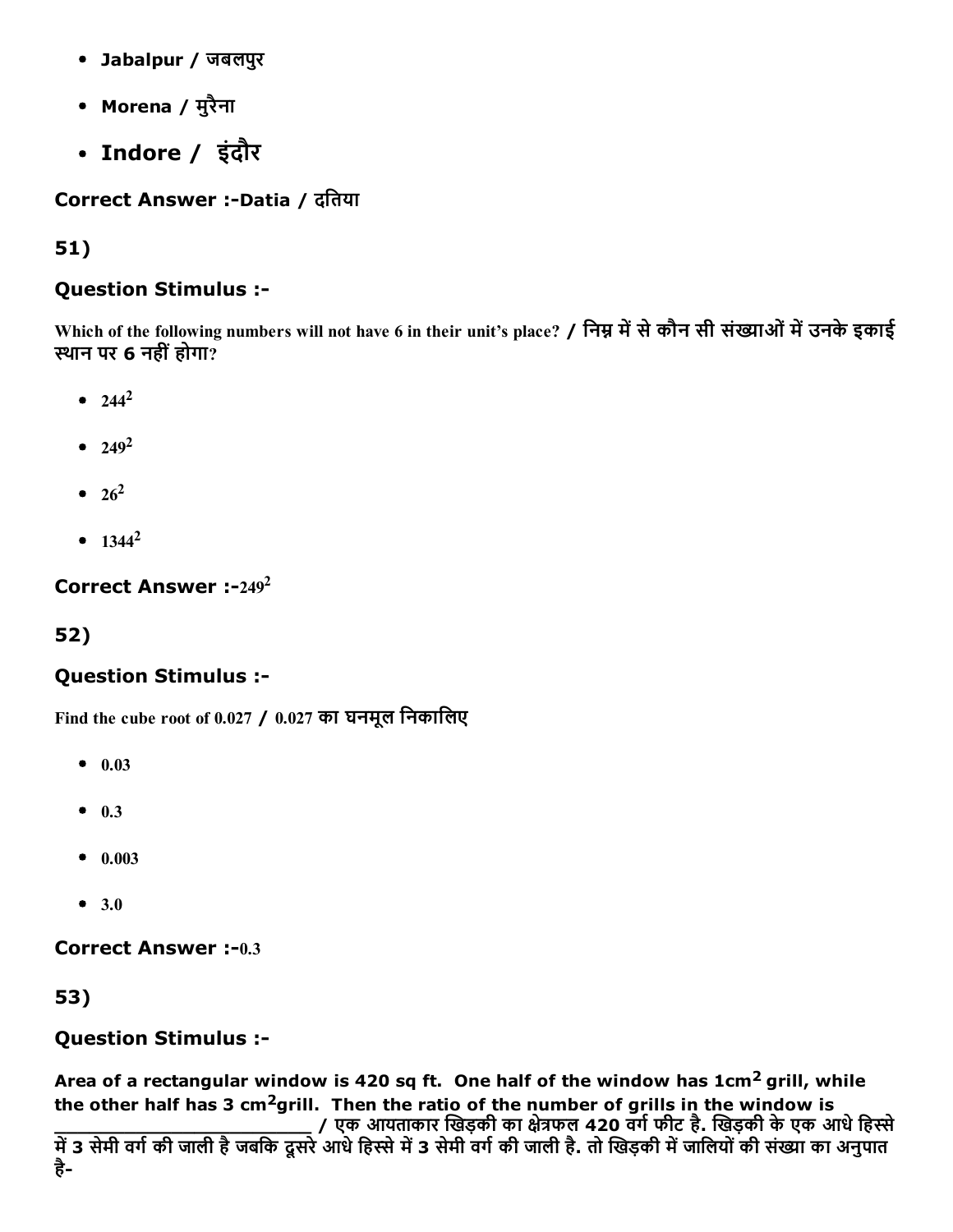- $\bullet$  3 : 1
- $-1:3$
- $2:3$
- $3 : 2$

Correct Answer :-3 : 1

#### 54)

#### Question Stimulus :

A knitting wool sample card has 4red,1 black,2 pink and 5 blue samples. If one sample is picked at random what is the probability that it is pink? / एक बुनने वाली ऊनी के सैम्पल कार्ड में 4लाल, 1 काला, और 5 नीले सैम्पलहैं। यदि एक सैम्पल को उठाया जाये तो प्रायिकता क्या है कि वह गुलाबी है?

```
\frac{1}{3}\bullet\overline{1}\overline{4}1
            \overline{6}\overline{c}\overline{4}1
Correct Answer :
```
#### 55)

#### Question Stimulus :

#### When a dice is thrown, find the probability of getting a number not greater

than 4. / जब एक पासे को फेंका जाता है, तो उस संख्या के मिलने की प्रायिकता निकालिये जो 4 से बड़ी न हो।

 $\frac{2}{3}$  $\bullet$ 1  $\overline{2}$ 5  $\overline{6}$  $\mathbf{1}$ 

 $\overline{3}$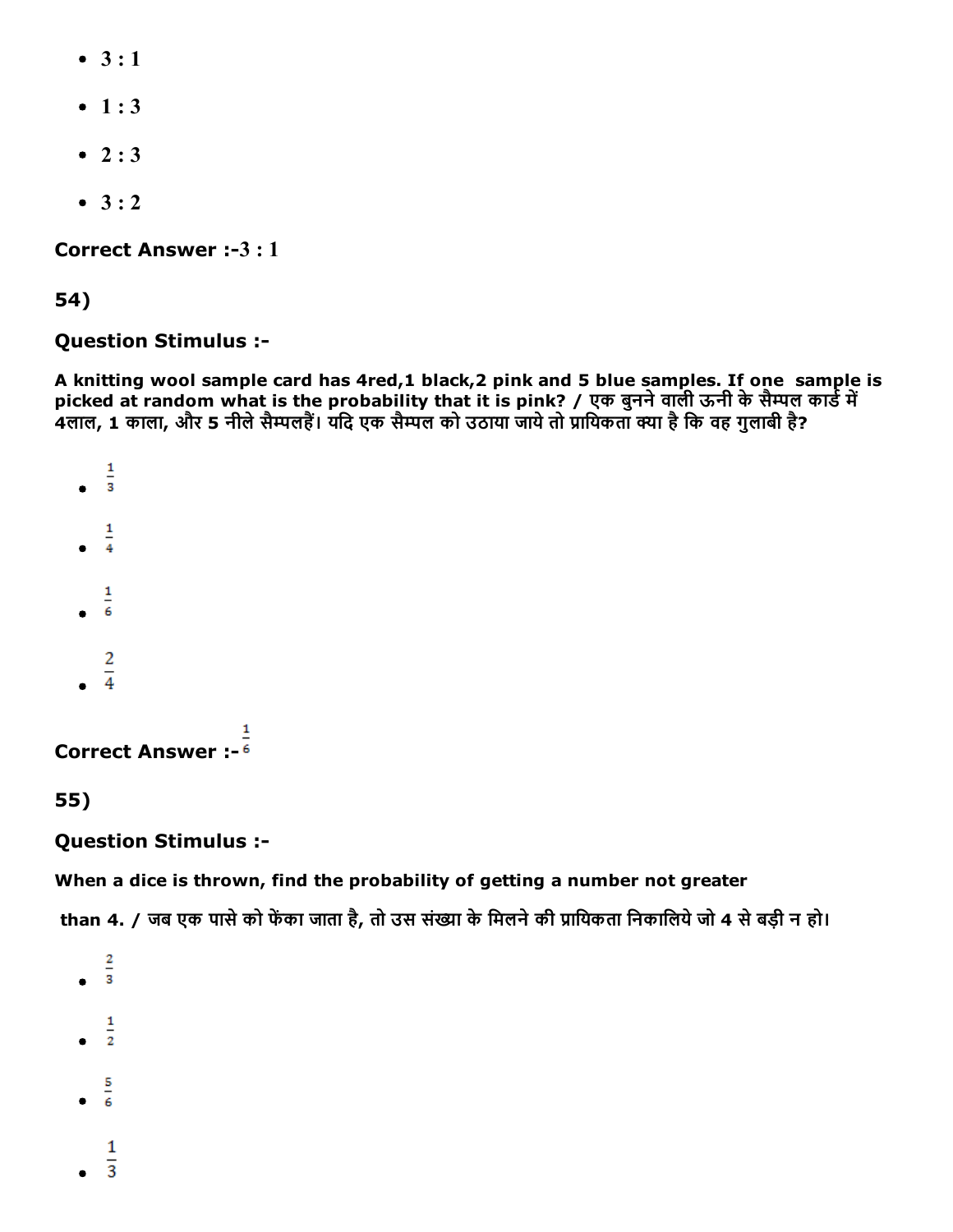#### 2 Correct Answer :

56)

#### Question Stimulus :

The most appropriate equaltion to solve for 'x' is \_\_\_\_\_\_\_\_\_\_\_\_ / 'x' को हल करने के लिये सबसे उपयुक्त समीकरण है\_



- $3x + 2x + (x + 29^0) + (3x + 9^0)$
- $7x + 38^0 = 180^0$
- $7x = 322^0$
- $7x = 398^0$

Correct Answer :- $7x = 322^0$ 

### 57)

#### Question Stimulus :

The graph shows forecast of the temperature and the actual temperature of a city on ten days. The maximum deviation of actual temperature from the forecast is \_\_\_\_\_\_\_\_\_\_\_\_\_ / ᦶाफ तापमान का पूवᦶनुमान िदखाता हैऔर शहर का दस िदनोंका वाᦶिवक तापमान िदखाता है। पूवᦶनुमान सेवाᦶिवक तापमान का अिधकतम िवचलन है



- $\bullet$  3°c
- $\bullet$  2°c
- $\cdot$  1°c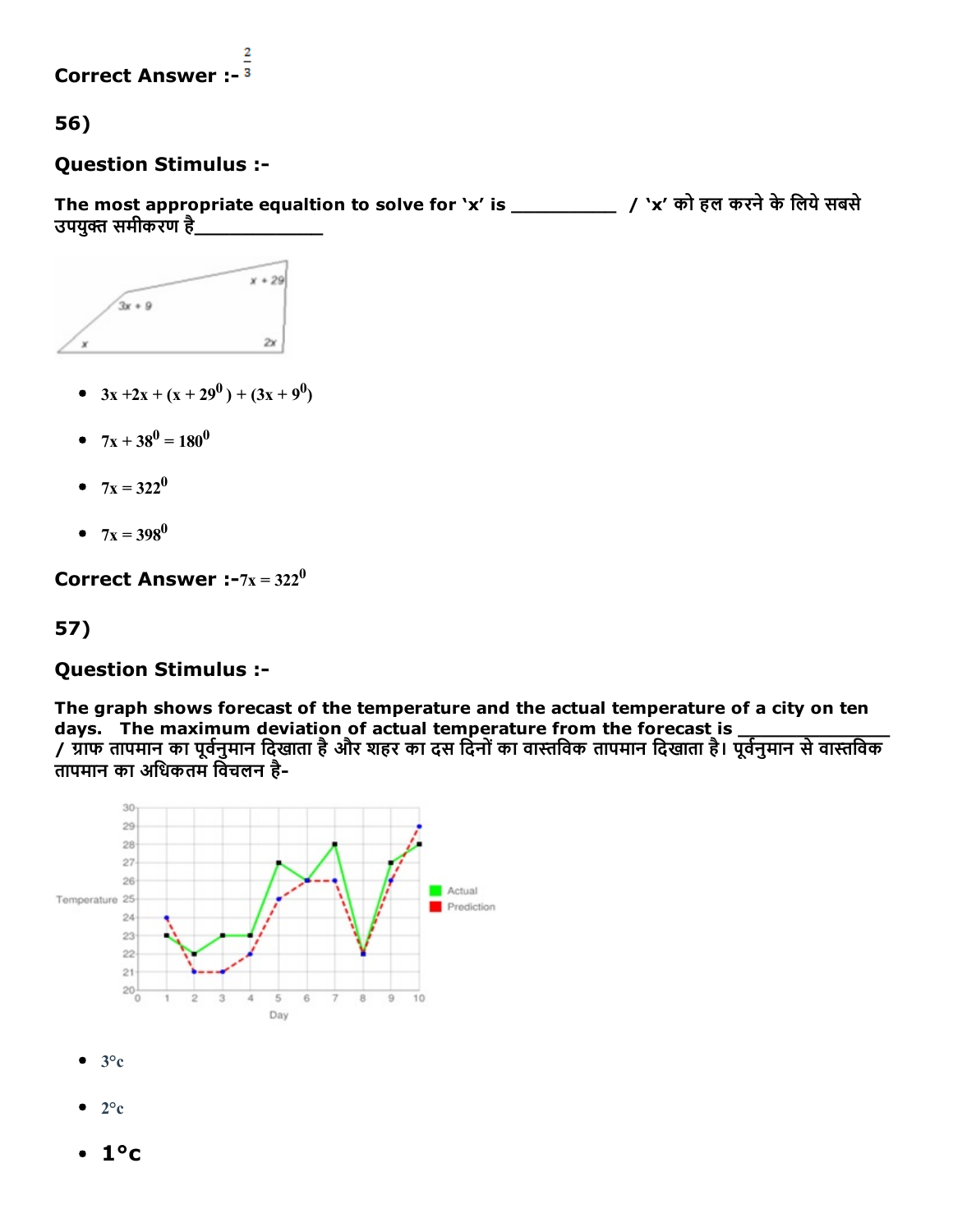$\bullet$  4°c

#### Correct Answer :-1°c

58)

### Question Stimulus :



The double bar graph shows the number of bags sold by two stores A and B during four months. In the month of \_\_\_\_\_\_\_\_\_\_ the sales was equal in both stores / दंड ᦶाफ दो दुकानों A और B ᦶारा 4 महीनोंकेदौरान बेचेगयेबैगोंकी संᦶा िदखाता है। \_\_\_\_\_\_\_\_\_\_केमहीनेमᦶदोनोंदुकानोंकी िबᦶी बराबर थी।

- $\bullet$  May / मई
- July / जुलाई
- $\bullet$  August / अगस्त
- June / जून

Correct Answer :- August / अगस्त

59)

### Question Stimulus :

How many square pieces can be cut from a metal sheet of length 4m and breadth 2.5m if the side of the square piece is 25 cm. / एक 4 मी लंबाई और 2.5मी चौड़ाई वाली धातु की शीट से कितने वर्ग़ के टुकड़े काटे जा सकते हैं यदि वर्ग के टकड़े की भुजा 25 सेमी है।

- 480  $\bullet$
- $\bullet$ 160
- 400  $\bullet$
- $-120$

**Correct Answer :-160**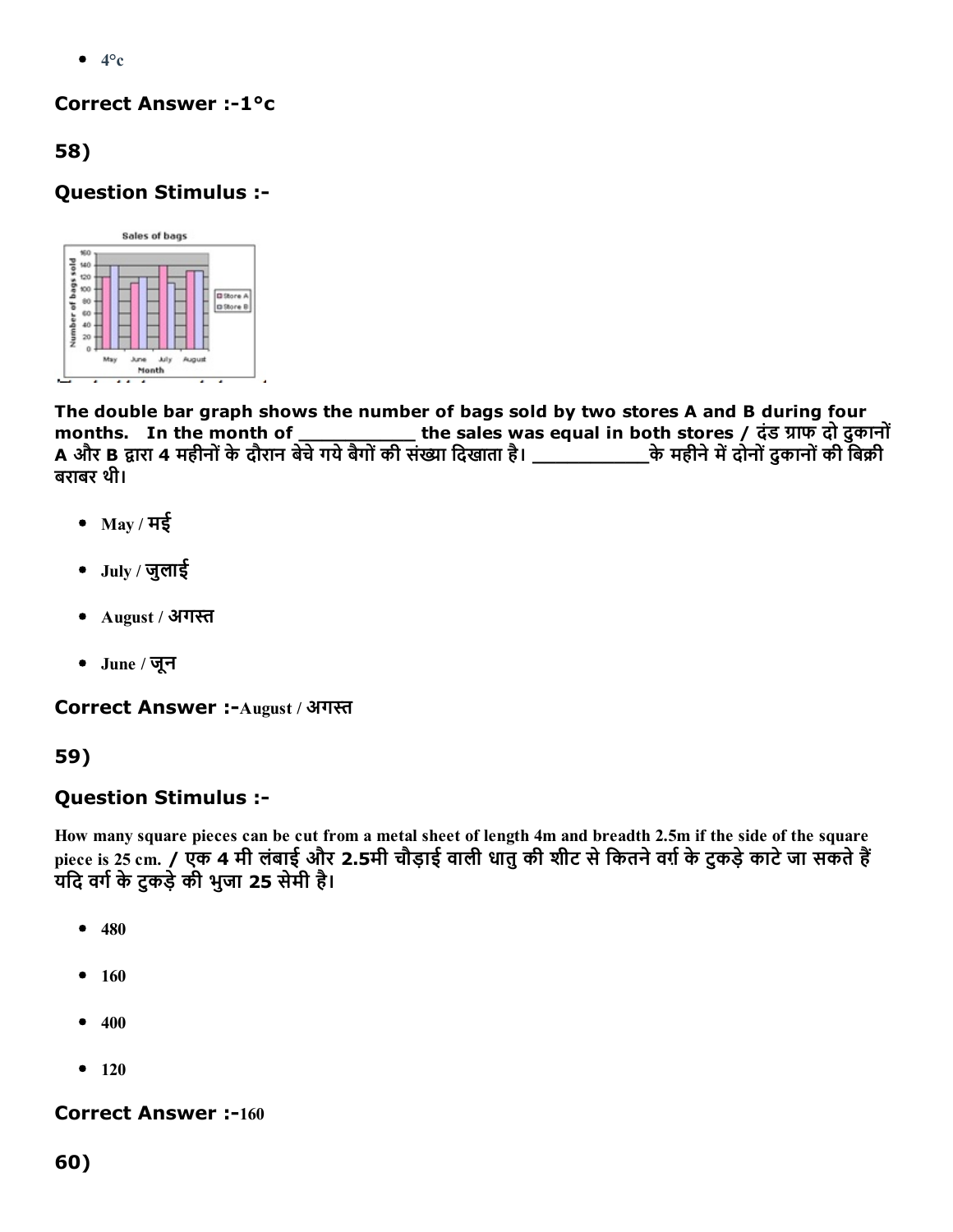### Question Stimulus :

To solve situations that are inversely proportional, we use the relation \_\_\_\_\_\_\_\_\_\_\_\_\_ / व्युत्क्रमानुपाती परिस्थितियों को हल करने के लिये, हम इस संबंध का प्रयोग करते हैं

- $a:b :: c:d$
- $a:b :: d:c$
- $a:b :: b:a$
- a:c :: b:d

Correct Answer :- a:b :: d:c

61)

#### Question Stimulus :

Radioactivity was discovered by / रेडियोसक्रियता की खोज किसने की?

- Madam Curie / मैडम क्यूरी
- Pierre Curie / पियरे क्यूरी
- Henri Becquerel / हैनरी बैक्यूरल
- Rutherford / रदरफोर्ड

Correct Answer :-Henri Becquerel / हैनरी बैक्यूरल

#### 62)

#### Question Stimulus :

Among the following examples, which one is not considered as Matter. / निम्न उदाहरणों में से, किसे द्रव्य नहीं माना जाता।

- Rubber / रबर
- Nitrogen / नाइट्रोजन
- Heat / ऊष्मा
- L.P.G. / एल.पी.जी

#### Correct Answer :-Heat / ऊष्मा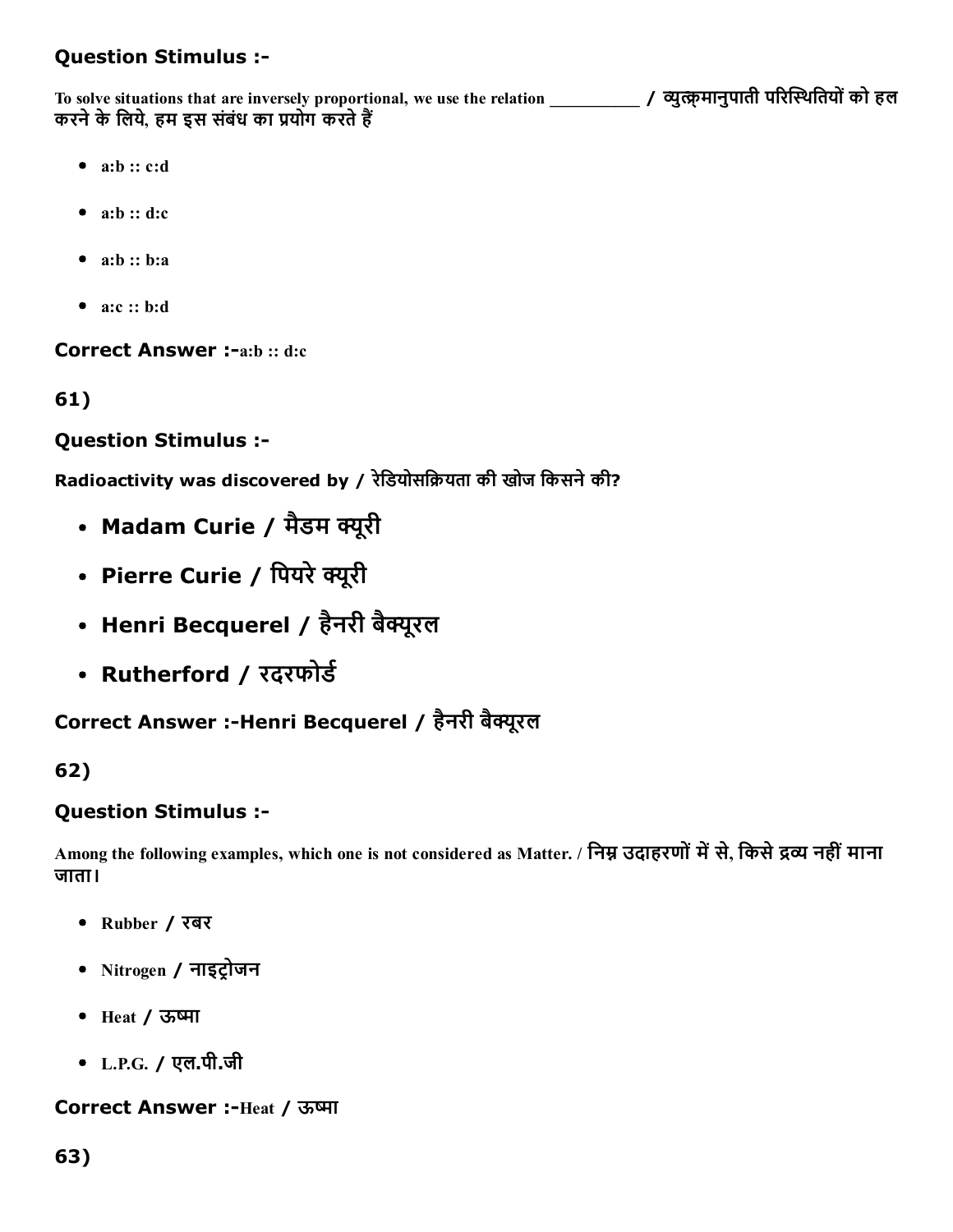#### Question Stimulus :

Which one of the following four addresses is NOT EXACTLY the same as the one given below? / निम्न चार पतों में से कौन सा नीचे दिये गये पते के एकदम समान नहीं है?

Woods, Greg/Heflinger, Joan

613 Lafayette Avenue

Crawfordsville, Indiana 47933

 $(317)$  362-2781

- (i) Woods, Greg/Heflinger, Joan 613 Lafayette Avenue Crawfordsville, Indiana 47933  $(317)$  362-2781
- (ii) Woods, Greg/Hefinger, Joan 613 Lafayette Avenue Crawfordsville, Indiana 47933  $(317) 362 - 2781$
- (iii) Woods, Greg/Heflinger, Joan 613 Lafayette Avenue Crawfordsville, Indiana 47933  $(317) 362 - 2781$
- (iv) Woods, Greg/Heflinger, Joan 613 Lafayette Avenue Crawfordsville, Indiana 47933  $(317)$  362-2781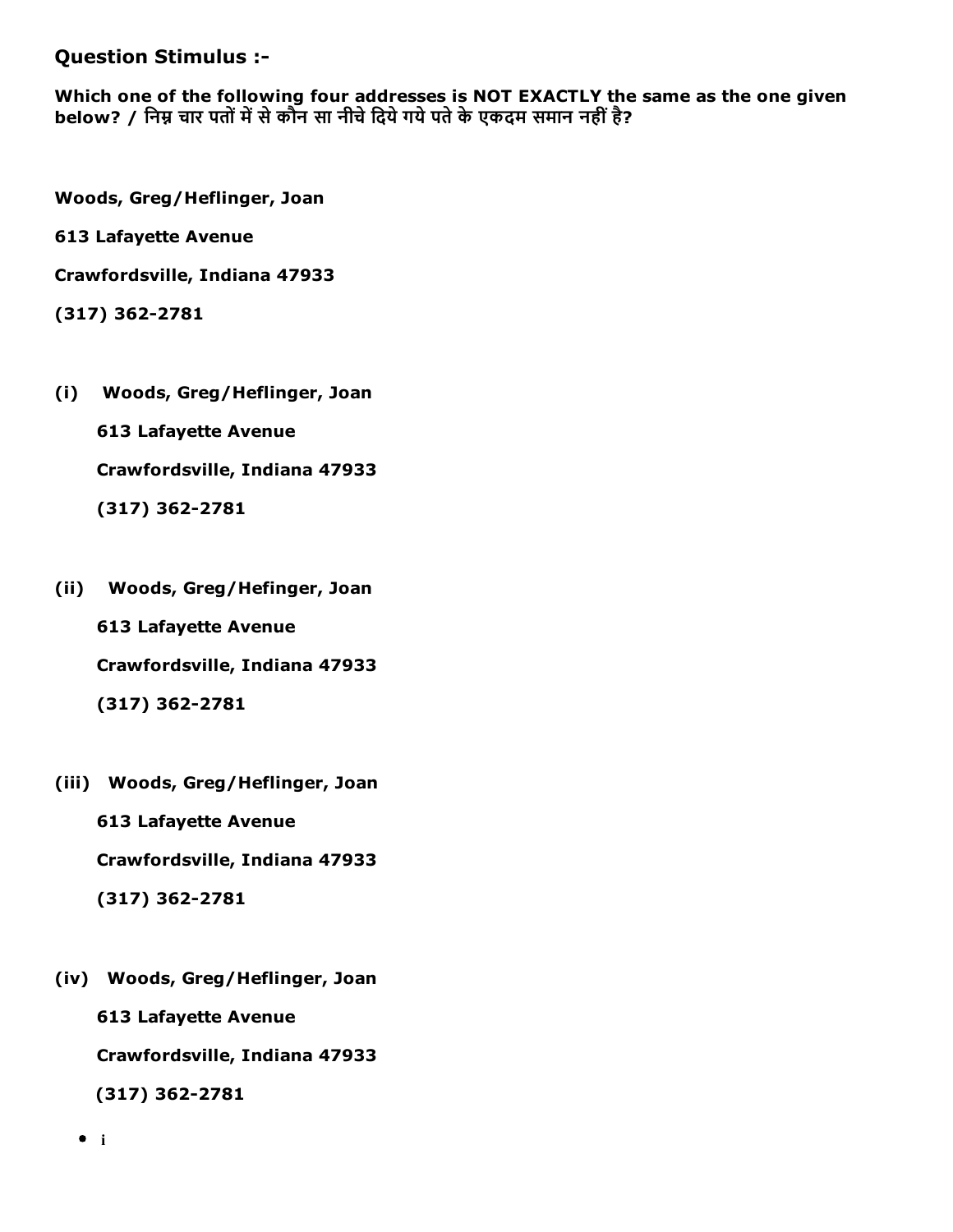- ii
- $\bullet$  iii
- $\bullet$  iv

**Correct Answer :-ii** 

64)

Question Stimulus :

The far point of a myopic person is 1.00 m in front of the eye. The focal length of the lens required to correct the problem is / एक अदूरदर्शी व्यक्ति का दूर बिंदु 1.00 मीटर आंख के सामने है। समस्या को दूर करने के लिए कितने फोकल लंबाई के लेंस की`ओवश्यकता होगी

- $\cdot$  1.25 m / 1.25 मी
- ‐ 0.80 m / ‐ 0.80 मी
- ‐ 1.00 m / ‐ 1.00 मी
- $+1.00 \text{ m}$  /  $+1.00 \text{ H}$

Correct Answer :‐ 1.00 m / ‐ 1.00 मी

#### 65)

#### Question Stimulus :

Which one of the following four addresses is NOT EXACTLY the same as the one given below? / निम्न चार पतों में से कौन सा एक नीचे दिये गये पते के एकदम समान नहीं है?

Monoco Canoe Club

c/o Kennedy

861 Colts Neck

Freehold, New Jersey 07728

(i) Monoco Canoe Club

c/o Kennedy

861 Colts Neck

Freehold, New Jersey 07728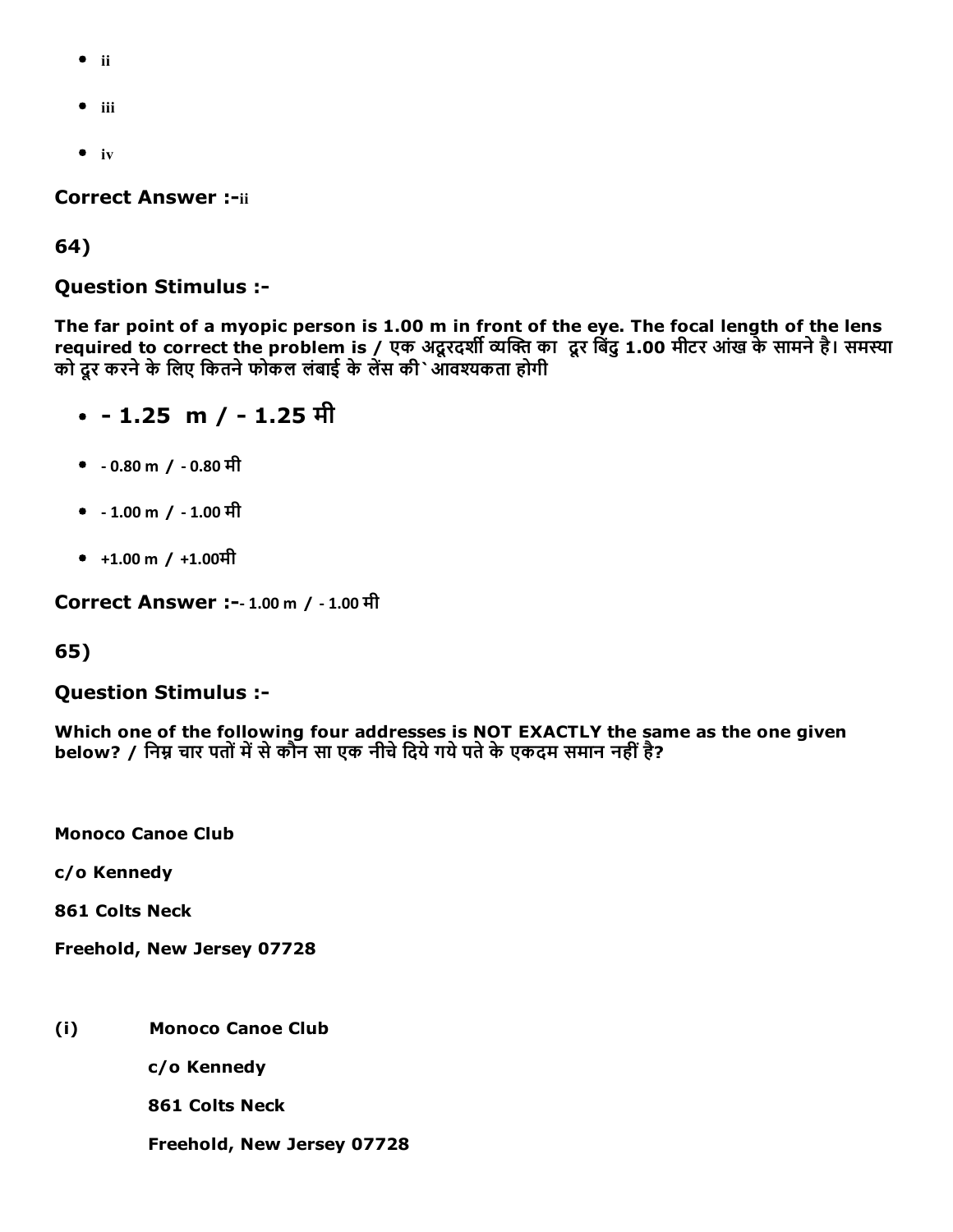- (ii) Monoco Canoe Club c/o Kennedy 861 Colts Neck Freehold, New Jersey 07728
- (iii) Monoco Canoe Club

c/o Kennedy

861 Colts Neck

Freehold, New Jersey 07728

(iv) Monoco Canoe Club

c/o Kennedy

861 Clots Neck

Freehold, New Jersey 07728

- $\bullet$  i
- $\bullet$  ii
- $\bullet$  iii
- $\bullet$  iv

**Correct Answer :-iv** 

### 66)

#### Question Stimulus :

Which of the following is correct with regard to friction? / निम्न में से घर्षण के संदर्भ में कौन सा सही है?

- Rolling friction > Sliding friction > Static friction / बेल्लन घर्षण > सर्पी घर्षण > स्थैतिक घर्षण
- Rolling friction > Static friction > Sliding friction / बेल्लन घर्षण > स्थैतिक घर्षण  $>$  सर्पी घर्षण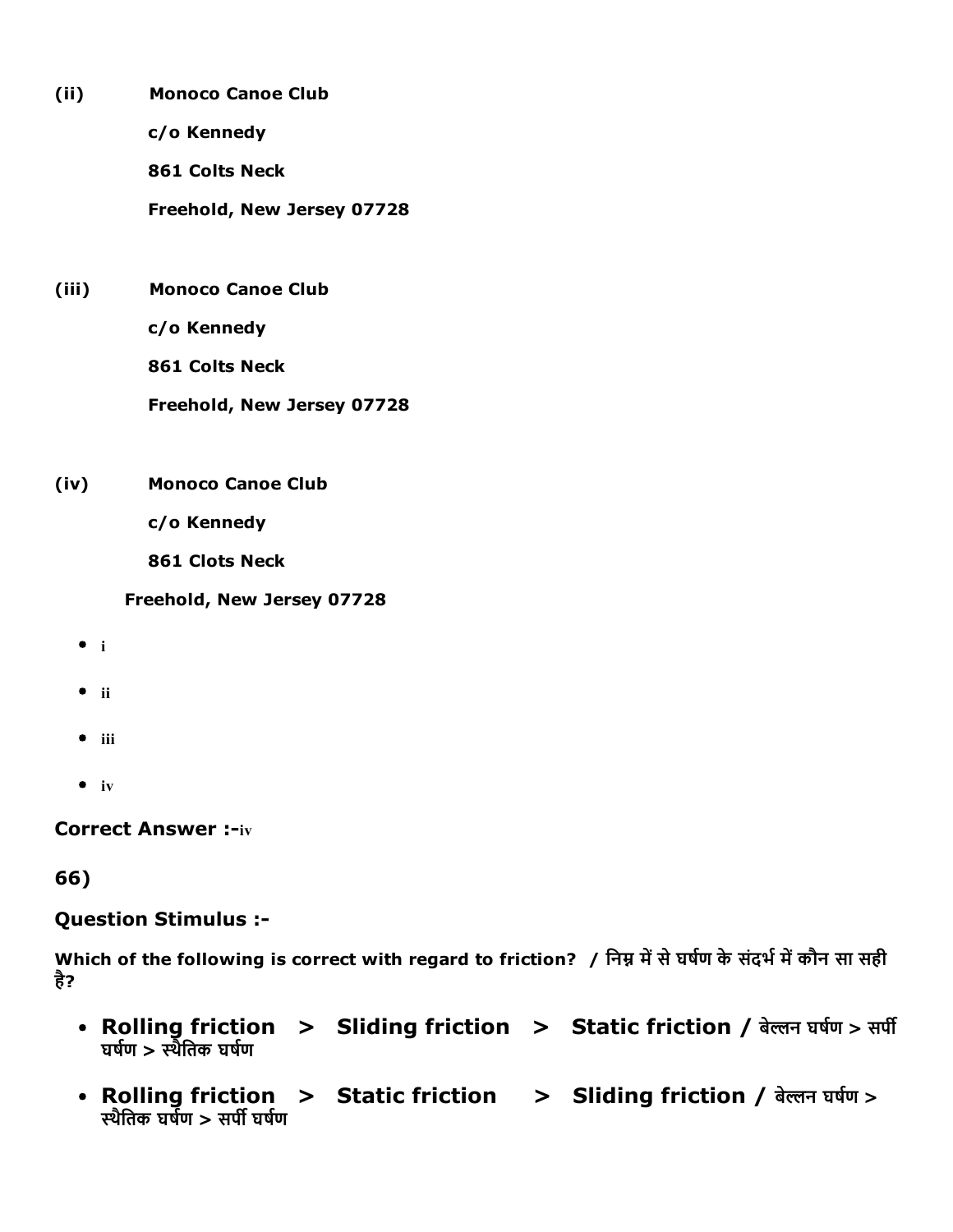- Sliding friction > Static friction > Rolling friction / सर्पी घर्षण > स्थैतिक घर्षण > बेल्लन घर्षण
- Static friction > Sliding friction > Rolling friction / स्थैतिक घर्षण > सर्पी घर्षण > बेल्लन घर्षण

Correct Answer :Static friction > Sliding friction > Rolling friction / ᦶथैितक घर्षण > सर्पी घर्षण > बेल्लन घर्षण

67)

#### Question Stimulus :

Which of the following is the mirror image of ADRIFT? / निम्न में से कौन सा ADRIFT का दर्पण प्रतिबिम्ब है?

- ABRIFT
- **ADRIFT**
- **ADPIFT**
- ADRLFT

Correct Answer :

68)

#### Question Stimulus :

Find the selling price if its marked price is Rs.200 and rate of discount is 8%? / यदि अंकित मूल्य रूपये 200 है एवं छूट की दर 8 % है तो विक्रय मूल्य ज्ञात कीजिए।

- $164$
- 184
- 134
- $124$

**Correct Answer :-184** 

69)

Question Stimulus :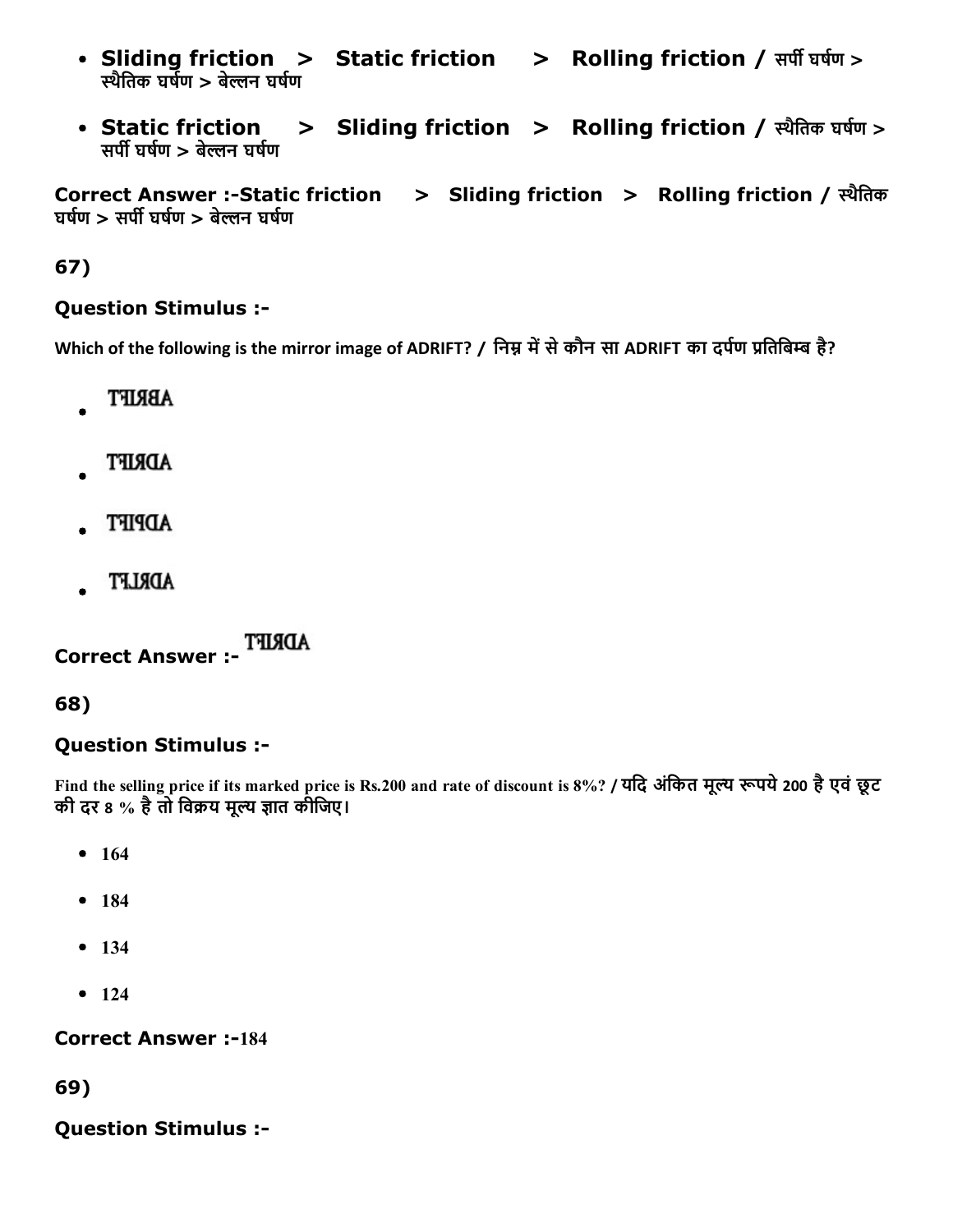Which method is commonly used by farmers to separate lighter husk particles from heavier seeds of grain? / भारी अनाज के दानों से भूसे के हल्के कणों को पृथक करने के लिए आमतौर पर किसानों द्वारा कौन सी विधि प्रयक्त की जाती है?

- Winnowing / पटकना
- Threshing / गाहना
- Decanting / निथारना
- Sieving / छानना

#### Correct Answer :-Winnowing / पटकना

### 70)

#### Question Stimulus :

Find the next term in the series 2,7,14,23,  $\overline{\phantom{a}}$  /श्रंखला में अगला पद ज्ञात कीजिए 2,7,14,23,  $\overline{\phantom{a}}$ 

- $28$
- $34$
- $31$
- $38$

**Correct Answer :-34** 

#### 71)

#### Question Stimulus :

In the following question the first word has certain relationship with the second word. If the third word has to have the similar relationship with the fourth word, the fourth word will be: / निम्न प्रश्न में, पहले शब्द का दूसरे शब्द के साथ किसी प्रकार से कोई संबंध है। यदि तीसरे शब्द का चौथे शब्द के साथ उसी प्रकार का संबंध होना चाहिए, तो चौथा शब्द होगा:

Nokia : Handset :: Reebok : ? / नोकिआ : हेंडसेट :: रीबोक : ?

- Shoes / जूते
- Books / किताबें
- Reader / पाठक
- Watches / घिड़याँ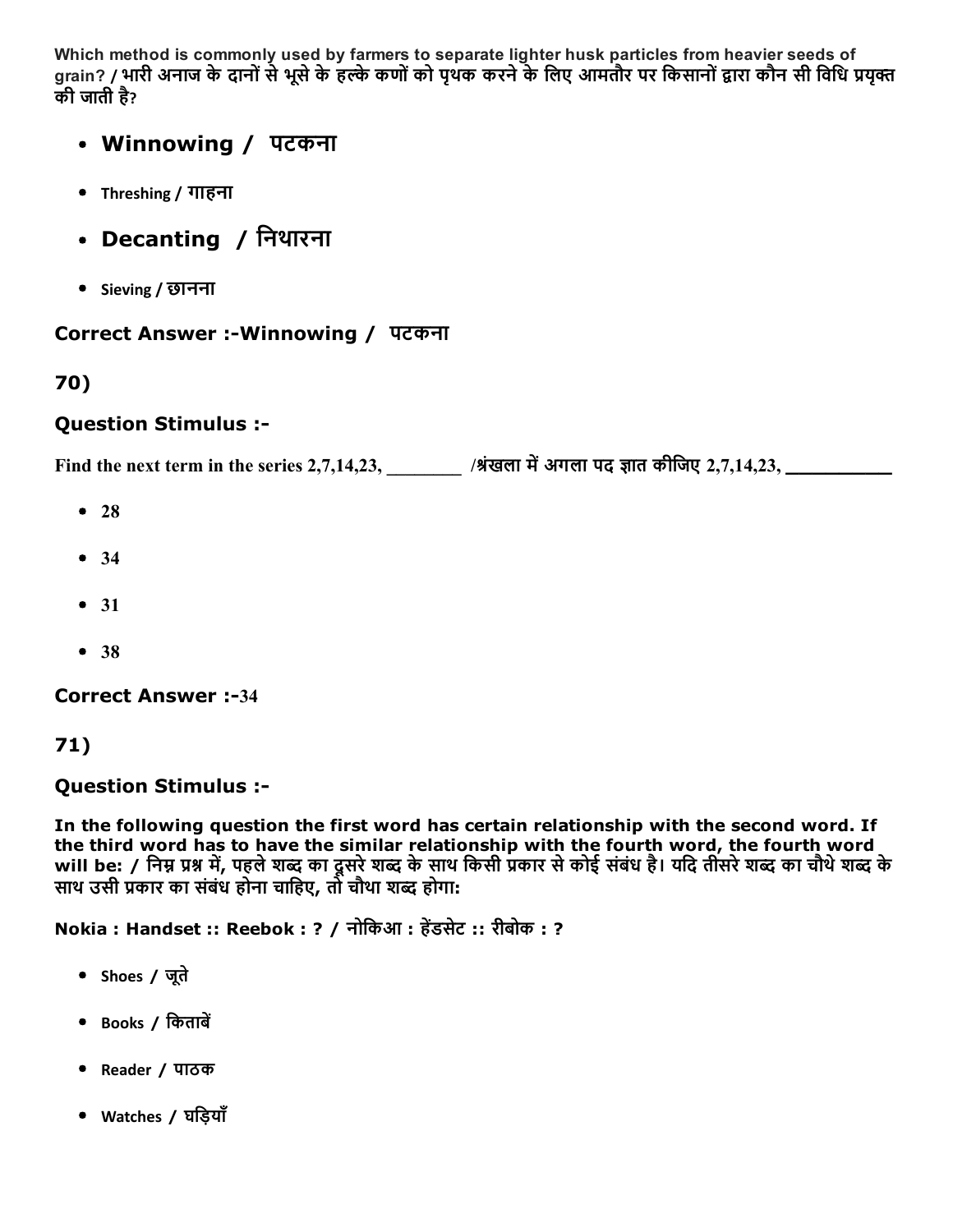Correct Answer :-Shoes / जूते

# 72)

#### Question Stimulus :

Find out the wrong term / गलत पद ज्ञात कीजिए

2,4,7,12,16,22,29

- 4
- $16$
- $12$
- $29$

**Correct Answer :-12** 

### 73)

#### Question Stimulus :

In how many ways can we select 2 numbers out of 100 numbers? / 100 संख्याओं में से कितने प्रकार में हम 2 संख्याओं का चयन कर सकते हैं?

- $5050$
- 5000
- $-4950$
- $4900$

**Correct Answer :-4950** 

### 74)

### Question Stimulus :

Petrol and Diesel can be obtained from / पेट्रोल और डीज़ल \_\_\_\_\_\_\_\_\_\_\_\_\_ से प्राप्त किए जा सकते हैं

- Crude Oil / कच्चा तेल
- Coal tar / तारकोल
- Coal gas / कोयला गैस
- Coal / कोयला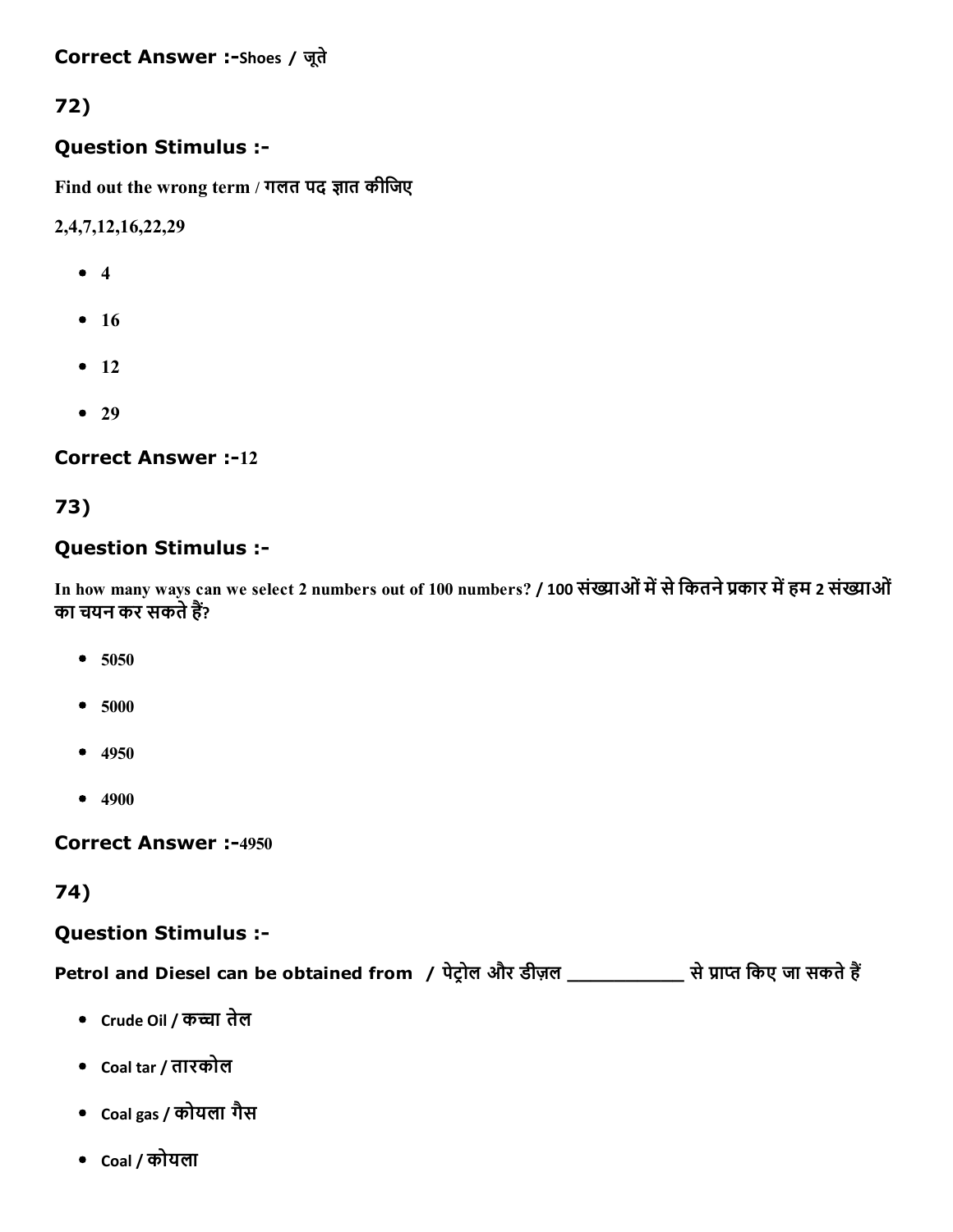75)

#### Question Stimulus :

Question is based on an encryption system in which: / प्रश्न एक एन्क्रिपशन प्रणाली पर आधारित है जिसमें:

(1) 'Buy Good Oranges' is coded as 'BDG' / 'Buy Good Oranges' को 'BDG' सेकोिडत िकया जाता है

(2) 'Distribute Good Oranges' is coded as 'BCD' / 'Distribute Good Oranges' को 'BCD' से कोिडत िकया जाता है

(3) 'Oranges Are Red' is coded as 'BEF'; then / 'Oranges Are Red' को 'BEF' से कोडित किया जाता है

What is the code for 'Distribute'? / 'Distribute' के लिए क्या कोड है?

- $^{\bullet}$  E
- $\bullet$  F
- $\bullet$  B
- $\bullet$  C

**Correct Answer :-**c

#### 76)

### Question Stimulus :

Prahlad travels 7 km towards the east, then turns right and travels 7 km, then travels 15 km towards the left, then goes 12 km towards the left again and finally goes 5 km towards the north. How far is he from his original place in the horizontal direction? / प्रहलाद पूरब की ओर 7किमी यात्रा करता है, फिर दायें मुड़ता है और फिर 7 किमी यात्रा करता है, फिर बायीं ओर 15किमी यात्रा करता है, फिर दोबारा बायीं ओर 12 किमी जाता है और अंत में उत्तर की ओर 5किमी जाता है। वह क्षैतिज दिशा में अपने मूल स्थान से कितनी दूर है?

- $24 km$
- $8 km$
- $22 km$
- $\bullet$  17 km

#### **Correct Answer :-22 km**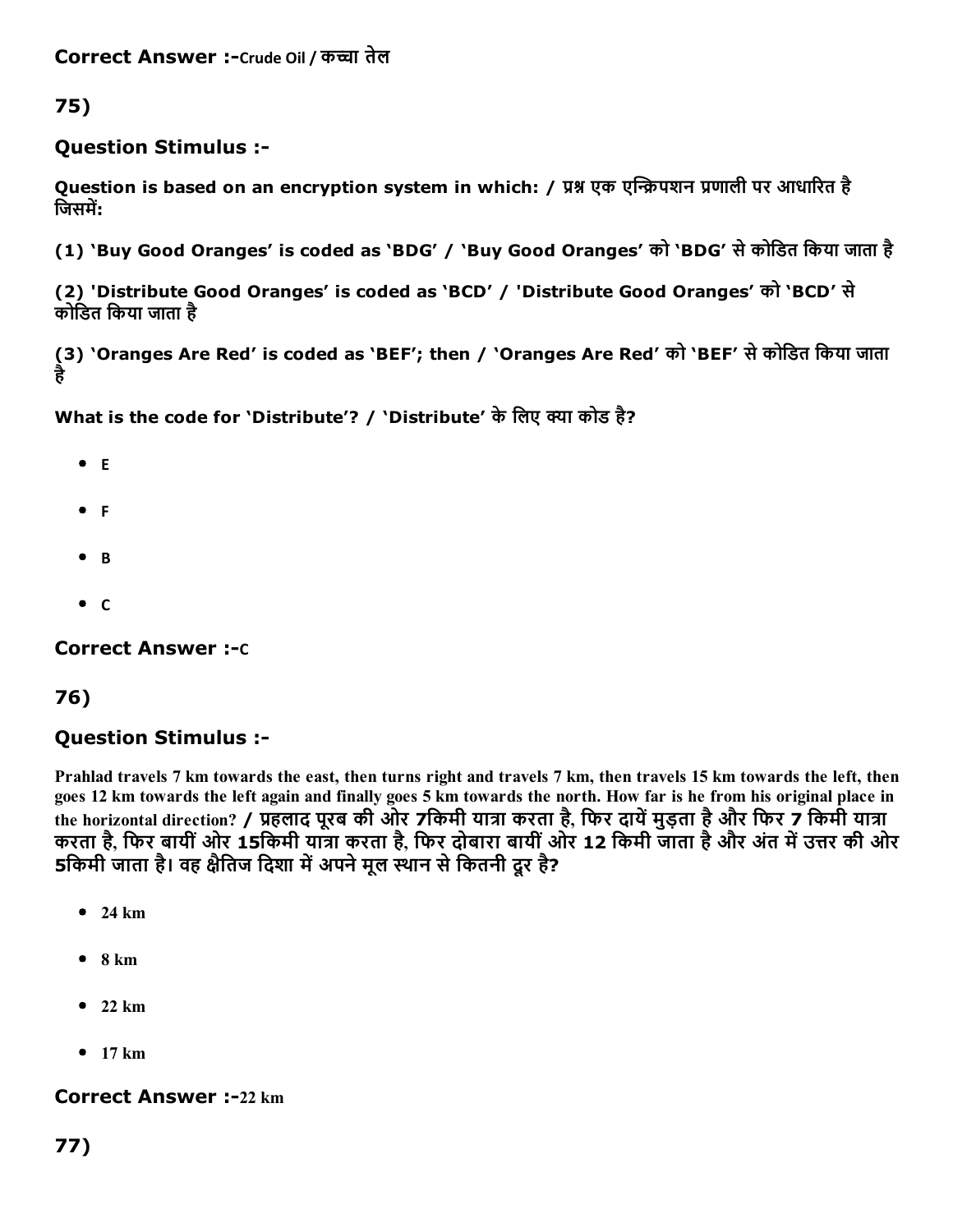### Question Stimulus :

Uniforms of firemen are made of fire–proof Plastic coated with / फायरमेन की यूनीफॉर्म आग-रोधी \_\_\_\_\_\_\_ का प्लास्टिक कोट करके बनाई जाती हैं

- Teflon / टेफ्लॉन
- $P.V.C / \nexists \hat{d} \cdot \hat{H}.$
- Melamine / मेलामाइन
- Bake lite / बैकेलाइट

Correct Answer :-Melamine / मेलामाइन

78)

Question Stimulus :

Mehak ranks seventh from the top and 28th from the bottom in a class. How many students are there in the class? / महक कक्षा में ऊपर से साँतवे स्थान पर है और नीचे से 28वें स्थान पर है। कक्षा ने कितने छात्र हैं?

- 34
- 35
- 36
- 37

**Correct Answer :-34** 

79)

#### Question Stimulus :

The cell wall in fungi is mainly made of \_\_\_\_\_\_\_\_\_ / कवक में कोशिका भित्ति मुख्यत: \_\_\_\_\_\_\_\_\_ से बनी होती है

- Cellulose / सेलुलोस
- Chitin / काइिटन
- Mucin / म्यूसिन
- Glycogen / ᦶाइकोजन

#### Correct Answer :-Chitin / काइटिन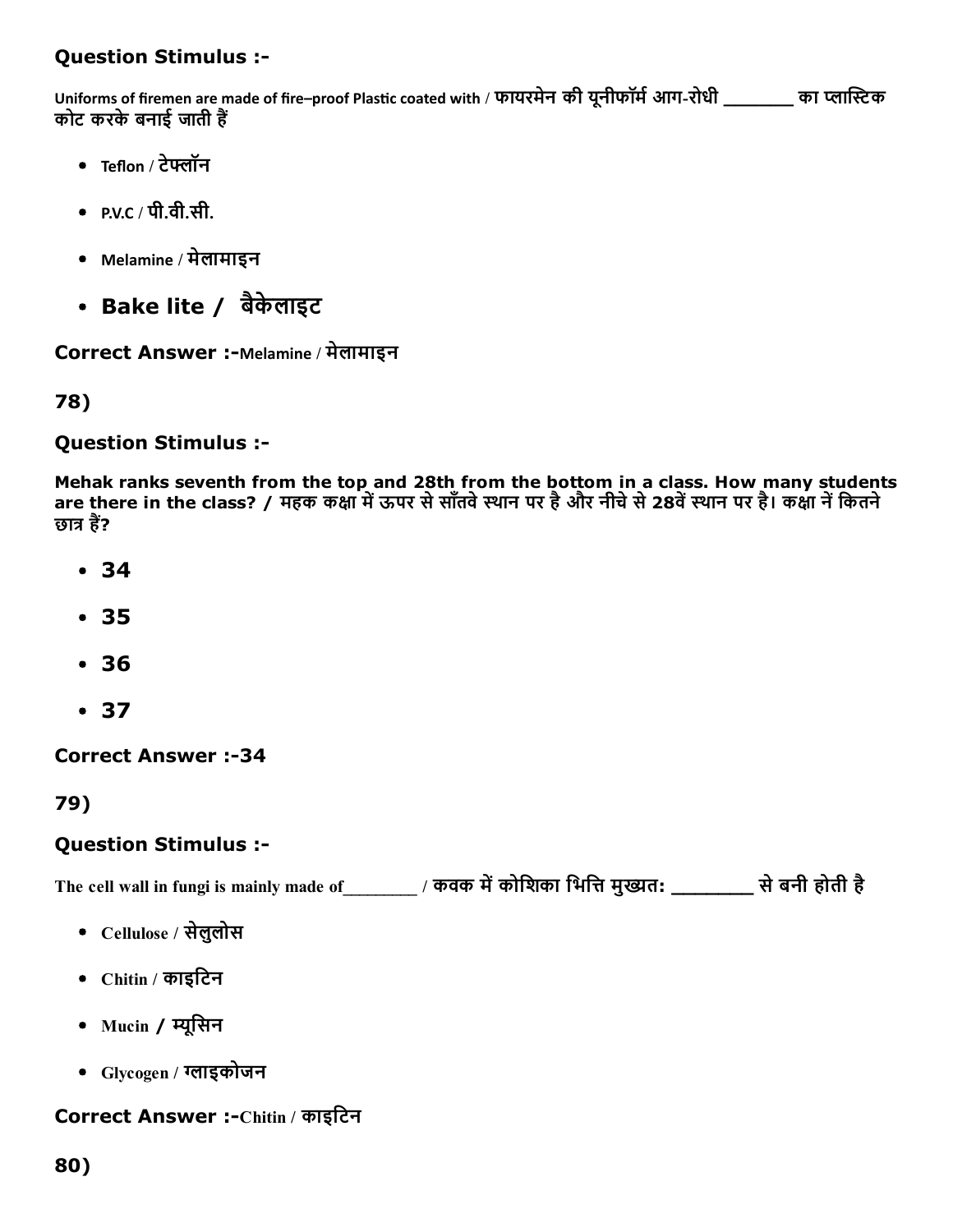#### Question Stimulus :

Select the option, which is the logical equivalent of the statement given below:

/ वह विकल्प चुनिये जो तर्क की दृष्टि से नीचे दिये गये कथन के समान है:

No one who arrives after 8 p.m. will be admitted. All my family arrived together at 8:15 p.m. / कोई भी व्यक्ति जो 8 बजे के बाद आयेगा दाखिल नहीं किया जायेगा। मेरा पूरा परिवार साथ में 8:15 बजे आया।

- All of my family was admitted. / मेरे पूरे परिवार को दाखिल कर लिया गया।
- Some of my family was admitted. / मेरे परिवार के कुछ सदस्य दाखिल कर लिये गये।
- None of my family was admitted. / मेरे परिवार से कोई भी दाखिल नहीं किया गया।
- None of the above / उपरोक्त कोई नहीं

Correct Answer :-None of my family was admitted. / मेरे परिवार से कोई भी दाखिल नहीं किया गया।

#### 81)

#### Question Stimulus :

Select the option, which is the logical equivalent of the given statement: / वह विकल्प चुनिये जो तर्क की दृष्टि से नीचे दिये गये कथन के समान है:

If it is hot, then we buy an air-conditioner / यदि गर्मी है, तो हम एयर कंडीशनर खरीदते हैं

- If it is not hot, then we don't buy an air-conditioner / यदि गर्मी नहीं है, तो हम एयर कंडीशनर नहीं खरीदते हैं
- If we don't buy an air-conditioner, then it is not hot / यदि हम एयर कंडीशनर नहीं खरीदते हैं. तो गर्मी नहीं है
- If it is cold, then we buy an air-conditioner / यदि ठंड है, तो हम एयर कंडीशनर खरीदते हैं
- If we buy an air-conditioner, then it is hot / यदि हम एयर कंडीशनर खरीदते हैं, तो गर्मी है

Correct Answer :-If we don't buy an air-conditioner, then it is not hot / यदि हम एयर कंडीशनर नहीं खरीदते हैं, तो गर्मी नहीं है

#### 82)

#### Question Stimulus :

Name the structure that is a part of the skeletal system but are not bones / उस सरंचना का नाम बताइयेजो कंकाल तंत्र का हिस्सा है परंतु हड्डियाँ नहीं है

- Teeth / दाँत
- Hairs / बाल
- Nails / नाखून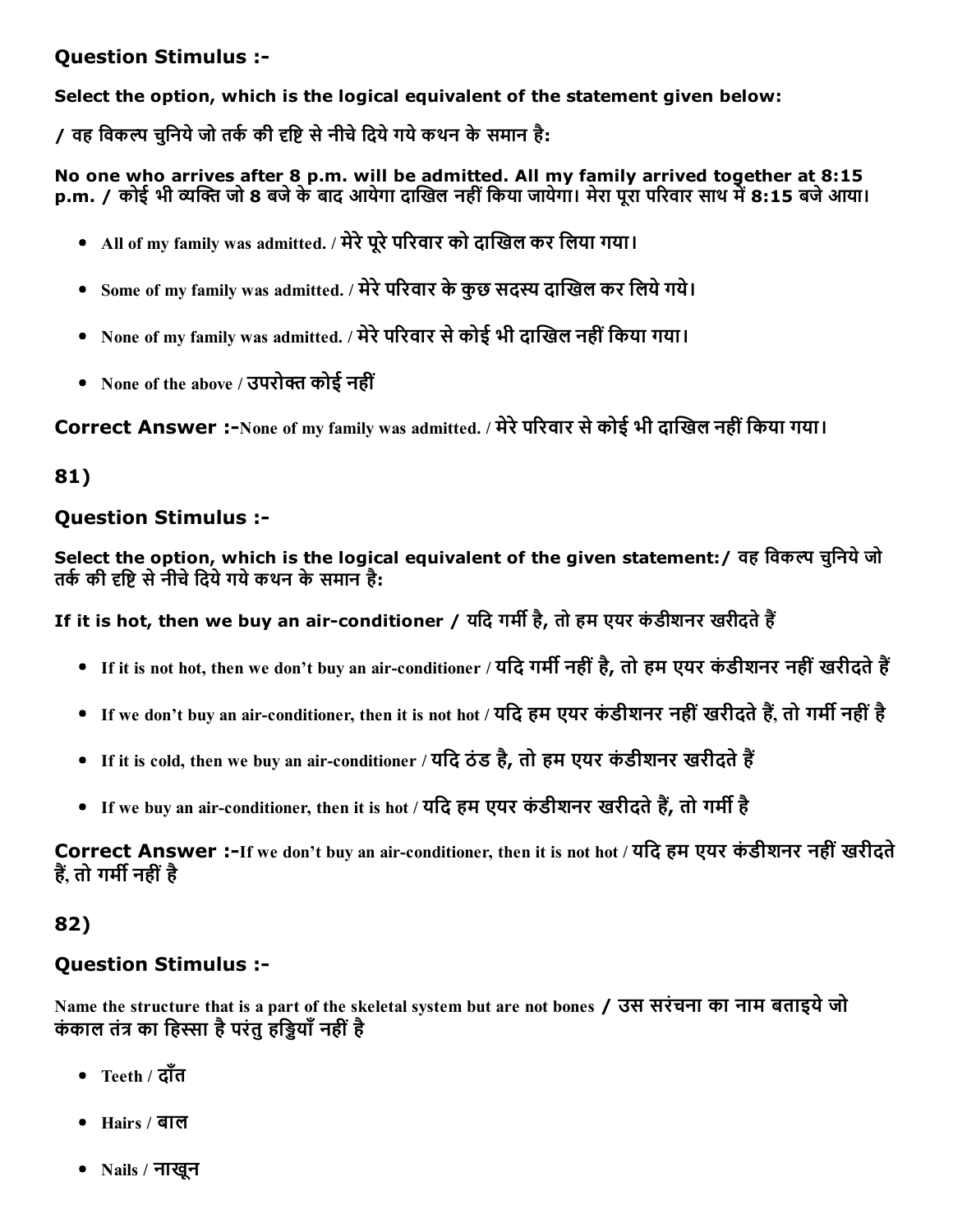Hooves / खुर

Correct Answer :-Teeth / दाँत

83)

Question Stimulus :

Select the option that is true about the Statements and Conclusions given: / वह कथन चुनिये जो दिये गये कथनों एवं निष्कर्षों के बारे में सही हैं:

Statements: / कथन:

All caps are hats. / सभी टोपी हैट हैं।

No hat is a pen. / कोई भी हैट कलम हैं।

Conclusions: / निष्कर्ष:

I. No cap is a pen. / I. कोई भी टोपी कलम नहींहै।

II. Some hats are caps / II. कुछ हैट टोपियाँ हैं।

- Only conclusion I follows / केवल निष्कर्ष I निकलता है
- Only conclusion II follows / केवल निष्कर्ष II निकलता है
- Neither I nor II follows / न तो I और न ही II िनकलता है
- Both I and II follow / दोनों I और II निकलते हैं

Correct Answer :-Both I and II follow / दोनों I और II निकलते हैं

84)

## Question Stimulus :

In the sequence shown below, which figure comes next? / नीचे दिखाये गये क्रम में अगली आकृति कौन सी होगी?

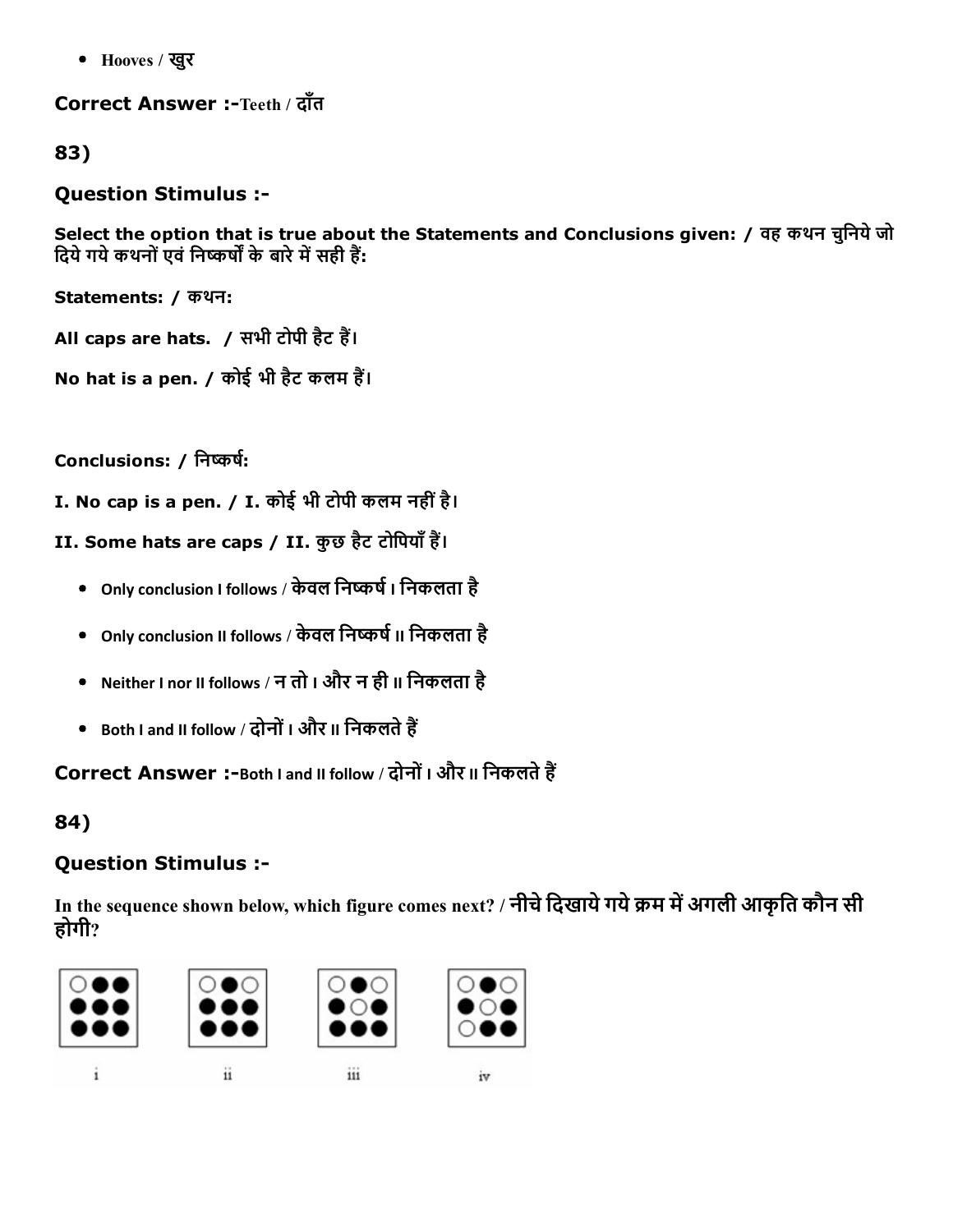









85)

# Question Stimulus :

Eight Thirteen of 65 how much more than Six Fifth of 20? / 65 का आठ तेरहवाँ, 20 के छह पाँचवें से कितना अधिक है?

- $16$
- 18
- $\bullet$  20
- $25$

## **Correct Answer :-16**

86)

Question Stimulus :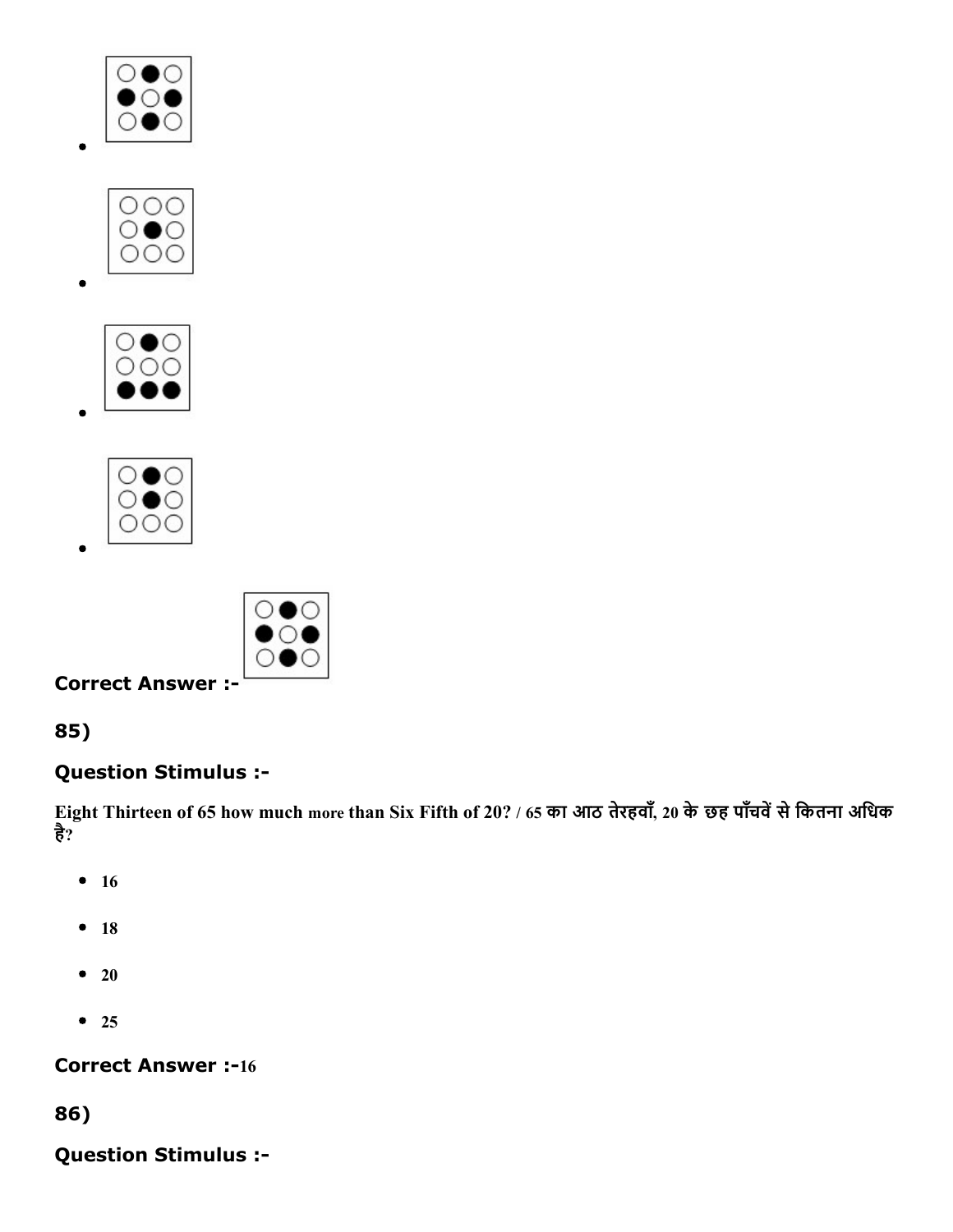What happens to milk during the formation of curd? / दही के निर्माण के दौरान दूध को क्या होता है?

- Coagulation of milk protein and formation of sugar / दूध प्रोटीन का जमाव और शर्करा का निर्माण।
- PH increases and alcohol is produced / पीएच बढ़ जाता है और एल्कोहॉल का उत्पादन होता है।
- PH decreases; sugar is converted to lactic acid / पीएच घट जाता है और शर्करालैक्टिक अम्ल में परिवर्तित हो जाती है।
- Complete Oxidation of sugar into carbon di oxide and water/ कार्बन डाइऑक्साइड और जल में शर्करा का पूर्ण ऑक्सीकरण ।

Correct Answer :-PH decreases; sugar is converted to lactic acid / पीएच घट जाता है और शर्करालैक्टिक अम्ल में परिवर्तित हो जाती है।

87)

Question Stimulus :

Select the option that is true about the Statements and Conclusions given: / वह कथन चुनिये जो दिये गये कथनों एवं निष्कर्षों के बारे में सही हैं:

Statements: / कथन:

Some cows are animals. / कुछ गाय जानवर हैं।

Some animals are monkeys. / कुछ जानवर बंदर हैं।

Conclusions: / निष्कर्ष:

I. All monkeys are cows. / I. सभी बंदर गाय हैं।

II. No animal is a cow / II. कोई भी जानवर गाय नहींहै

- Only conclusion I follows / केवल निष्कर्ष । निकलता है
- Only conclusion II follows / केवल निष्कर्ष II निकलता है
- Either I or II follows / या तो I या िफर II िनकलता है
- Neither I nor II follows / न तो I और न ही II िनकलता है

Correct Answer :-Neither I nor II follows / न तो I और न ही II निकलता है

88)

## Question Stimulus :

In 1985, the profit for a certain product was 25%. In the next 3 years, the cost price increases by 10%, 10%, and 20%; also the sales price increases by 15%, 10%, and 20%. What is the profit percentage now?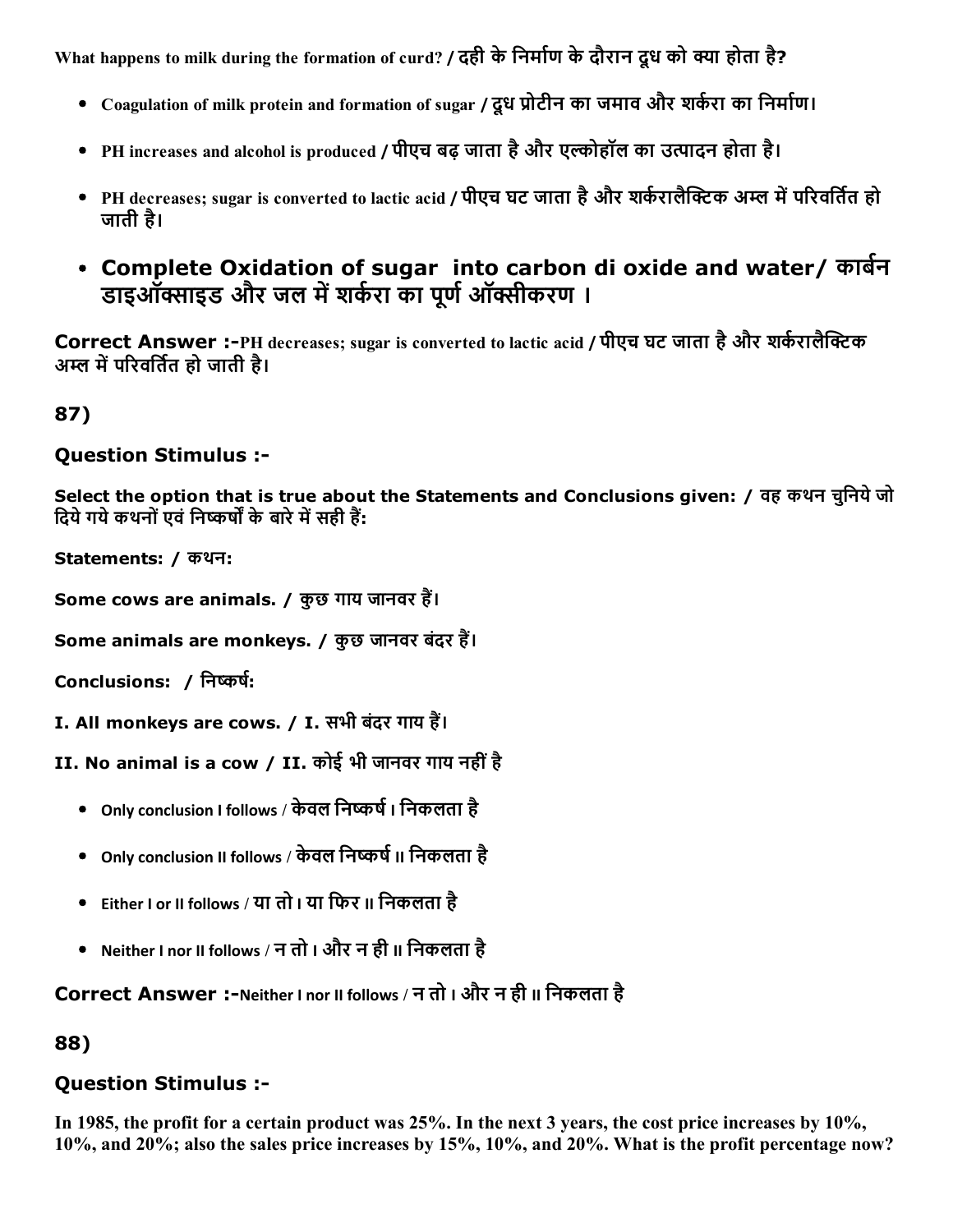/ 1985 में, एक निश्चित उत्पाद के लिए लाभ 25% थी। अगले 3 वर्षों में लागत मूल्य 10%, 10% एवं 20% से बढ़ जाता है; विक्रय मूल्य भी 15%, 10% एवं 20% से बढ़ जाता है। लाभ का प्रतिशत अब क्या है?

- 27.3%
- 30.7%
- 32.4%
- 35.7%

Correct Answer :-30.7%

89)

#### Question Stimulus :

S is the sister of M and T is M's son. R is a doctor employed abroad. Which of the following statements is/are correct? / S, M की बहन हैऔर T, M का बेटा है।

निम्न में से कौन से कथन सत्य हैं?

R is the father of T. / R, T के पिता हैं।

- Definitely true. / निश्चित ही सत्य।
- Definitely not true. / निश्चित ही सत्य नही**ं।**
- They are certainly blood relatives. / वे निश्चित ही खून के रिश्तेदार हैं।
- Cannot infer from the given data. / िदयेगयेडाटा सेअनुमान नहींलगा सकते।

Correct Answer :-Cannot infer from the given data. / दिये गये डाटा से अनुमान नहीं लगा सकते।

90)

#### Question Stimulus :

Fill in the missing alphabets / लुप्त अक्षर भरिए

ab\_abb\_ba\_b\_

- $\bullet$  a, a, a, b
- $\bullet$  a, b, a, b
- $\bullet$  b, a, a, a
- $\bullet$  b, a, b, a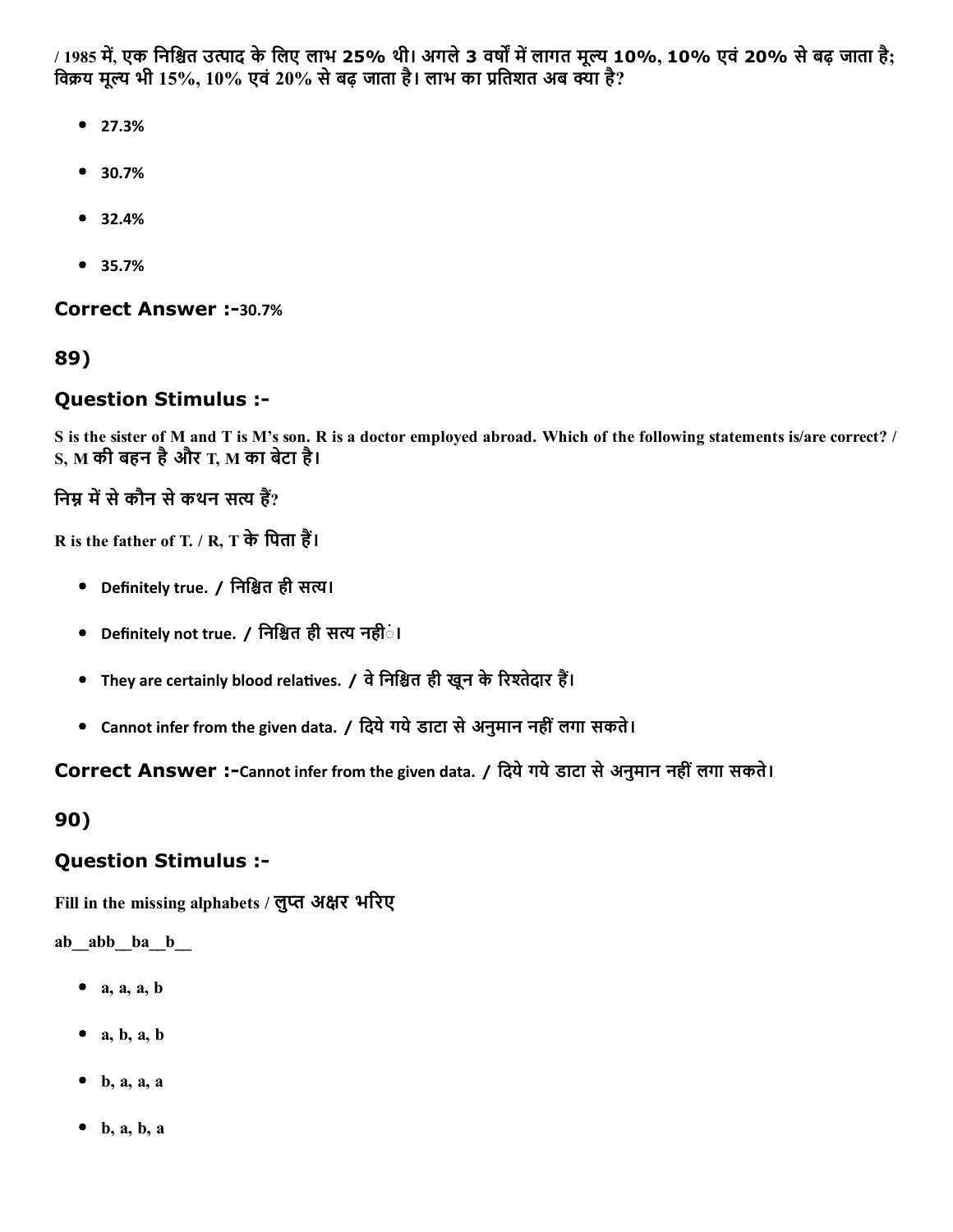Correct Answer :-a, a, a, b

91)

Question Stimulus :

The ratio of savings of P,Q and R are in the ratio of 4:2:3 and the savings Q is Rs.250 more than that of P. What is the savings of R? / P, Q एवं R के बचत का अनुपात 4:2:3 है एवं Q का बचत P के बचत से 250 रू० अधिक है। R का बचत क्या है?

- $400$
- $275$
- $300$
- $375$

**Correct Answer :-375** 

92)

Question Stimulus :

Select the option that is true about the Statements and Conclusions given: / वह कथन चुनिये जो दिये गये कथनों एवं निष्कर्षों के बारे में सही हैं:

Statements: / कथन:

All baskets are balls. / सभी बास्किट गेंदे हैं।

All balls are bats. / सभी गेंदे बल्ले हैं।

Conclusions: / निष्कर्ष:

1.All baskets are bats. / I. सभी बास्किट बल्ले हैं।

2.All bats are baskets / II. सभी बल्ले बास्किट हैं।

- Only conclusion I follows / केवल निष्कर्ष । निकलता है
- Only conclusion II follow / केवल निष्कर्ष II निकलता है
- Children I or II follows / या तो निष्कर्ष I या फिर निष्कर्ष II निकलता है: ﴿ وَاللَّهُ لَا اللَّهُ ﴾ [الله
- Neither I nor II follows / न तो निष्कर्ष I और न ही निष्कर्ष II निकलता है

Correct Answer :- Only conclusion I follows / केवल निष्कर्ष । निकलता है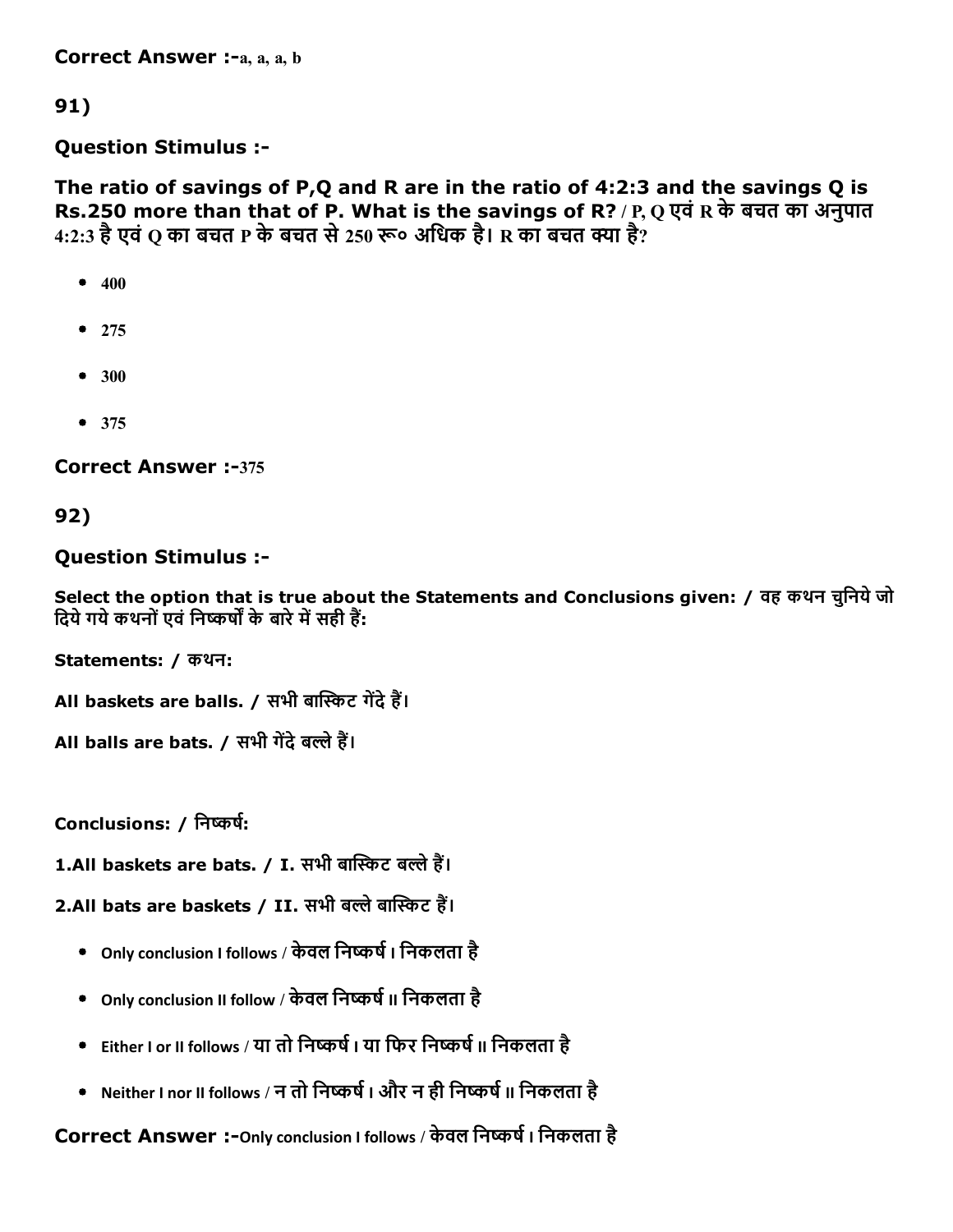Question Stimulus :

- P + Q means P is the brother of Q / P + Q का मतलब है P, Q का भाई है
- P = Q means P is the wife of Q / P = Q का मतलब है P, Q की पत्नी है
- P % Q means P is the mother of Q / P % Q का मतलब है P, Q की माता है
- **P** @ Q means P is the sister of Q / P @ Q का मतलब है P, Q की बहन है
- P  $#$  Q means P is the father of Q / P  $#$  Q का मतलब है P, Q के पिता हैं

If A = B + C % D then, which of the following will be always true? / यदि A = B + C % D तो, निम्न में से कौन से हमेशा सत्य होगंे?

- D is son of C / D, C का बेटा है
- A is mother of D / A, D की माता है
- B is maternal uncle of D / B, D के मामा हैं
- A is brother‐in‐law of C / A, C का देवर है

# Correct Answer :-B is maternal uncle of D / B, D के मामा हैं

#### 94)

## Question Stimulus :

The average of four consecutive odd numbers is 54. The largest of these number is: / चार क्रमागत विषम संख्याओं का औसत 54 है। इनमें से सबसे बड़ी संख्या है:

- $67$
- $77$
- $57$
- $47$

**Correct Answer :-57** 

## 95)

## Question Stimulus :

4% of 900 is / 900 का 4% है: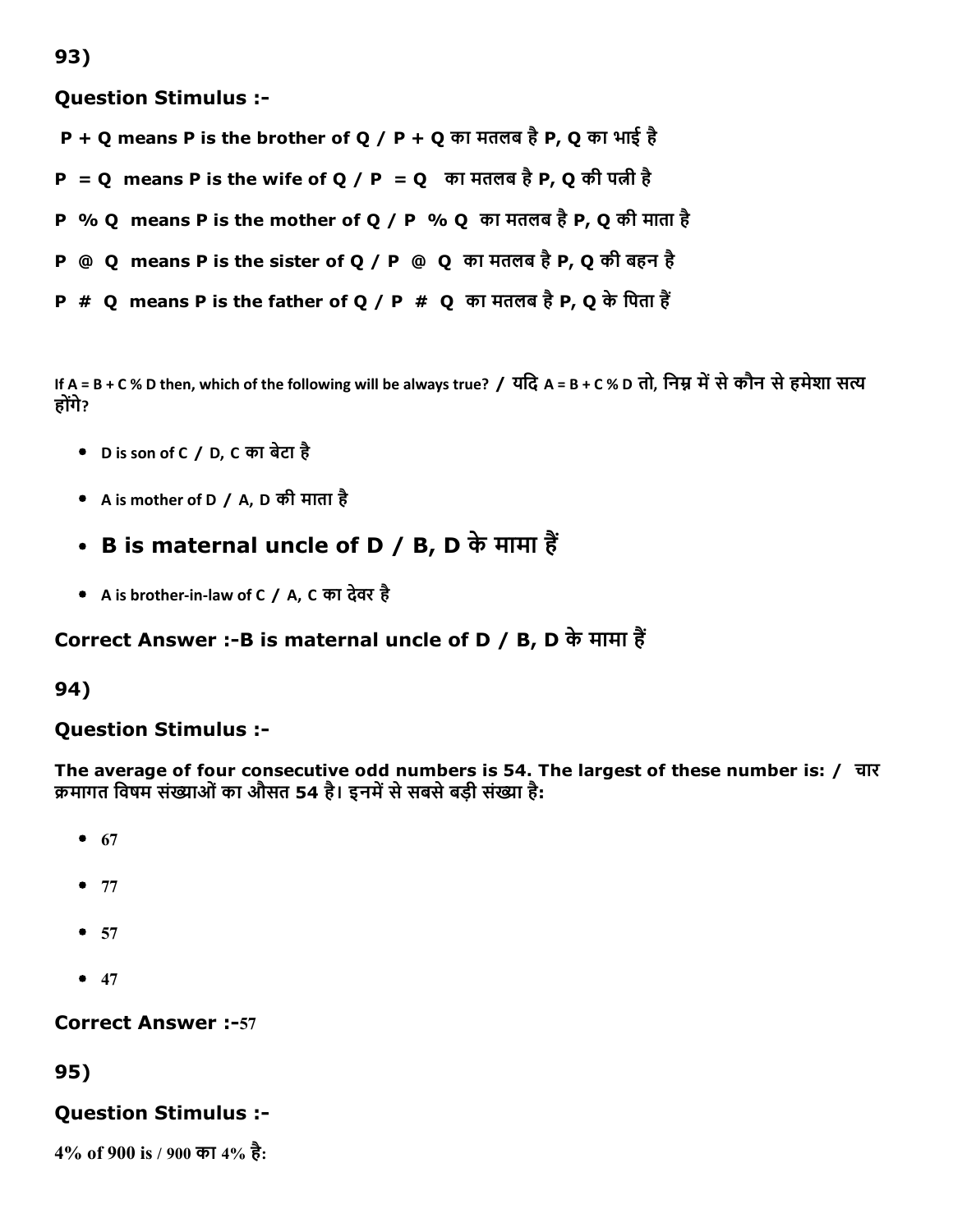- $46$
- 36
- 56
- $66$

**Correct Answer :-36** 

96)

#### Question Stimulus :

At present, the ratio between the ages of Jegan and Bala is 4 : 5. After 8 years, Jegan's age will be 28 years. What is the age of Bala at present?/ वर्तमान में, जिगन और बाला की आयु के बीच का अनुपात 4 : 5 है। 8 वर्षों बाद, जिगन की आयु 28 वर्ष हो जायेगी। वर्तमान में बाला की आयु कितनी है?

- 20 years / 20 वर्ष
- 25 years / 25 वर्ष
- 30 years / 30 वर्ष
- 35 years / 35 वर्ष

Correct Answer :-25 years / 25 वर्ष

## 97)

## Question Stimulus :

Rahul told Bunty that Sunny is his father's nephew, Deepu is Rahul's cousin, but not brother of Sunny. How is Deepu related to Sunny? / राहुल ने बंटी को कहा कि सन्नी उसके पिता का भतीजा है, दीपू राहुल का चचेरा भाई है, लेकिन सन्नी का भाई नहीं है। दीपू सन्नी से कैसे संबंधित है?

- Father / पिता
- Mother / माता
- Sister / बहन
- Aunt / आंटी

Correct Answer :-Sister / बहन

98)

Question Stimulus :